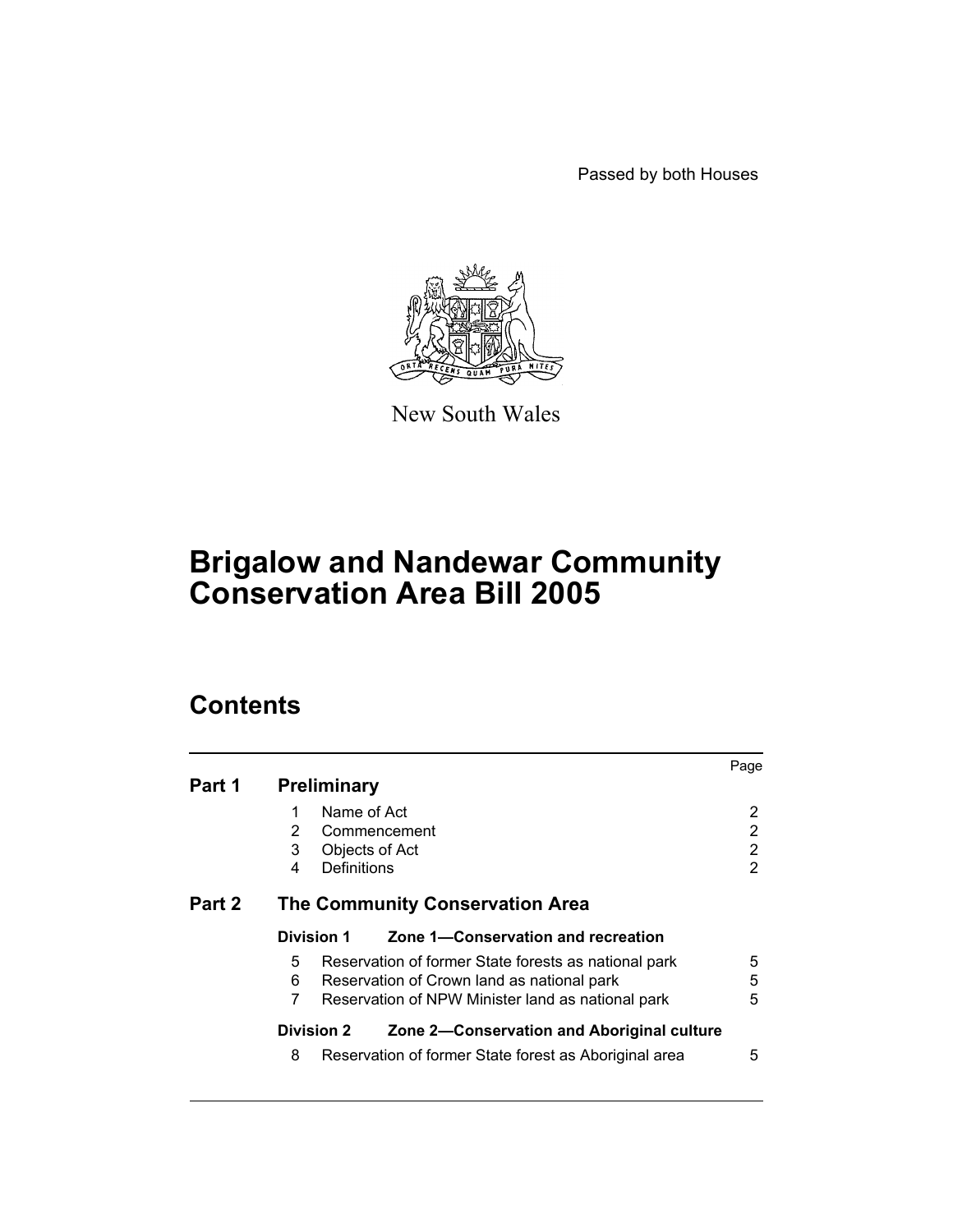**Contents** 

|        |                   |                   |                                                                                                                                          | Page           |
|--------|-------------------|-------------------|------------------------------------------------------------------------------------------------------------------------------------------|----------------|
|        | <b>Division 3</b> |                   | Zone 3-Conservation, recreation and mineral<br>extraction                                                                                |                |
|        | 9                 | area              | Reservation of former State forest as state conservation                                                                                 | 5              |
|        | 10                |                   | Reservation of Crown land as state conservation area                                                                                     | 5              |
|        | <b>Division 4</b> |                   | Zone 4-Forestry, recreation and mineral<br>extraction                                                                                    |                |
|        | 11                |                   | State forests in Zone 4                                                                                                                  | 5              |
|        | <b>Division 5</b> |                   | Vesting in NPW Minister and other reservations                                                                                           |                |
|        | 12                |                   | Vesting in NPW Minister of certain former State forests                                                                                  | 6              |
|        | 13                | national parks    | Reservation of former State forests as part of existing                                                                                  | 6              |
|        | 14                |                   | Reservation of Crown land as part of existing national<br>parks or nature reserves                                                       | 6              |
|        | 15                |                   | Reservation of NPW Minister land as part of existing or<br>new national park or nature reserve                                           | 6              |
|        | <b>Division 6</b> |                   | <b>General</b>                                                                                                                           |                |
|        | 16<br>17          |                   | Future additions to zones of Community Conservation Area<br>Land ceasing to be in zone of Community Conservation Area 7                  | $\overline{7}$ |
|        | 18                | wilderness areas  | Community Conservation Area not to be declared                                                                                           | $\overline{7}$ |
|        | 19                |                   | Zone 1, 2 or 3 land not eligible for nomination as<br>Schedule 14 land under NPW Act                                                     | $\overline{7}$ |
|        | 20                |                   | Revocation of State forests (and any flora reserves,<br>national forests or special management zones)                                    | 8              |
|        | 21                |                   | Revocation of timber reserves                                                                                                            | 8              |
|        | 22<br>23          |                   | Adjustment of description of transferred land<br>Land transfers—ancillary and special provisions                                         | 8<br>10        |
| Part 3 |                   | <b>Committees</b> | <b>Community Conservation Council and Advisory</b>                                                                                       |                |
|        | <b>Division 1</b> |                   | <b>Community Conservation Council</b>                                                                                                    |                |
|        | 24                |                   | <b>Establishment of Council</b>                                                                                                          | 11             |
|        | 25<br>26          |                   | Membership and procedure of Council<br><b>Functions of Council</b>                                                                       | 11<br>11       |
|        | <b>Division 2</b> |                   | <b>Community Conservation Advisory Committees</b>                                                                                        |                |
|        | 27<br>28<br>29    |                   | <b>Establishment of Advisory Committees</b><br>Membership and procedure of Advisory Committees<br><b>Functions of Advisory Committee</b> | 12<br>12<br>13 |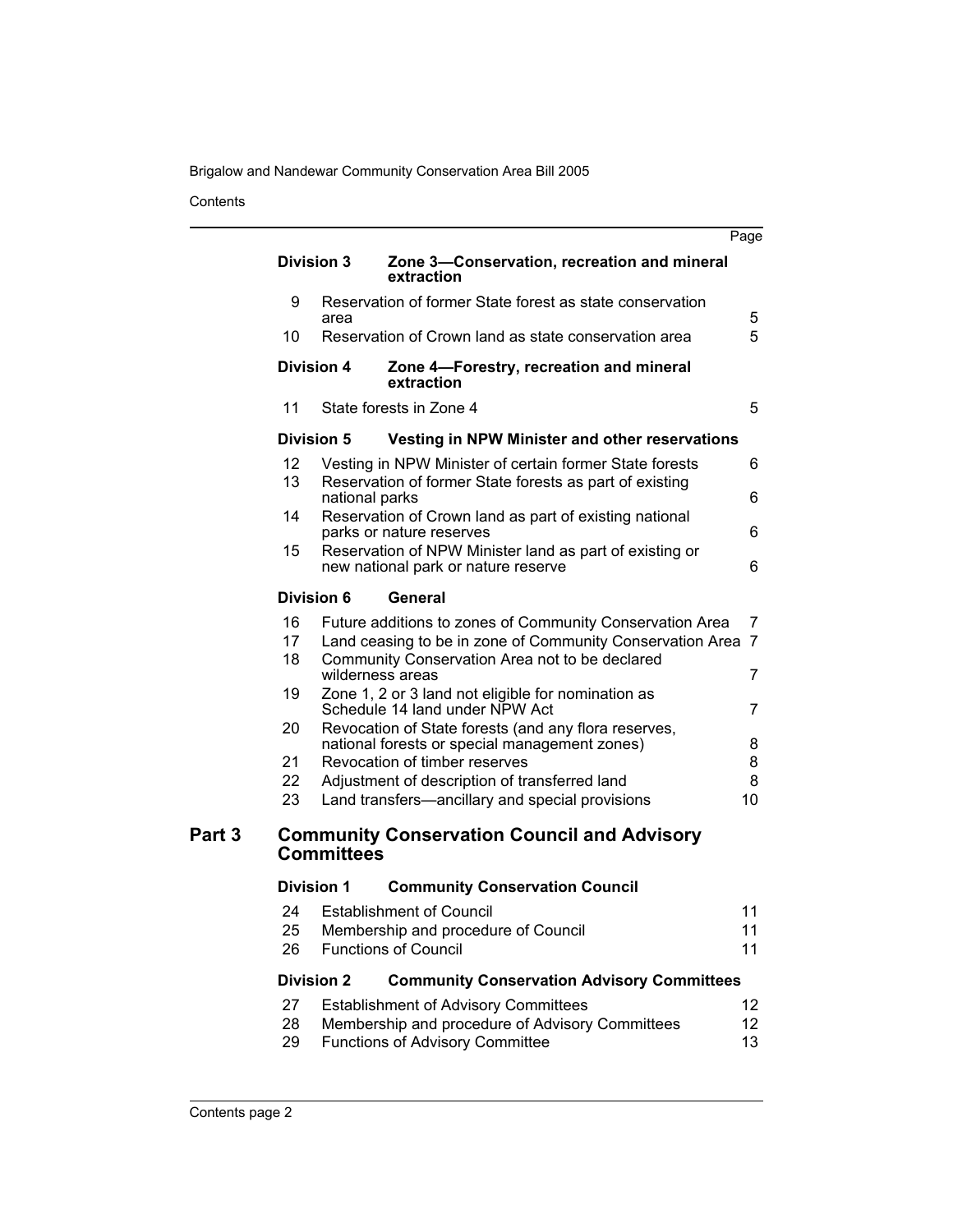**Contents** 

|                                                             |                                  |                                                                                                                                                                                     | Page                             |
|-------------------------------------------------------------|----------------------------------|-------------------------------------------------------------------------------------------------------------------------------------------------------------------------------------|----------------------------------|
| Part 4                                                      |                                  | <b>Community Conservation Area Agreement</b>                                                                                                                                        |                                  |
|                                                             | 30<br>31<br>32<br>33<br>34<br>35 | Purpose of Agreement<br>Development of Agreement<br>Approval of Agreement<br><b>Content of Agreement</b><br>Management of Zones in accordance with Agreement<br>Review of Agreement | 14<br>14<br>14<br>14<br>15<br>15 |
| Part 5                                                      |                                  | <b>Miscellaneous</b>                                                                                                                                                                |                                  |
|                                                             | 36<br>37<br>38<br>39<br>40       | Act to bind Crown<br>Indigenous land use agreements<br>Regulations<br>Amendment of other Acts<br>Review of Act                                                                      | 16<br>16<br>16<br>16<br>17       |
| <b>Schedule 1</b><br><b>Schedule 2</b><br><b>Schedule 3</b> |                                  | Zone 1–Conservation and recreation<br>Zone 2-Conservation and Aboriginal culture<br>Zone 3-Conservation, recreation and mineral                                                     | 18<br>25                         |
| <b>Schedule 4</b>                                           |                                  | extraction<br>Zone 4—Forestry, recreation and mineral                                                                                                                               | 28                               |
| <b>Schedule 5</b>                                           |                                  | extraction<br><b>State forest vested in NPW Minister</b>                                                                                                                            | 33<br>43                         |
| <b>Schedule 6</b><br><b>Schedule 7</b>                      |                                  | State forests added to existing national parks<br>Crown lands added to existing national                                                                                            | 48                               |
|                                                             |                                  | parks and nature reserves                                                                                                                                                           | 49                               |
| <b>Schedule 8</b>                                           |                                  | NPW Minister land reserved as national park<br>or nature reserve                                                                                                                    | 50                               |
| <b>Schedule 9</b>                                           |                                  | Land transfers-ancillary and special<br>provisions                                                                                                                                  | 52                               |
| <b>Schedule 10</b>                                          |                                  | Provisions relating to members and<br>procedure of Council                                                                                                                          | 57                               |
| <b>Schedule 11</b>                                          |                                  | Provisions relating to members and<br>procedure of Advisory Committees                                                                                                              | 59                               |
| <b>Schedule 12</b>                                          |                                  | <b>Amendment of other Acts</b>                                                                                                                                                      | 62                               |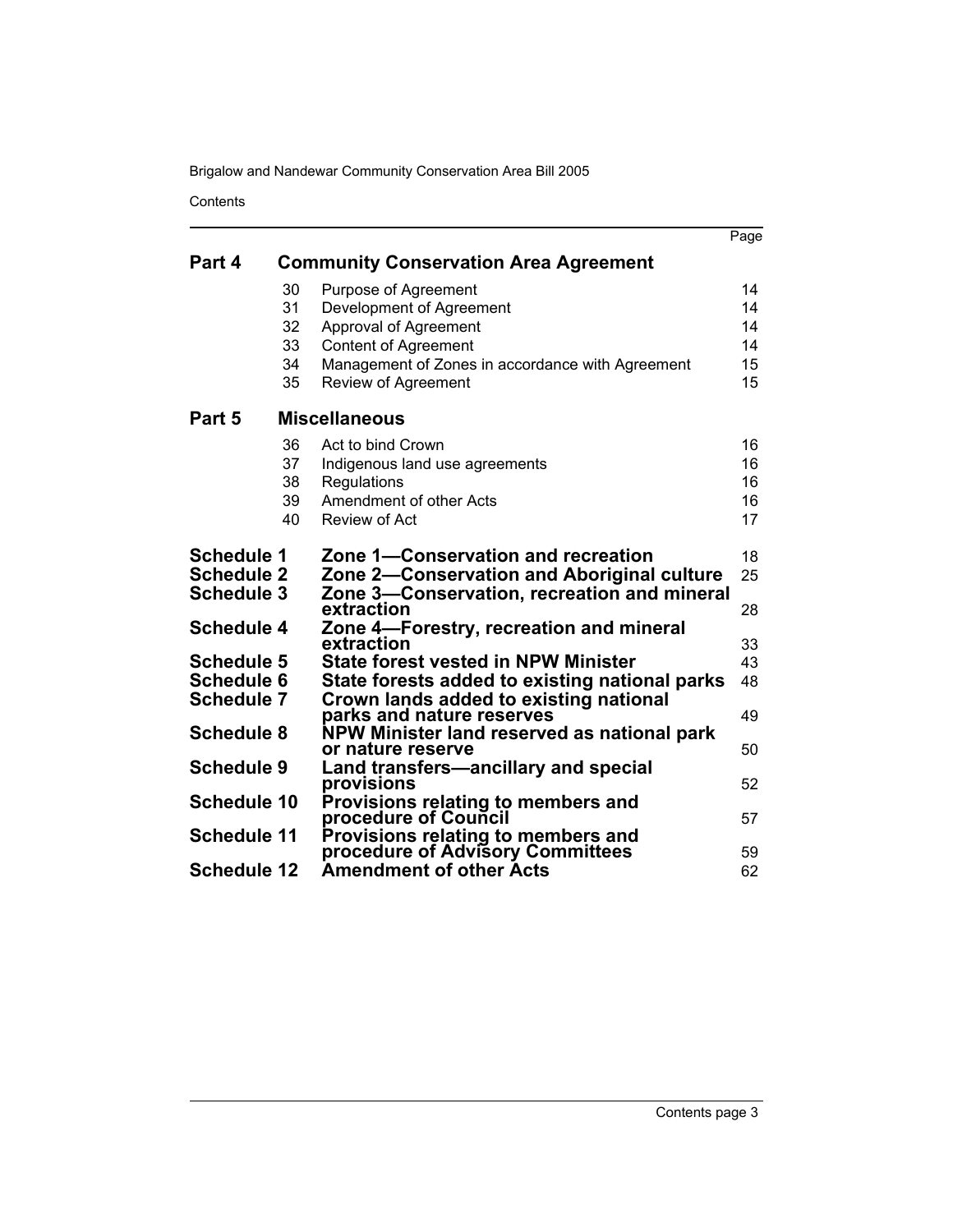*I certify that this PUBLIC BILL, which originated in the LEGISLATIVE ASSEMBLY, has finally passed the LEGISLATIVE COUNCIL and the LEGISLATIVE ASSEMBLY of NEW SOUTH WALES.*

> *Clerk of the Legislative Assembly. Legislative Assembly, Sydney, , 2005*



New South Wales

# **Brigalow and Nandewar Community Conservation Area Bill 2005**

Act No , 2005

An Act to establish and provide for the management of the Brigalow and Nandewar Community Conservation Area; to amend certain Acts; and for other purposes.

*I have examined this Bill, and find it to correspond in all respects with the Bill as finally passed by both Houses.*

*Chairman of Committees of the Legislative Assembly.*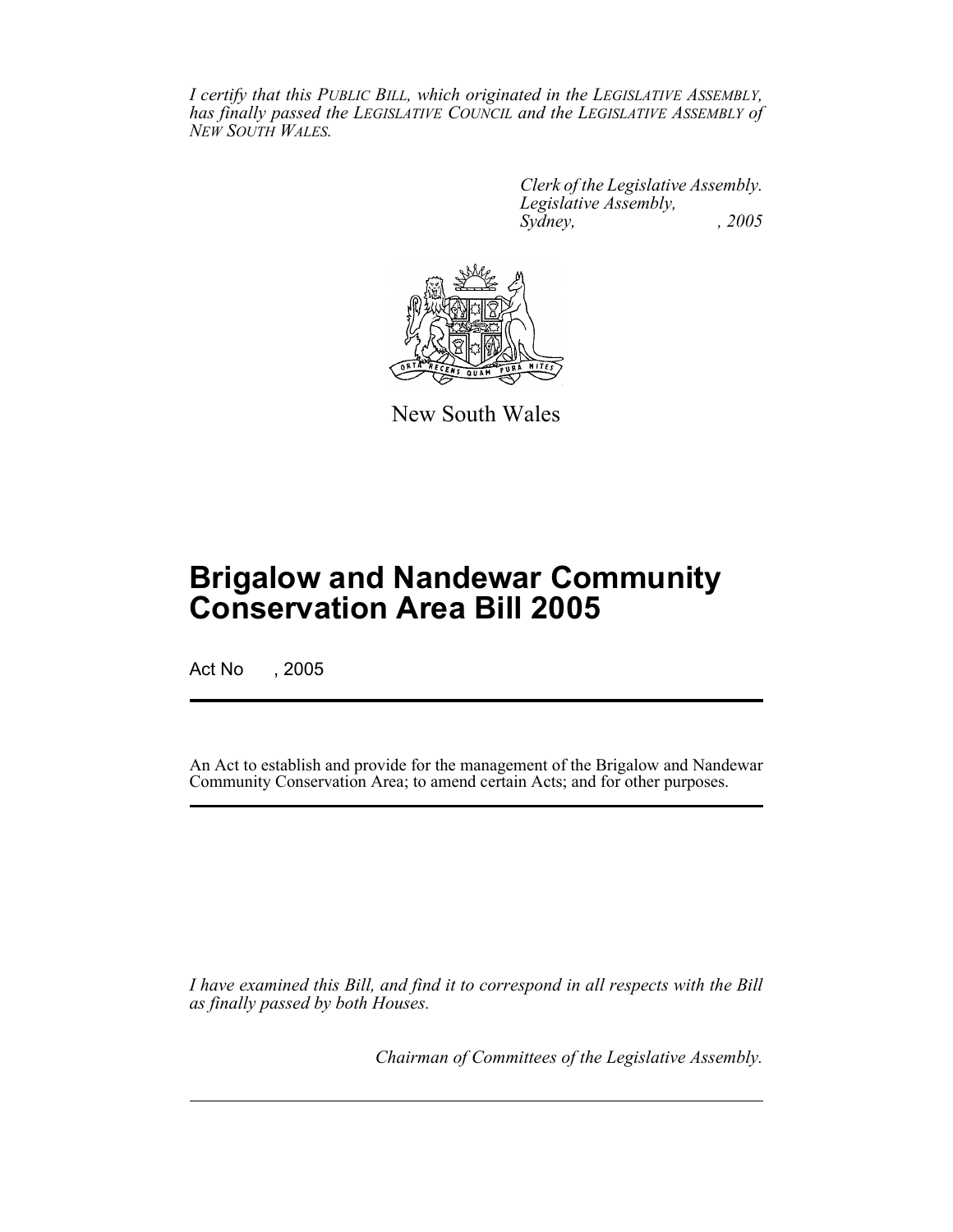Part 1 Preliminary

# **The Legislature of New South Wales enacts:**

# <span id="page-4-0"></span>**Part 1 Preliminary**

# **1 Name of Act**

This Act is the *Brigalow and Nandewar Community Conservation Area Act 2005*.

# <span id="page-4-1"></span>**2 Commencement**

- (1) This Act commences on 1 December 2005, except as provided by subsection (2).
- (2) The following provisions of this Act commence, or are taken to have commenced, on 1 July 2005:
	- (a) Part 1, Division 1 of Part 3, Part 5 and Schedule 10,
	- (b) Schedule 12 (except Schedule 12.4).

# <span id="page-4-2"></span>**3 Objects of Act**

The objects of this Act are:

- (a) to reserve forested land in the Brigalow and Nandewar area to create a Community Conservation Area that provides for permanent conservation of land, protection of areas of natural and cultural heritage significance to Aboriginal people and sustainable forestry, mining and other appropriate uses, and
- (b) to give local communities a strong involvement in the management of that land.

#### <span id="page-4-3"></span>**4 Definitions**

(1) In this Act:

*Advisory Committee* means a Community Conservation Advisory Committee established under Division 2 of Part 3.

*commencement of this Act* means 1 December 2005.

*Community Conservation Area* means the area of the State described in the map at the end of this section.

*Community Conservation Area Agreement* means an agreement in force under Part 4.

*Community Conservation Council* means the Brigalow and Nandewar Community Conservation Council established under Division 1 of Part 3.

*Crown land* has the same meaning as in the *Crown Lands Act 1989*.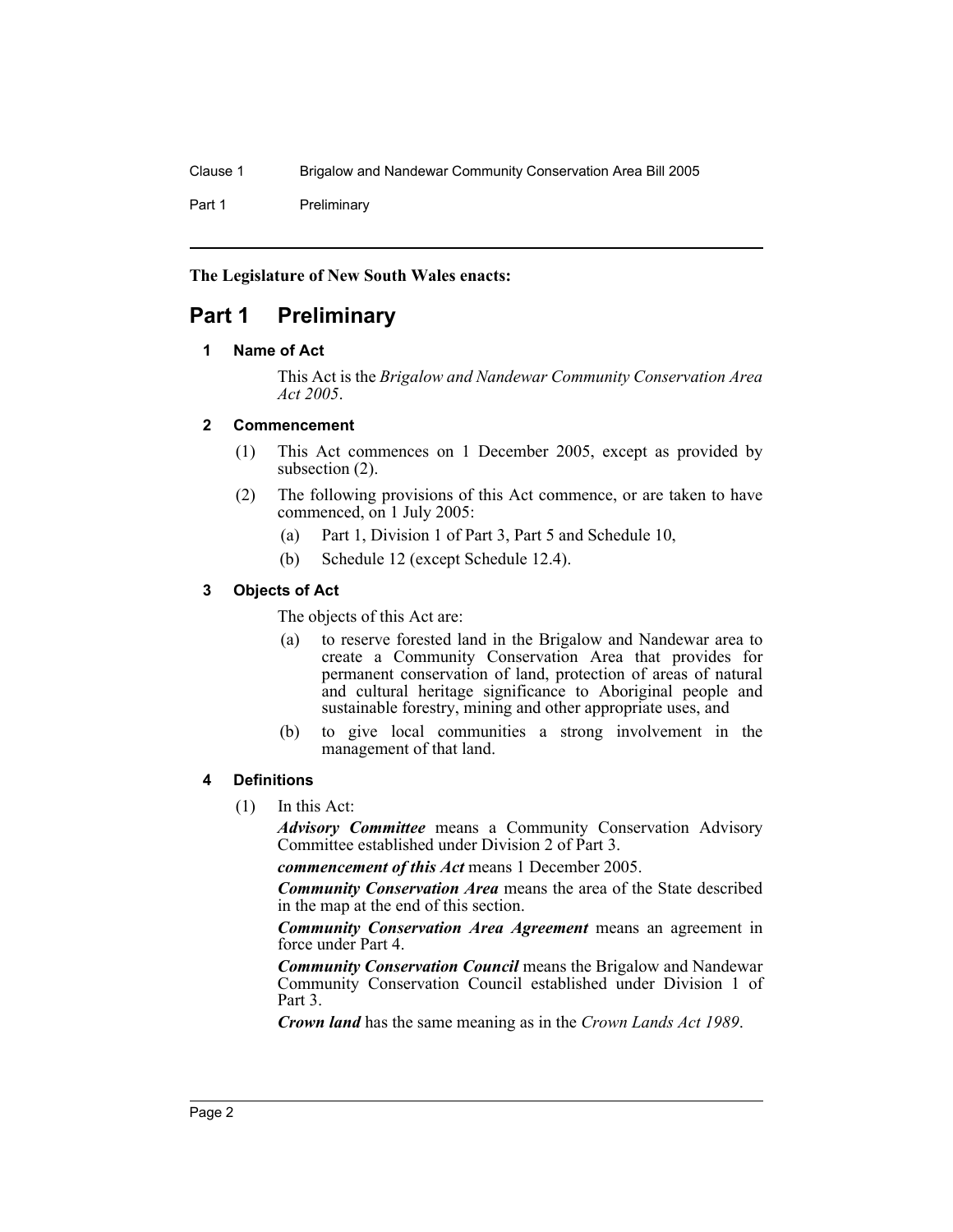| Brigalow and Nandewar Community Conservation Area Bill 2005 | Clause 4 |
|-------------------------------------------------------------|----------|
| Preliminary                                                 | Part 1   |
|                                                             |          |

*State forest* means land dedicated under the *Forestry Act 1916* (or under the former *Forestry Act 1909*) as State forest, being a dedication that is in force.

**Zone 1** of the Community Conservation Area means the land described or referred to in Schedule 1—Conservation and Recreation Zone.

*Zone 2* of the Community Conservation Area means the land described or referred to in Schedule 2—Conservation and Aboriginal Culture Zone.

**Zone 3** of the Community Conservation Area means the land described or referred to in Schedule 3—Conservation, Recreation and Mineral Extraction Zone.

*Zone 4* of the Community Conservation Area means the land described or referred to in Schedule 4—Forestry, Recreation and Mineral Extraction Zone.

(2) Notes included in this Act do not form part of this Act.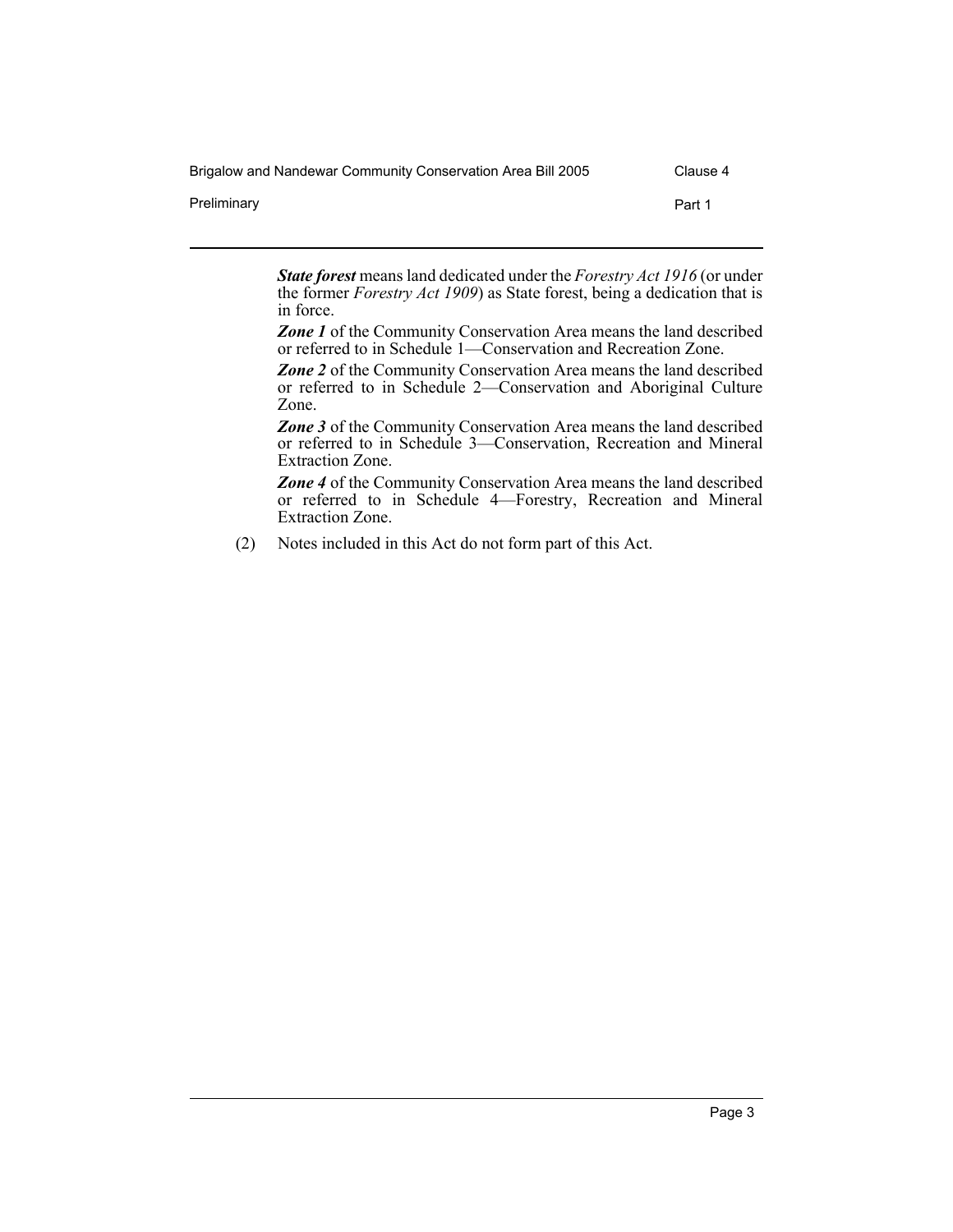# Clause 4 Brigalow and Nandewar Community Conservation Area Bill 2005 Part 1 Preliminary



# **Brigalow and Nandewar Community Conservation Area**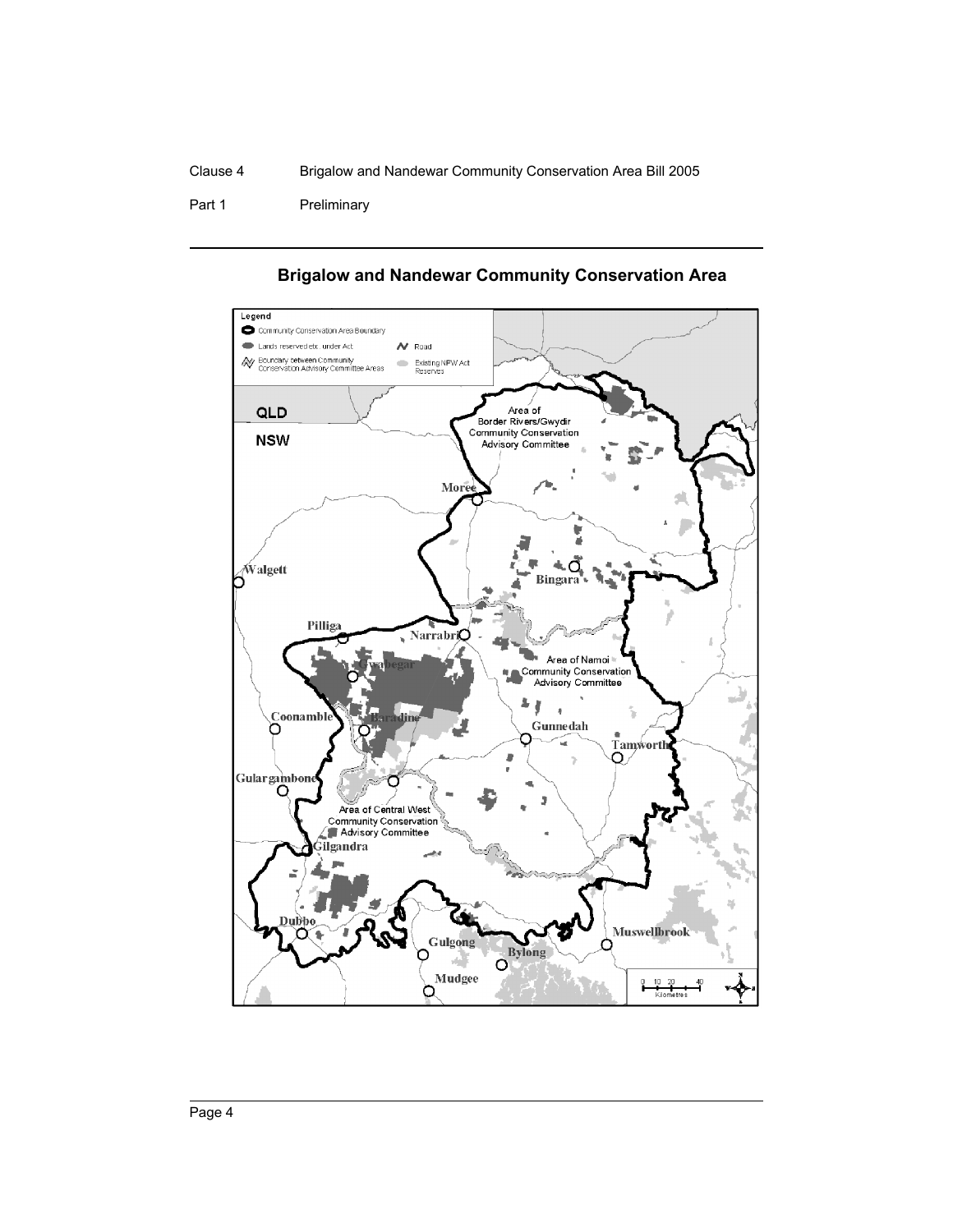| Brigalow and Nandewar Community Conservation Area Bill 2005 | Clause 5 |
|-------------------------------------------------------------|----------|
| The Community Conservation Area                             | Part 2   |

# <span id="page-7-0"></span>**Part 2 The Community Conservation Area**

# <span id="page-7-2"></span><span id="page-7-1"></span>**Division 1 Zone 1—Conservation and recreation**

# **5 Reservation of former State forests as national park**

The lands described in Part 1 of Schedule 1 are reserved under the *National Parks and Wildlife Act 1974* as national park.

# <span id="page-7-3"></span>**6 Reservation of Crown land as national park**

The lands described in Part 2 of Schedule 1 are reserved under the *National Parks and Wildlife Act 1974* as national park.

# <span id="page-7-4"></span>**7 Reservation of NPW Minister land as national park**

The lands described in Part 3 of Schedule 1 are reserved under the *National Parks and Wildlife Act 1974* as national park.

# <span id="page-7-6"></span><span id="page-7-5"></span>**Division 2 Zone 2—Conservation and Aboriginal culture**

# **8 Reservation of former State forest as Aboriginal area**

The lands described in Part 1 of Schedule 2 are reserved under the *National Parks and Wildlife Act 1974* as Aboriginal area.

# <span id="page-7-7"></span>**Division 3 Zone 3—Conservation, recreation and mineral extraction**

# <span id="page-7-8"></span>**9 Reservation of former State forest as state conservation area**

The lands described in Part 1 of Schedule 3 are reserved under the *National Parks and Wildlife Act 1974* as state conservation area.

# <span id="page-7-9"></span>**10 Reservation of Crown land as state conservation area**

The lands described in Part 2 of Schedule 3 are reserved under the *National Parks and Wildlife Act 1974* as state conservation area.

# <span id="page-7-10"></span>**Division 4 Zone 4—Forestry, recreation and mineral extraction**

# <span id="page-7-11"></span>**11 State forests in Zone 4**

Schedule 4 describes land within areas of State forests that is within Zone 4.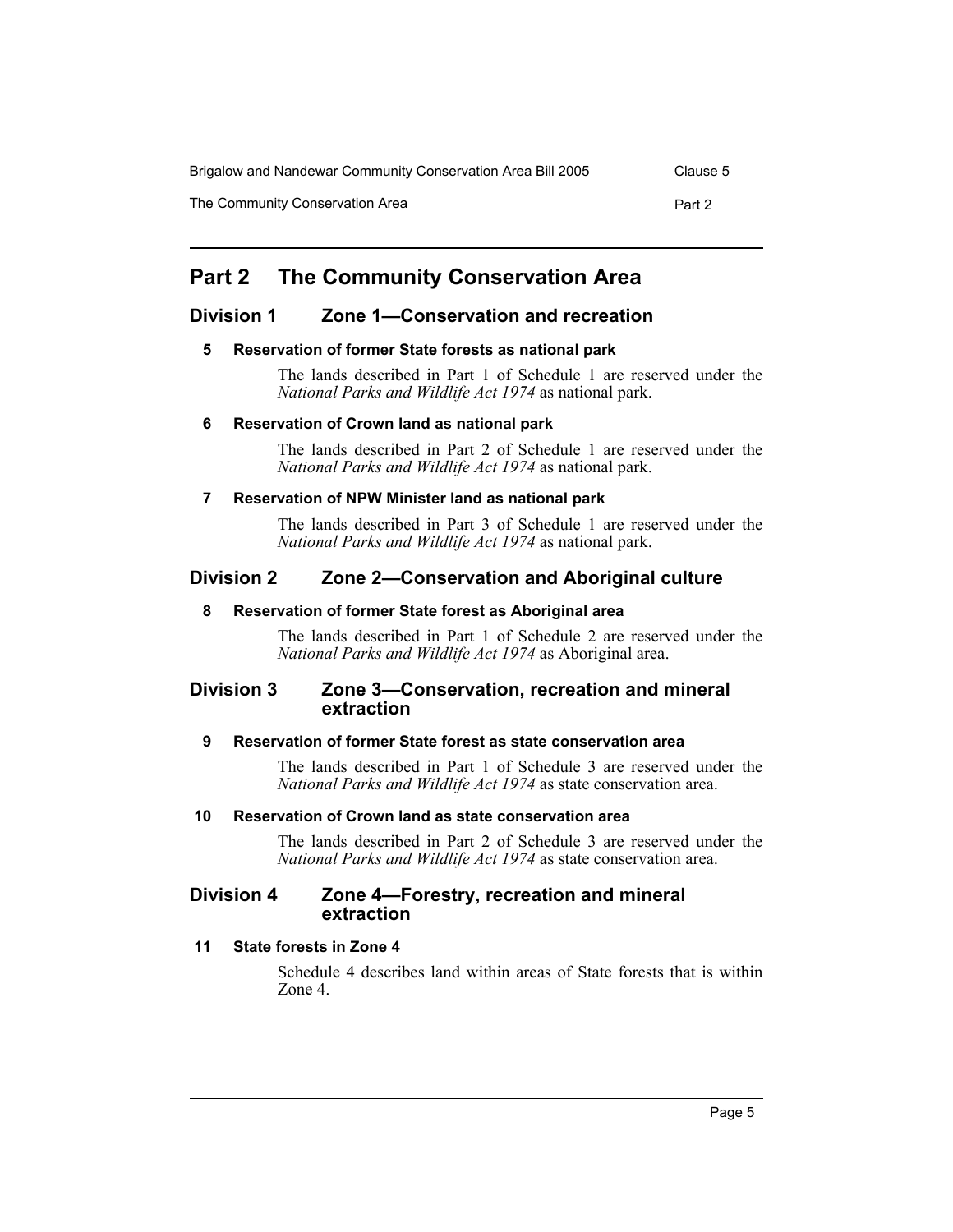Part 2 The Community Conservation Area

# <span id="page-8-0"></span>**Division 5 Vesting in NPW Minister and other reservations**

#### <span id="page-8-1"></span>**12 Vesting in NPW Minister of certain former State forests**

- (1) The lands described in Schedule 5 vest in the Minister administering the *National Parks and Wildlife Act 1974* on behalf of the Crown for the purposes of Part 11 of that Act for an estate in fee simple, freed and discharged from:
	- (a) all trusts, obligations, estates, interests, rights of way or other easements, and
	- (b) any dedication, reservation, Crown grant or vesting to which the lands were subject, and any such dedication, reservation, grant or vesting is revoked.
- (2) Despite subsection (1), lands described in Schedule 5 are not freed and discharged from any perpetual lease, special lease or term lease within the meaning of the *Crown Lands (Continued Tenures) Act 1989* (or from rights or interests arising under an incomplete purchase within the meaning of that Act) to which the lands were subject immediately before their vesting under this section.
- (3) Divisions 1–3 do not apply to land described in Part 1 of Schedules 1–3 (or in Schedule 6) that is also described in Schedule 5.

#### <span id="page-8-2"></span>**13 Reservation of former State forests as part of existing national parks**

The lands described in Schedule 6 are reserved under the *National Parks and Wildlife Act 1974* as part of national parks (as indicated in that Schedule).

#### <span id="page-8-3"></span>**14 Reservation of Crown land as part of existing national parks or nature reserves**

The lands described in Schedule 7 are reserved under the *National Parks and Wildlife Act 1974* as part of national parks or nature reserves (as indicated in that Schedule).

#### <span id="page-8-4"></span>**15 Reservation of NPW Minister land as part of existing or new national park or nature reserve**

The lands described in Schedule 8 are reserved under the *National Parks and Wildlife Act 1974* as, or as part of, national parks or nature reserves (as indicated in that Schedule).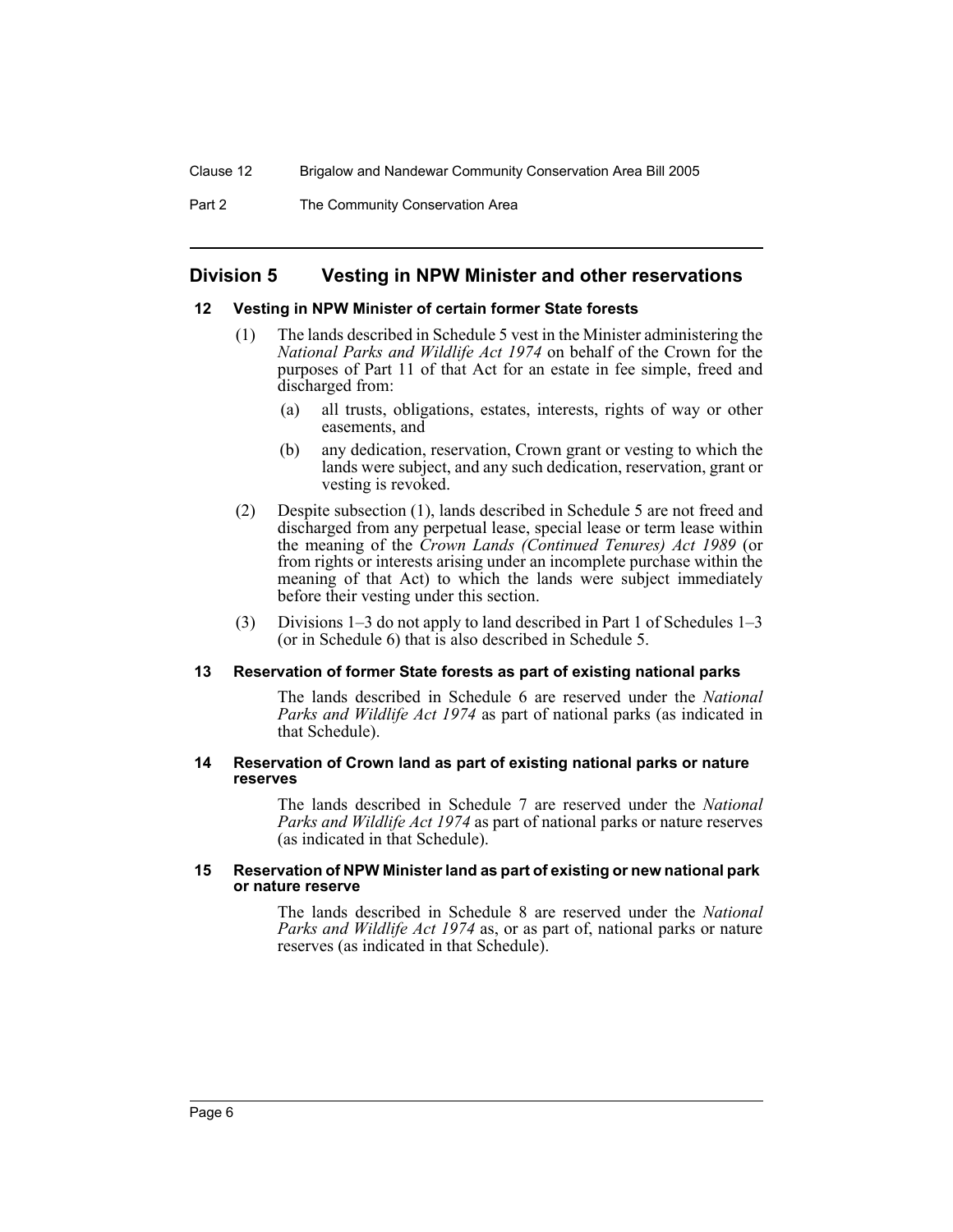| Brigalow and Nandewar Community Conservation Area Bill 2005 | Clause 16 |
|-------------------------------------------------------------|-----------|
| The Community Conservation Area                             | Part 2    |

# <span id="page-9-0"></span>**Division 6 General**

#### <span id="page-9-1"></span>**16 Future additions to zones of Community Conservation Area**

- (1) The Governor may, by proclamation, amend Schedule 1, 2, 3 or 4 to add descriptions of land in the Community Conservation Area to:
	- (a) Part 4 of Schedule 1, or
	- (b) Part 2 of Schedule 2, or
	- (c) Part 3 of Schedule 3, or
	- (d) Schedule 4.
- (2) Land may only be added to Schedule 1, 2 or 3 if:
	- (a) it is the whole or any part of land reserved under Part 4 of the *National Parks and Wildlife Act 1974*, or
	- (b) it is land vested in Her Majesty, or the Minister administering the *National Parks and Wildlife Act 1974* on behalf of the Crown, for the purposes of Part 11 of that Act.
- (3) Land may only be added to Schedule 4 if it is the whole or any part of State forest.
- (4) Land (or part of land) described in Schedule 3 may be omitted from Schedule  $\overline{3}$  by a proclamation under this section that adds that land (or part) to Part 4 of Schedule 1 following its reservation as national park under section 47MA of the *National Parks and Wildlife Act 1974*.

#### <span id="page-9-2"></span>**17 Land ceasing to be in zone of Community Conservation Area**

- (1) Land in Zone 1, 2 or 3 ceases to be in that zone if its reservation as national park, Aboriginal area or state conservation area is revoked by or under an Act of Parliament. This subsection is subject to section 16 (4).
- (2) Land in Zone 4 ceases to be in that zone if it ceases to be State forest.

#### <span id="page-9-3"></span>**18 Community Conservation Area not to be declared wilderness areas**

Land in Zone 1, 2, 3 or 4 is not eligible to be identified or proposed for identification, or declared, as a wilderness area under the *Wilderness Act 1987* or the *National Parks and Wildlife Act 1974*.

#### <span id="page-9-4"></span>**19 Zone 1, 2 or 3 land not eligible for nomination as Schedule 14 land under NPW Act**

Land in Zone 1, 2 or 3 is not eligible to be proposed under section 71AS of the *National Parks and Wildlife Act 1974* for listing in Schedule 14 to that Act.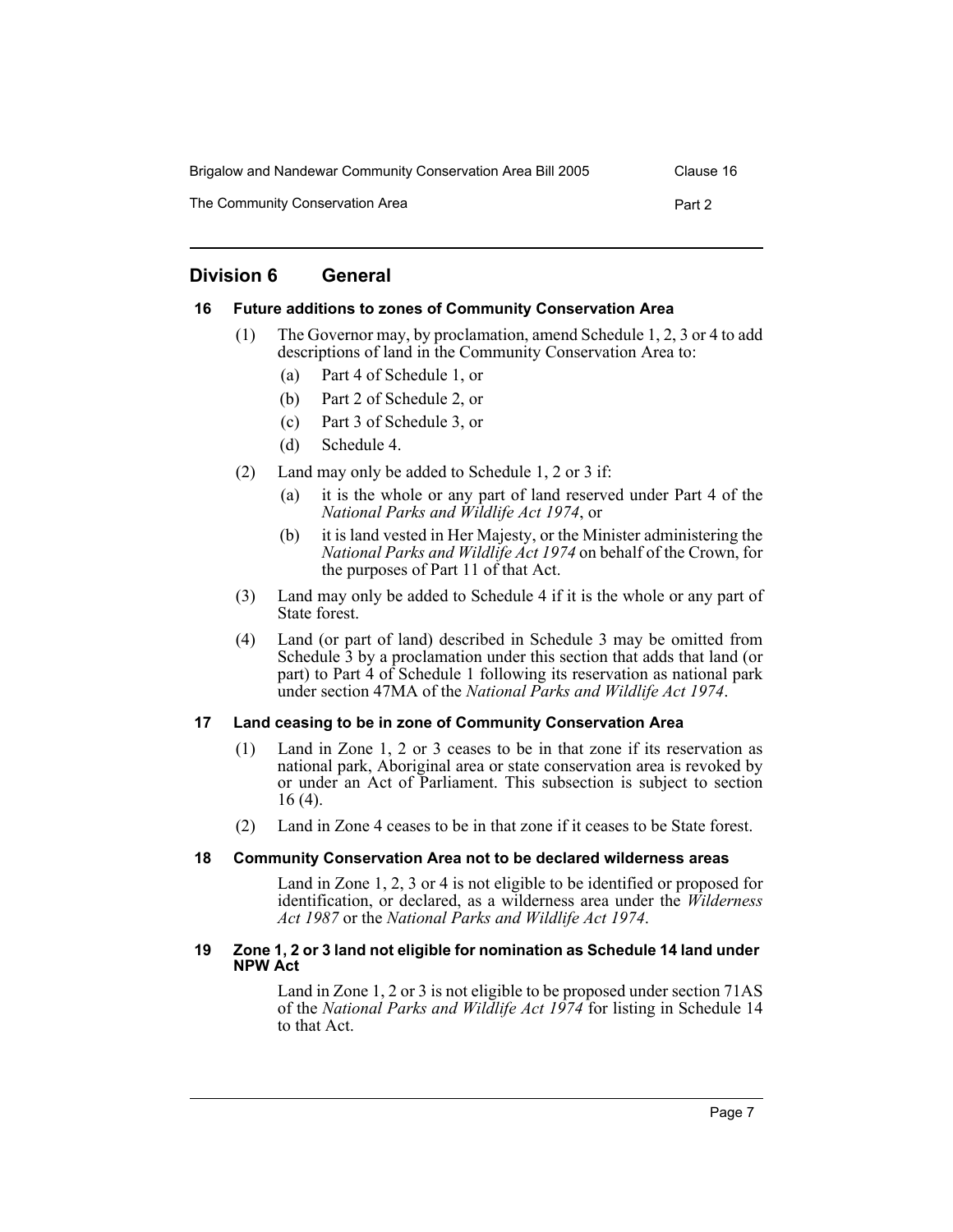Part 2 The Community Conservation Area

#### <span id="page-10-0"></span>**20 Revocation of State forests (and any flora reserves, national forests or special management zones)**

- (1) The dedication as State forest of the following lands is revoked:
	- (a) lands described in Part 1 of Schedule 1,
	- (b) lands described in Part 1 of Schedule 2,
	- (c) lands described in Part 1 of Schedule 3,
	- (d) lands described in Schedule 5,
	- (e) lands described in Schedule 6.
- (2) Any notices under section 25A of the *Forestry Act 1916* that set apart, as flora reserves, areas of State forests whose dedication is revoked by subsection (1) are also revoked, but only to the extent to which they relate to flora reserves or parts of flora reserves situated within the lands referred to in that subsection.
- (3) Any notices under section 21A of the *Forestry Act 1916* that declare, as special management zones, areas of State forests whose dedication is revoked by subsection (1) are also revoked by this Act, but only to the extent to which they relate to special management zones or parts of special management zones situated within the lands referred to in that subsection.
- (4) Any notifications under section 19A of the *Forestry Act 1916* that declare, as national forests, areas of State forests whose dedication is revoked by subsection (1) are also revoked by this Act, but only to the extent to which they relate to national forests or parts of national forests situated within the lands referred to in that subsection.

#### <span id="page-10-1"></span>**21 Revocation of timber reserves**

Any timber reserves (within the meaning of the *Forestry Act 1916*) with respect to land described in Part 2 of Schedule 1, Part 2 of Schedule 3 or Schedule 7 are revoked by this Act, but only to the extent to which they relate to timber reserves or parts of timber reserves situated within that land.

#### <span id="page-10-2"></span>**22 Adjustment of description of transferred land**

- (1) The description of any land described in the following Schedules (a *relevant Schedule*) may be adjusted in accordance with this section:
	- (a) Parts 1–3 of Schedule 1,
	- (b) Part 1 of Schedule 2,
	- (c) Parts 1 and 2 of Schedule 3,
	- (d) Schedules 4–8.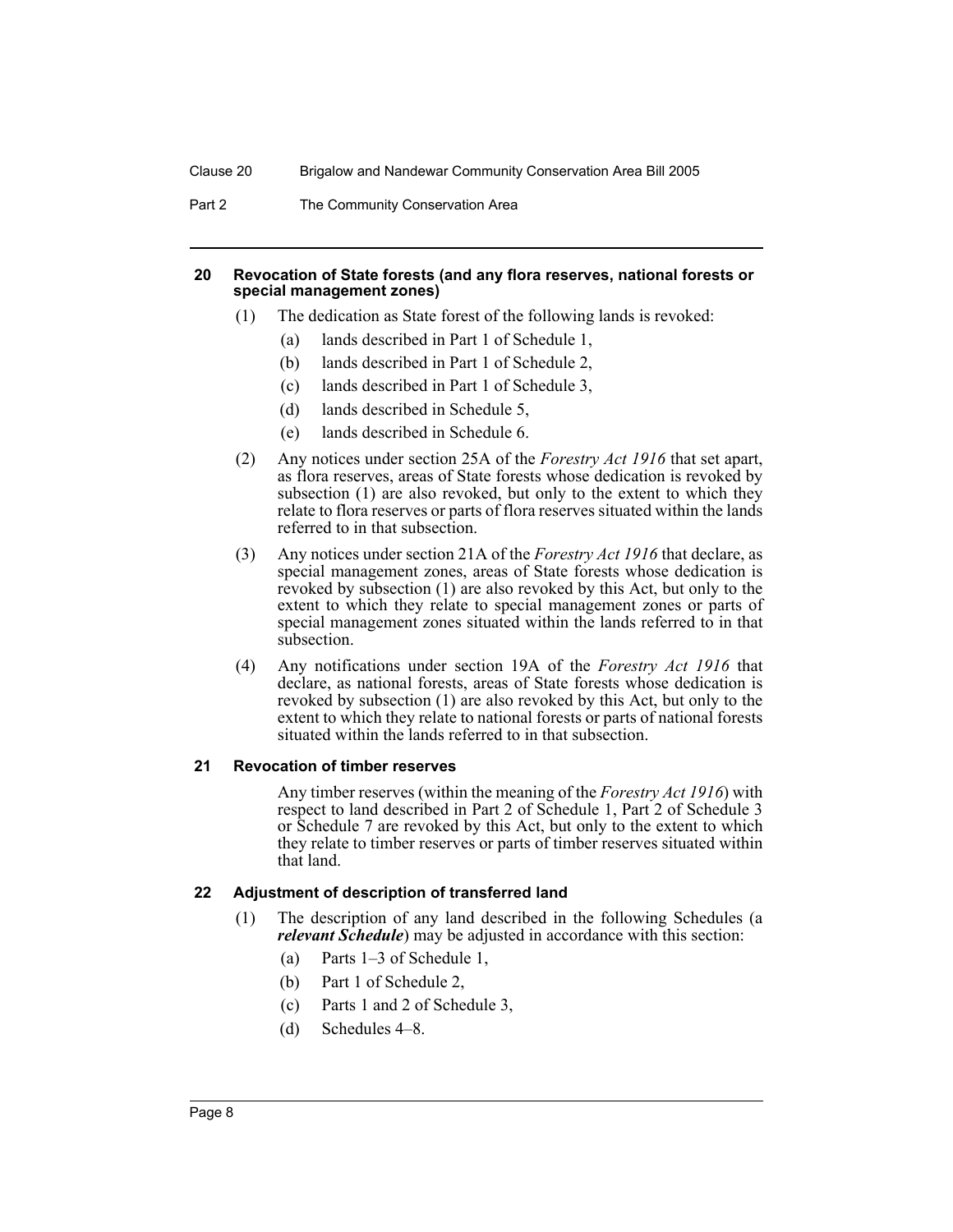| Brigalow and Nandewar Community Conservation Area Bill 2005 | Clause 22 |
|-------------------------------------------------------------|-----------|
| The Community Conservation Area                             | Part 2    |

- (2) A description of land may be adjusted from time to time:
	- (a) to alter the boundaries of the land for the purposes of the effective management of the land, including adjustments to enable boundaries to follow distinctive land features, to provide access to land or to rationalise the boundaries of similar areas of land, or
	- (b) to adjust the boundary of any land adjoining a public road, including adjustments to enable the boundary to follow the formed path of the road or to provide an appropriate set back from the carriageway of the road, or
	- (c) to include, remove or change a description of any easement or restriction to which the land is subject, or
	- (d) to provide a more detailed description of the boundaries of the land.
- (3) An adjustment of the description of land is to be made by the Director-General of the Department of Environment and Conservation by a notice published in the Gazette that amends a relevant Schedule.
- (4) A notice under this section may only be published with the approval of:
	- (a) the Minister administering the *National Parks and Wildlife Act 1974*, and
	- (b) the Minister administering the *Forestry Act 1916*, and
	- (c) to the extent that the notice applies to any Crown land reserved for use as a road—the Minister administering the *Crown Lands Act 1989*, and
	- (d) to the extent that the notice applies to a classified road—the Minister administering the provisions of the *Roads Act 1993* relating to classified roads.
- (5) The Director-General of the Department of Environment and Conservation is required to certify in any notice under this section that the adjustments effected by the notice will not result in any significant reduction in the size or value of the land reserved under the *National Parks and Wildlife Act 1974* or as State forest.
- (6) An adjustment of the description of land may only be made before:
	- (a) 31 December 2005, except as provided by paragraph (b), or
	- (b) 31 December 2011, in the case of an adjustment of the description of the boundary of land adjoining a public road.
- (7) If any of the land described in a relevant Schedule on the commencement of this Act is not included in the adjusted description of the land, the land that is not so included is taken never to have been subject to or affected by the provisions of this Act applying to land described in the relevant Schedule.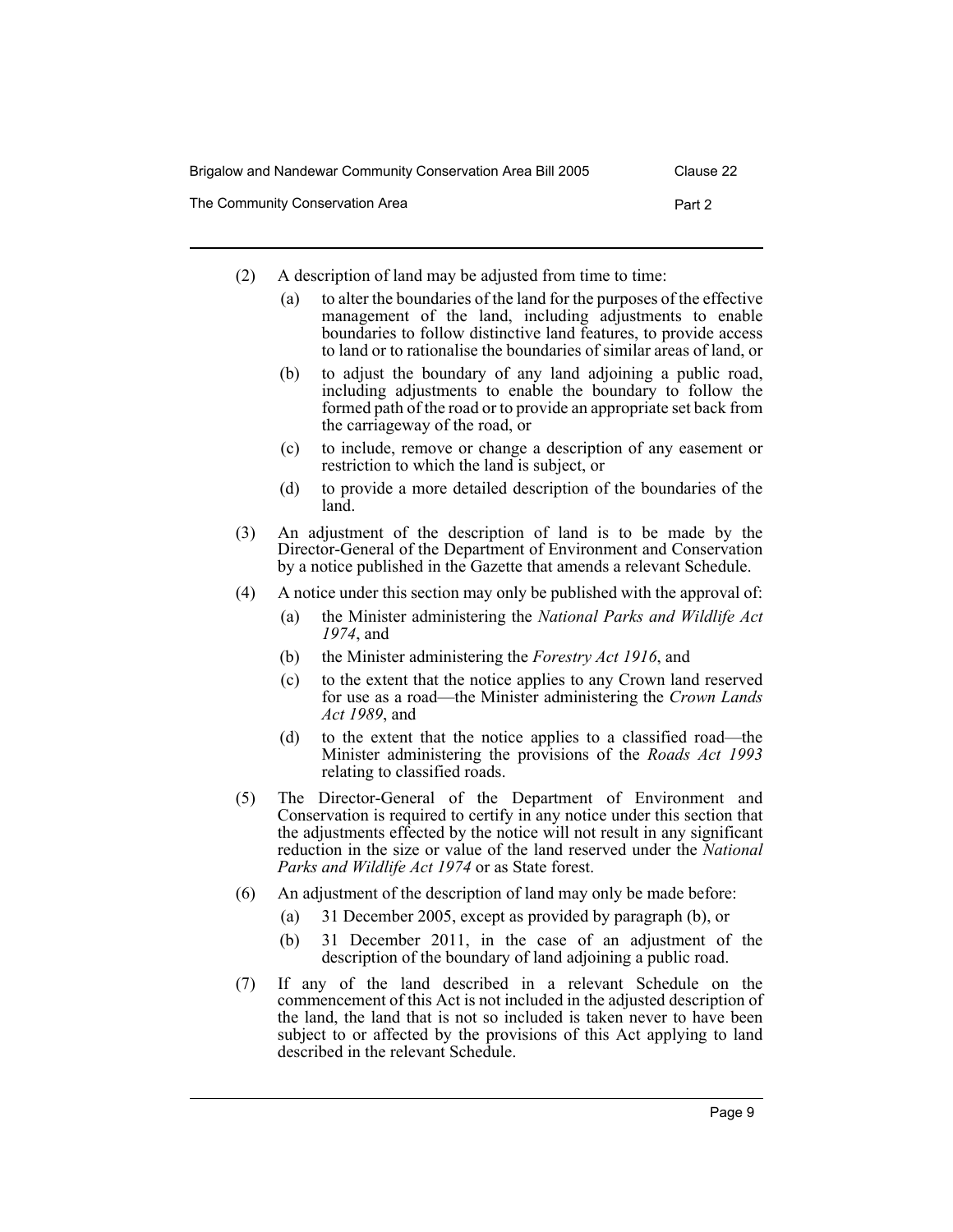#### Part 2 The Community Conservation Area

- (8) If land included in the adjusted description of the land includes any land not described in a relevant Schedule on the commencement of this Act, the land concerned is taken to have been subject, on and from the commencement of this Act, to the provisions of this Act applying to land described in the relevant Schedule.
- (9) The Director-General of the Department of Environment and Conservation may, in a notice published under this section for the purpose of adjusting the boundary of land adjoining a public road, declare that:
	- (a) any such land (described in the notice) is part of the public road and, accordingly, is vested in the roads authority for that public road under the *Roads Act 1993* or is Crown land, or
	- (b) any such land (described in the notice) ceases to be part of that public road and, accordingly, is divested from the relevant roads authority or the Crown and becomes part of the land subject to the provisions of this Act applying to land described in the relevant Schedule in which the land is included.

A declaration under this subsection has effect according to its tenor, despite anything to the contrary in the *Roads Act 1993*.

(10) In this section:

*classified road* and *public road* have the same meanings as in the *Roads Act 1993*.

*land adjoining a public road* includes land in the vicinity of a public road.

#### <span id="page-12-0"></span>**23 Land transfers—ancillary and special provisions**

Schedule 9 has effect.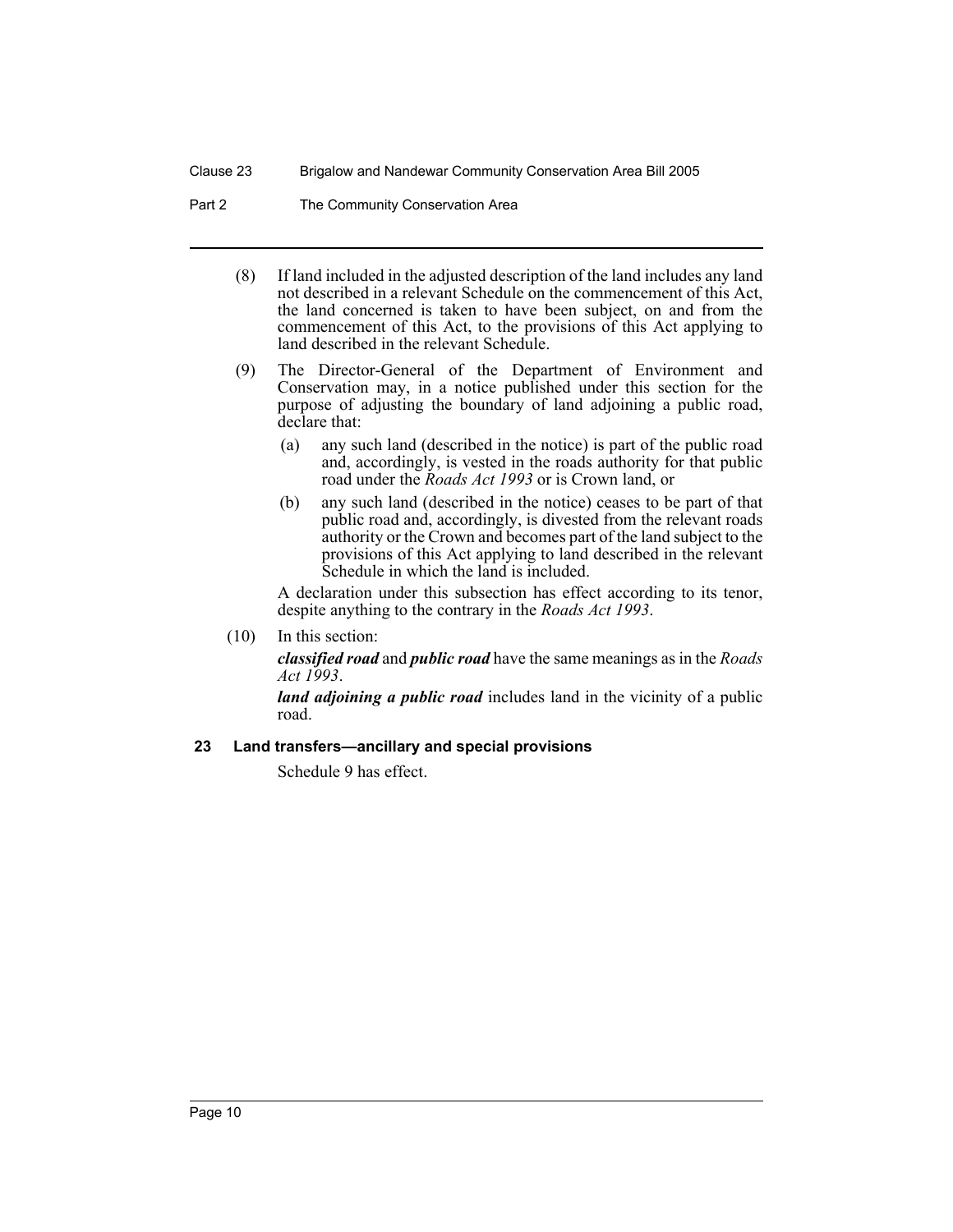| Brigalow and Nandewar Community Conservation Area Bill 2005 | Clause 24 |
|-------------------------------------------------------------|-----------|
| Community Conservation Council and Advisory Committees      | Part 3    |

# <span id="page-13-0"></span>**Part 3 Community Conservation Council and Advisory Committees**

# <span id="page-13-1"></span>**Division 1 Community Conservation Council**

# <span id="page-13-2"></span>**24 Establishment of Council**

- (1) There is established by this section the Brigalow and Nandewar Community Conservation Council.
- (2) The Community Conservation Council is, in the exercise of its functions, subject to the control and direction of the Premier.

# <span id="page-13-3"></span>**25 Membership and procedure of Council**

- (1) The Community Conservation Council consists of:
	- (a) the Director-General of the Premier's Department, who is to be the Chairperson of the Council, and
	- (b) the Director-General of the Department of Environment and Conservation, and
	- (c) the Director-General of the Department of Primary Industries, and
	- (d) the Director-General of the Department of Infrastructure, Planning and Natural Resources.
- (2) Schedule 10 has effect with respect to the members and procedure of the Community Conservation Council.

# <span id="page-13-4"></span>**26 Functions of Council**

- (1) The Community Conservation Council has such functions as are conferred or imposed on it by or under this or any other Act.
- (2) In particular, the Community Conservation Council has the following functions:
	- (a) to develop a Community Conservation Area Agreement under Part 4,
	- (b) to implement, or co-ordinate the implementation of, and monitor the achievements of, government policy objectives in respect of the Community Conservation Area.
- (3) The Community Conservation Council may, for the purpose of exercising its functions, arrange for the use of the services of any staff (by secondment or otherwise) or facilities of any government department or public or local authority.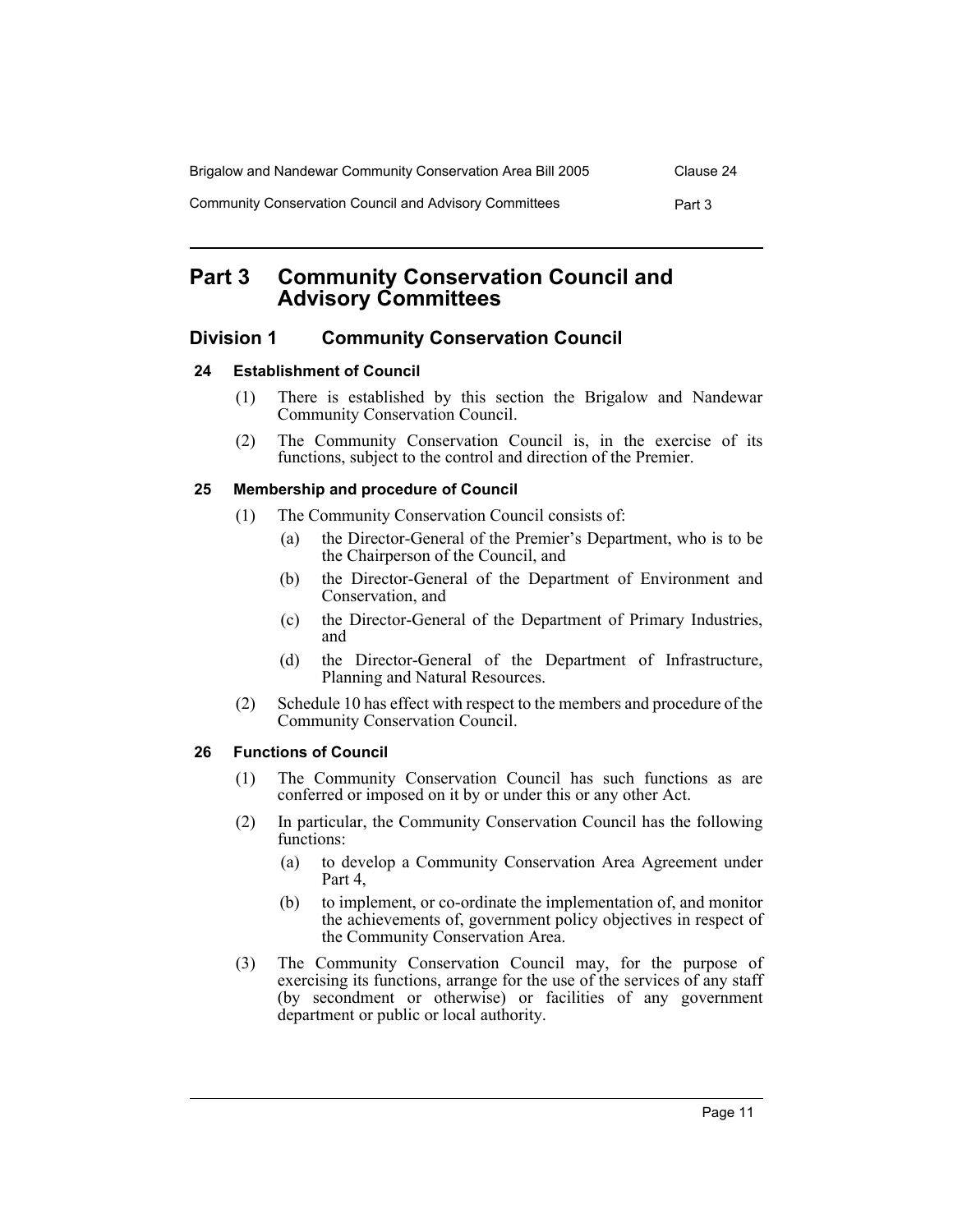| Clause 27 | Brigalow and Nandewar Community Conservation Area Bill 2005 |
|-----------|-------------------------------------------------------------|
|-----------|-------------------------------------------------------------|

| Part 3 | <b>Community Conservation Council and Advisory Committees</b> |
|--------|---------------------------------------------------------------|
|--------|---------------------------------------------------------------|

(4) The Community Conservation Council may delegate the exercise of any of its functions (other than this power of delegation) to any person.

# <span id="page-14-0"></span>**Division 2 Community Conservation Advisory Committees**

# <span id="page-14-1"></span>**27 Establishment of Advisory Committees**

There is established by this section the following Community Conservation Advisory Committees:

- (a) the Border Rivers/Gwydir Community Conservation Advisory Committee (constituted in respect of that part of the Community Conservation Area shown on the map at the end of section 4), and
- (b) the Namoi Community Conservation Advisory Committee (constituted in respect of that part of the Community Conservation Area shown on that map), and
- (c) the Central West Community Conservation Advisory Committee (constituted in respect of that part of the Community Conservation Area shown on that map).

### <span id="page-14-2"></span>**28 Membership and procedure of Advisory Committees**

- (1) An Advisory Committee consists of 15 members appointed by the relevant Ministers.
- (2) Of those members:
	- (a) one is to be the Chairperson of the Catchment Management Authority within the relevant area for which the Committee is constituted, and
	- (b) one member is to represent the interests of local government, and
	- (c) one member is to represent the interests of the forestry industry, and
	- (d) one member is to represent the interests of the mining industry, and
	- (e) one member is to represent the interests of the apiary industry, and
	- (f) one member is to represent the interests of local farmers, and
	- (g) one member is to represent the interests of local recreational users, and
	- (h) two members are to represent the interests of Aboriginal people, and
	- (i) two members are to have relevant scientific expertise, and
	- (j) three members are to represent the interests of local environmental groups, and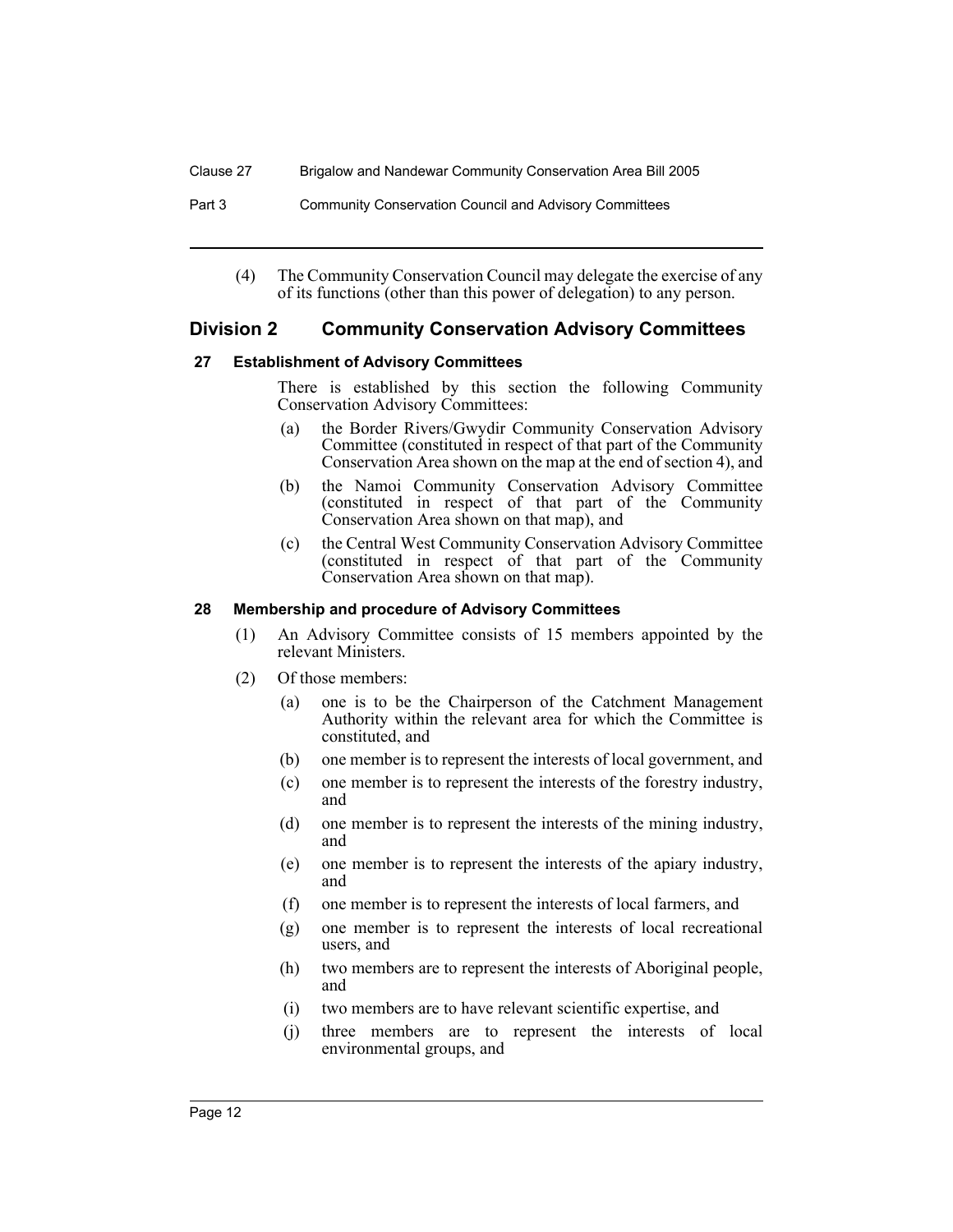| Brigalow and Nandewar Community Conservation Area Bill 2005 | Clause 29 |
|-------------------------------------------------------------|-----------|
| Community Conservation Council and Advisory Committees      | Part 3    |

- (k) one member is to be a member of the National Park and Wildlife Regional Advisory Committee constituted under section 24 (2) of the *National Parks and Wildlife Act 1974* in relation to the Community Conservation Area.
- (3) One of the members of an Advisory Committee is, by the instrument of the member's appointment to the Committee or by a subsequent instrument, to be appointed by the relevant Ministers as Chairperson of the Committee.
- (4) Schedule 11 has effect with respect to the members and procedure of an Advisory Committee.
- (5) For the purposes of this Division and Schedule 11, the *relevant Ministers* are the Minister administering the *National Parks and Wildlife Act 1974* and the Minister administering the *Forestry Act 1916*.

# <span id="page-15-0"></span>**29 Functions of Advisory Committee**

- (1) A Community Conservation Advisory Committee has the function of advising the Community Conservation Council on the provisions of the Community Conservation Area Agreement applicable to the relevant area for which the Committee is constituted.
- (2) An Advisory Committee has such other advisory functions with respect to the Community Conservation Area as the relevant Ministers determine.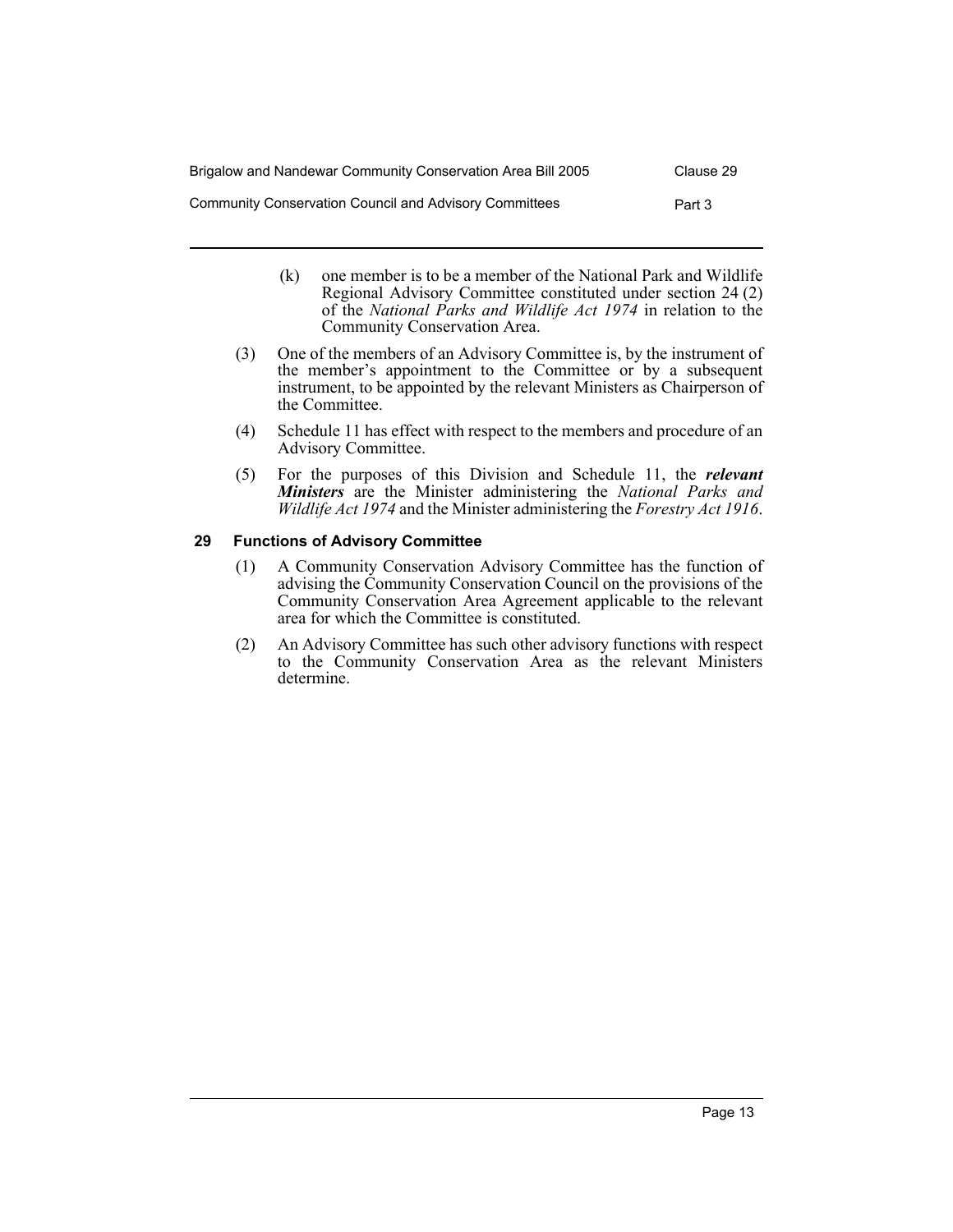Part 4 Community Conservation Area Agreement

# <span id="page-16-0"></span>**Part 4 Community Conservation Area Agreement**

#### <span id="page-16-1"></span>**30 Purpose of Agreement**

The purpose of a Community Conservation Area Agreement is to provide a co-ordinated framework for the management of all the land in Zones 1, 2, 3 and 4 in consultation with the community of the Brigalow and Nandewar area.

### <span id="page-16-2"></span>**31 Development of Agreement**

- (1) The Community Conservation Council is to develop the Community Conservation Area Agreement in consultation with the Advisory Committees.
- (2) Before the Agreement is made, the Council is to arrange for the draft Agreement to be publicly exhibited and is to call for public submissions on the draft Agreement within the period notified by the Council.

# <span id="page-16-3"></span>**32 Approval of Agreement**

- (1) The Community Conservation Area Agreement (or any amendment or replacement Agreement) does not have effect until it is approved by the relevant Ministers.
- (2) For the purposes of this Part, the *relevant Ministers* are:
	- (a) the Minister for the Environment, and
	- (b) the Minister for Primary Industries, and
	- (c) the Minister for Natural Resources.

# <span id="page-16-4"></span>**33 Content of Agreement**

- (1) The Community Conservation Area Agreement may contain:
	- (a) principles for the management of the land in Zones 1, 2 and 3 by the persons responsible for the management of the land under the *National Parks and Wildlife Act 1974*, and
	- (b) the integrated forestry operations approval under the *Forestry and National Park Estate Act 1998* for the carrying out of forestry operations on land in Zone 4.
- (2) The principles for the management of land in Zones 1, 2 and 3 are to be developed in accordance with any guidelines provided to the Community Conservation Council by the relevant Ministers and are not to be inconsistent with Division 2 of Part 4 of the *National Parks and Wildlife Act 1974*.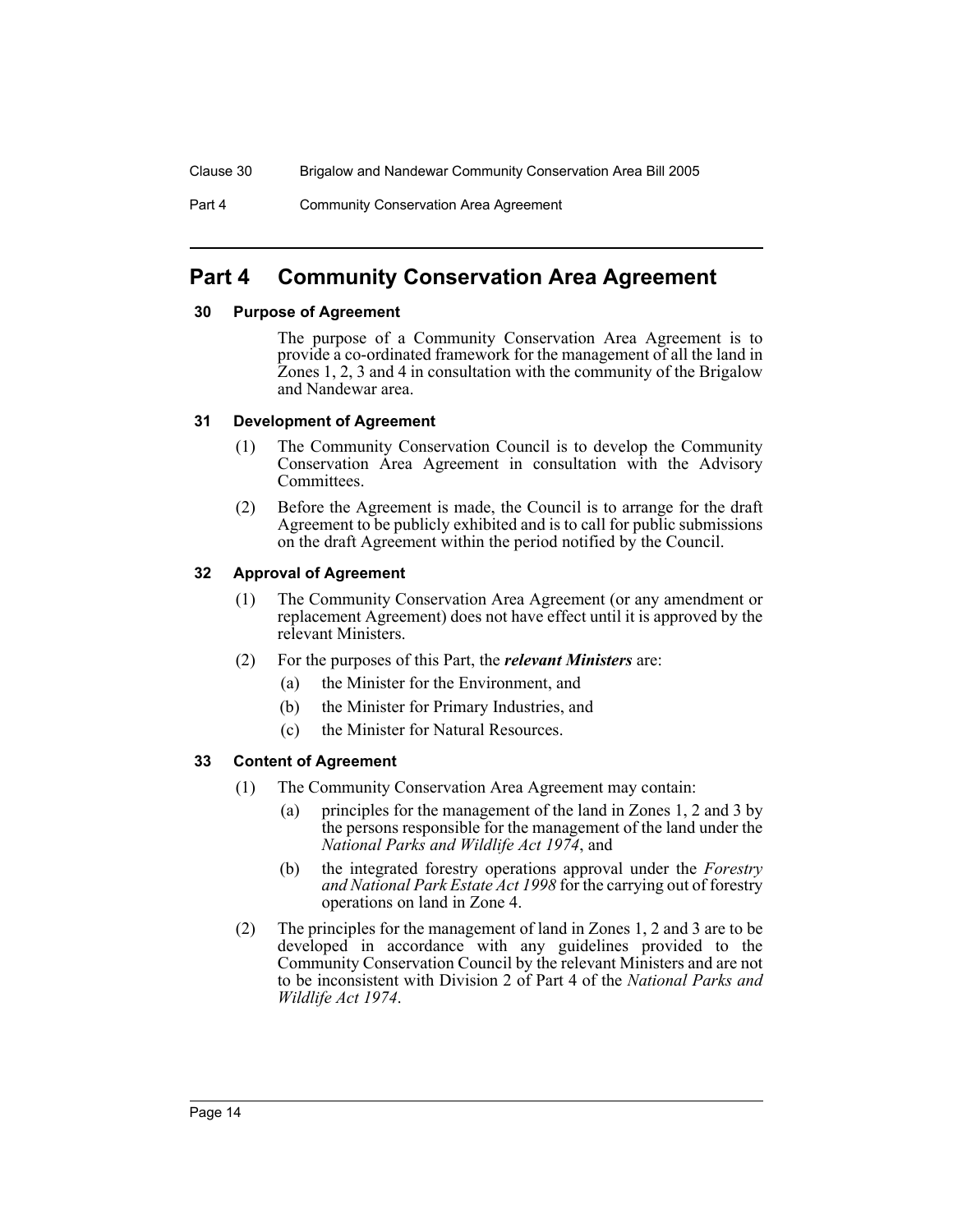| Brigalow and Nandewar Community Conservation Area Bill 2005 | Clause 34 |
|-------------------------------------------------------------|-----------|
| Community Conservation Area Agreement                       | Part 4    |

# <span id="page-17-0"></span>**34 Management of Zones in accordance with Agreement**

- (1) A plan of management in relation to land in Zone 1, 2 or 3 is to be prepared having regard to the principles for the management of that land in the Community Conservation Area Agreement and after consultation with the relevant Advisory Committee.
- (2) The integrated forestry operations approval contained in the Community Conservation Area Agreement applies to land in Zone 4.
- (3) In this section:

*integrated forestry operations approval* has the same meaning as it has in Part 4 of the *Forestry and National Park Estate Act 1998*.

*plan of management* has the same meaning as it has in Part 5 of the *National Parks and Wildlife Act 1974*.

# <span id="page-17-1"></span>**35 Review of Agreement**

- (1) The Community Conservation Council is to review the Community Conservation Area Agreement every 7 years in consultation with the Advisory Committees.
- (2) The Council may develop amendments or a replacement Agreement in accordance with the provisions of this Part relating to the development of the initial Agreement.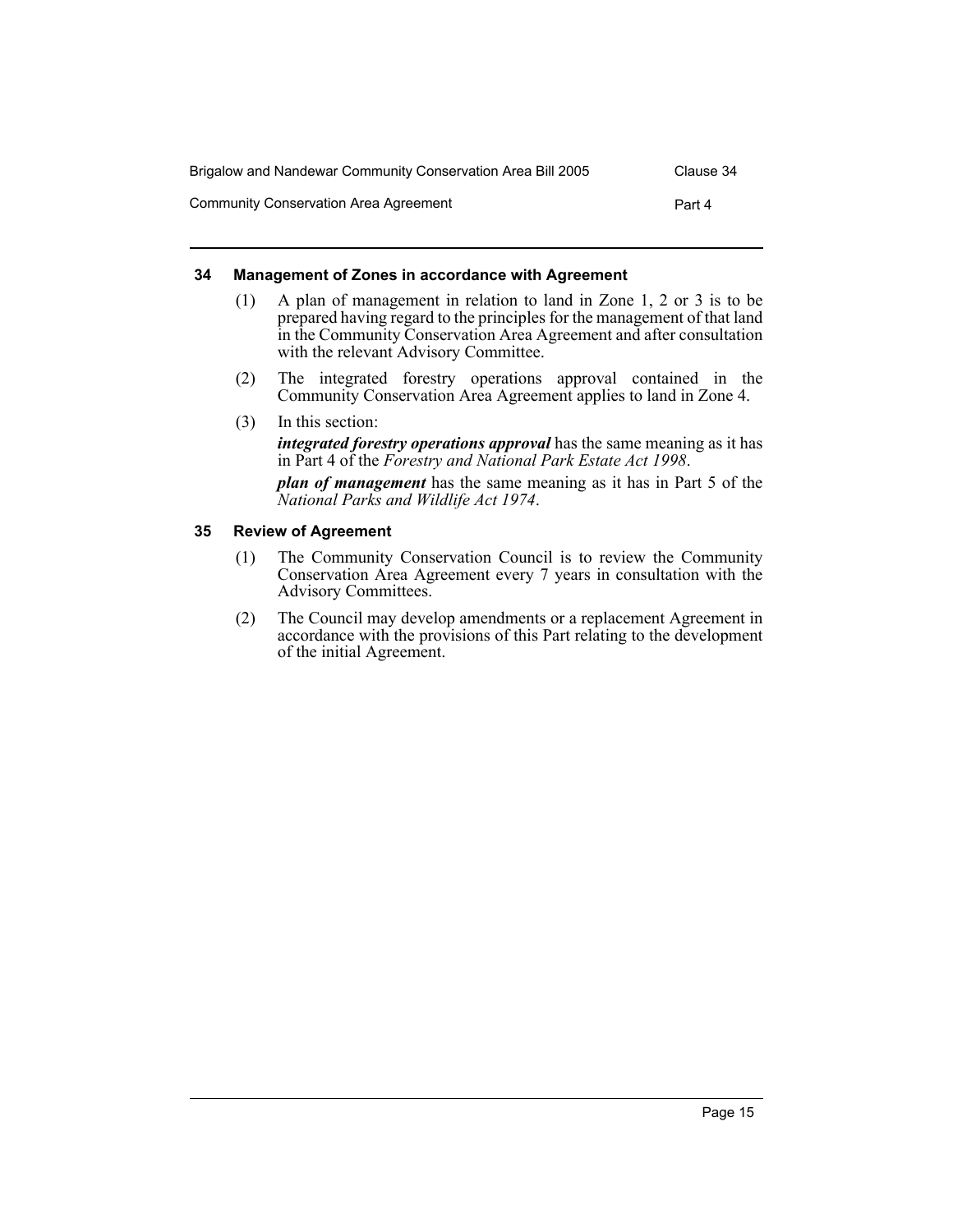Part 5 Miscellaneous

# <span id="page-18-0"></span>**Part 5 Miscellaneous**

#### <span id="page-18-1"></span>**36 Act to bind Crown**

This Act binds the Crown in right of New South Wales and, in so far as the legislative power of the Parliament of New South Wales permits, the Crown in all its other capacities.

# <span id="page-18-2"></span>**37 Indigenous land use agreements**

- (1) The Community Conservation Council and a Community Conservation Advisory Committee must, in exercising their functions, have regard to the relevant provisions of any indigenous land use agreement under the *Native Title Act 1993* of the Commonwealth that relate to the Community Conservation Area.
- (2) This section extends to functions relating to the development of the Community Conservation Area Agreement.

### <span id="page-18-3"></span>**38 Regulations**

- (1) The Governor may make regulations, not inconsistent with this Act, for or with respect to any matter that by this Act is required or permitted to be prescribed or that is necessary or convenient to be prescribed for carrying out or giving effect to this Act.
- (2) The regulations may contain provisions of a savings or transitional nature consequent on the enactment of this Act.
- (3) Any such provision may, if the regulations so provide, take effect from 1 July 2005 or a later date.
- (4) To the extent to which any such provision takes effect from a date that is earlier than the date of its publication in the Gazette, the provision does not operate so as:
	- (a) to affect, in a manner prejudicial to any person (other than the State or an authority of the State), the rights of that person existing before the date of its publication, or
	- (b) to impose liabilities on any person (other than the State or an authority of the State) in respect of anything done or omitted to be done before the date of its publication.

# <span id="page-18-4"></span>**39 Amendment of other Acts**

The Acts specified in Schedule 12 are amended as set out in that Schedule.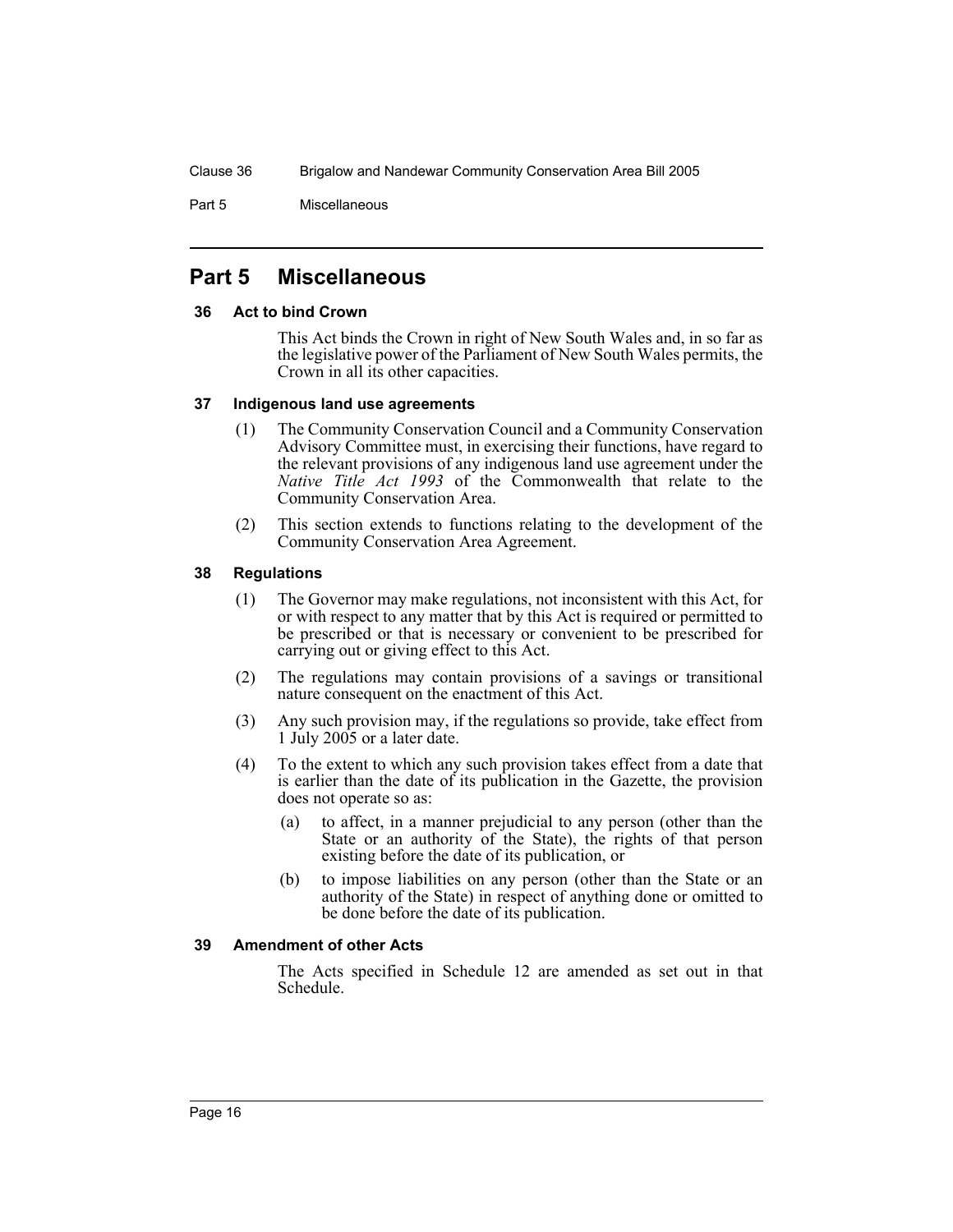| Brigalow and Nandewar Community Conservation Area Bill 2005 | Clause 40 |
|-------------------------------------------------------------|-----------|
| Miscellaneous                                               | Part 5    |
|                                                             |           |

# <span id="page-19-0"></span>**40 Review of Act**

- (1) The Minister is to review this Act to determine whether the policy objectives of the Act remain valid and whether the terms of the Act remain appropriate for securing those objectives.
- (2) The review is to be undertaken as soon as possible after the period of 5 years from the date of assent to this Act.
- (3) A report on the outcome of the review is to be tabled in each House of Parliament within 12 months after the end of the period of 5 years.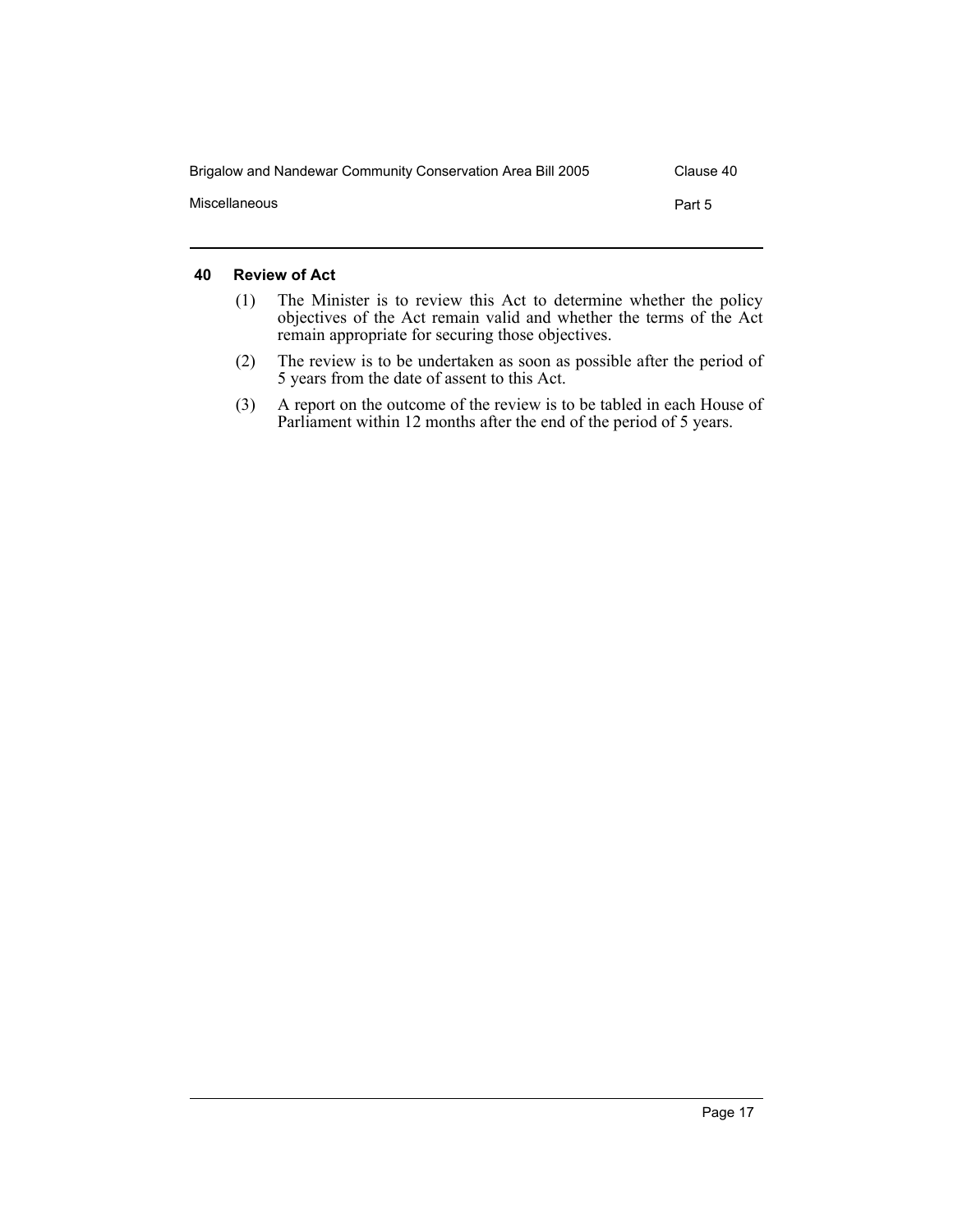Schedule 1 Zone 1—Conservation and recreation

# <span id="page-20-0"></span>**Schedule 1 Zone 1—Conservation and recreation**

(Sections 5, 6, 7 and 16)

Zone 1 of the Community Conservation Area comprises the land described or referred to in the following Parts of this Schedule:

# **Part 1 State forest reserved as national park on commencement of Act**

#### **1 Z1-09: Arthurs Seat State forest**

An area of about 787 hectares, being whole or part of ARTHURS SEAT State Forest No 334 and being the land designated as Z1-09 on the diagram catalogued MISC R  $0$ 0279 (Edition 1) in the Department of Environment and Conservation, subject to any variations or exceptions noted on that diagram.

#### **2 Z1-21: Baradine State Forest**

An area of about 92 hectares, being whole or part of BARADINE State Forest No 672 and being the land designated as Z1-21 on the diagram catalogued MISC R 00290 (Edition 1) in the Department of Environment and Conservation, subject to any variations or exceptions noted on that diagram.

#### **3 Z1-34: Bebo State Forest**

An area of about 20,352 hectares, being whole or part of BEBO State Forest No 418 and being the land designated as  $Z_1^2$ -34 on the diagram catalogued MISC R  $00277$  (Edition 1) in the Department of Environment and Conservation, subject to any variations or exceptions noted on that diagram.

#### **4 Z1-14: Breelong State Forest**

An area of about 1,151 hectares, being whole or part of BREELONG State Forest No 429 and being the land designated as Z1-14 on the diagram catalogued MISC R 00307 (Edition 1) in the Department of Environment and Conservation, subject to any variations or exceptions noted on that diagram.

#### **5 Z1-11: Bullala State Forest**

An area of about 2,621 hectares, being whole or part of BULLALA State Forest No 406 and being the land designated as Z1-11 on the diagram catalogued MISC R 00280 (Edition 1) in the Department of Environment and Conservation, subject to any variations or exceptions noted on that diagram.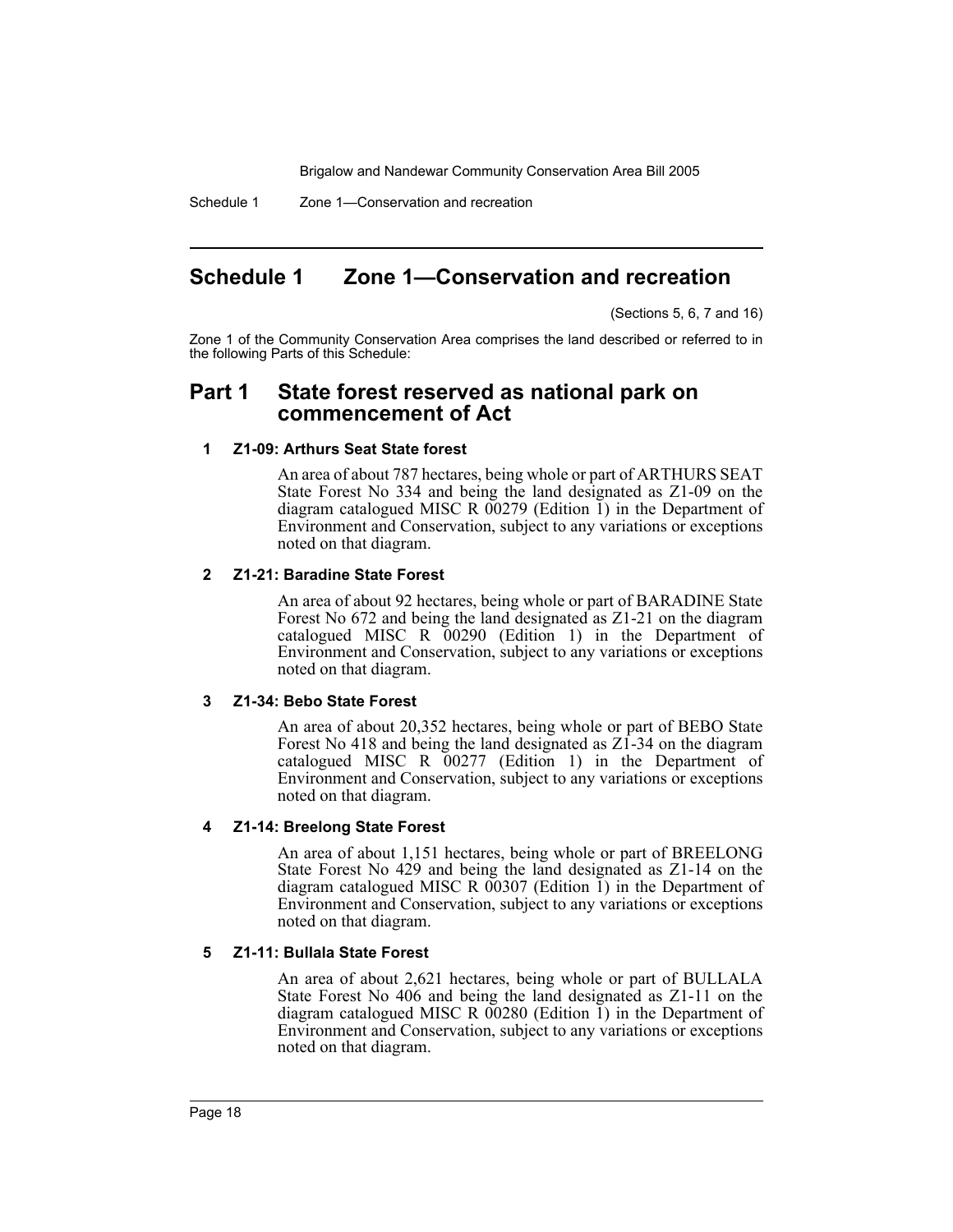Zone 1—Conservation and recreation Schedule 1 Schedule 1

#### **6 Z1-01: Bunal State Forest**

An area of about 1,045 hectares, being whole or part of BUNAL State Forest No 151 and being the land designated as  $\tilde{Z}1$ -01 on the diagram catalogued MISC R 00278 (Edition 1) in the Department of Environment and Conservation, subject to any variations or exceptions noted on that diagram.

#### **7 Z1-02: Couradda State Forest**

An area of about 360 hectares, being whole or part of COURADDA State Forest No 159 and being the land designated as Z1-02 on the diagram catalogued MISC R  $00284$  (Edition 1) in the Department of Environment and Conservation, subject to any variations or exceptions noted on that diagram.

#### **8 Z1-26: Cubbo State Forest**

An area of about 691 hectares, being whole or part of CUBBO State Forest No 811 and being the land designated as Z1-26 on the diagram catalogued MISC R 00289 (Edition 1) in the Department of Environment and Conservation, subject to any variations or exceptions noted on that diagram.

#### **9 Z1-30: Denobollie State Forest**

An area of about 6,483 hectares, being whole or part of DENOBOLLIE State Forest No 854 and being the land designated as Z1-30 on the diagram catalogued MISC R  $00290$  (Edition 1) in the Department of Environment and Conservation, subject to any variations or exceptions noted on that diagram.

#### **10 Z1-20: Dowe State Forest**

An area of about 380 hectares, being whole or part of DOWE State Forest No 597 and being the land designated as  $\tilde{Z}1$ -20 on the diagram catalogued MISC R 00298 (Edition 1) in the Department of Environment and Conservation, subject to any variations or exceptions noted on that diagram.

#### **11 Z1-39: Drillwarrina State Forest**

An area of about 1,077 hectares, being whole or part of DRILLWARRINA State Forest No 676 and being the land designated as Z1-39 on the diagram catalogued MISC R 00307 (Edition 1) in the Department of Environment and Conservation, subject to any variations or exceptions noted on that diagram.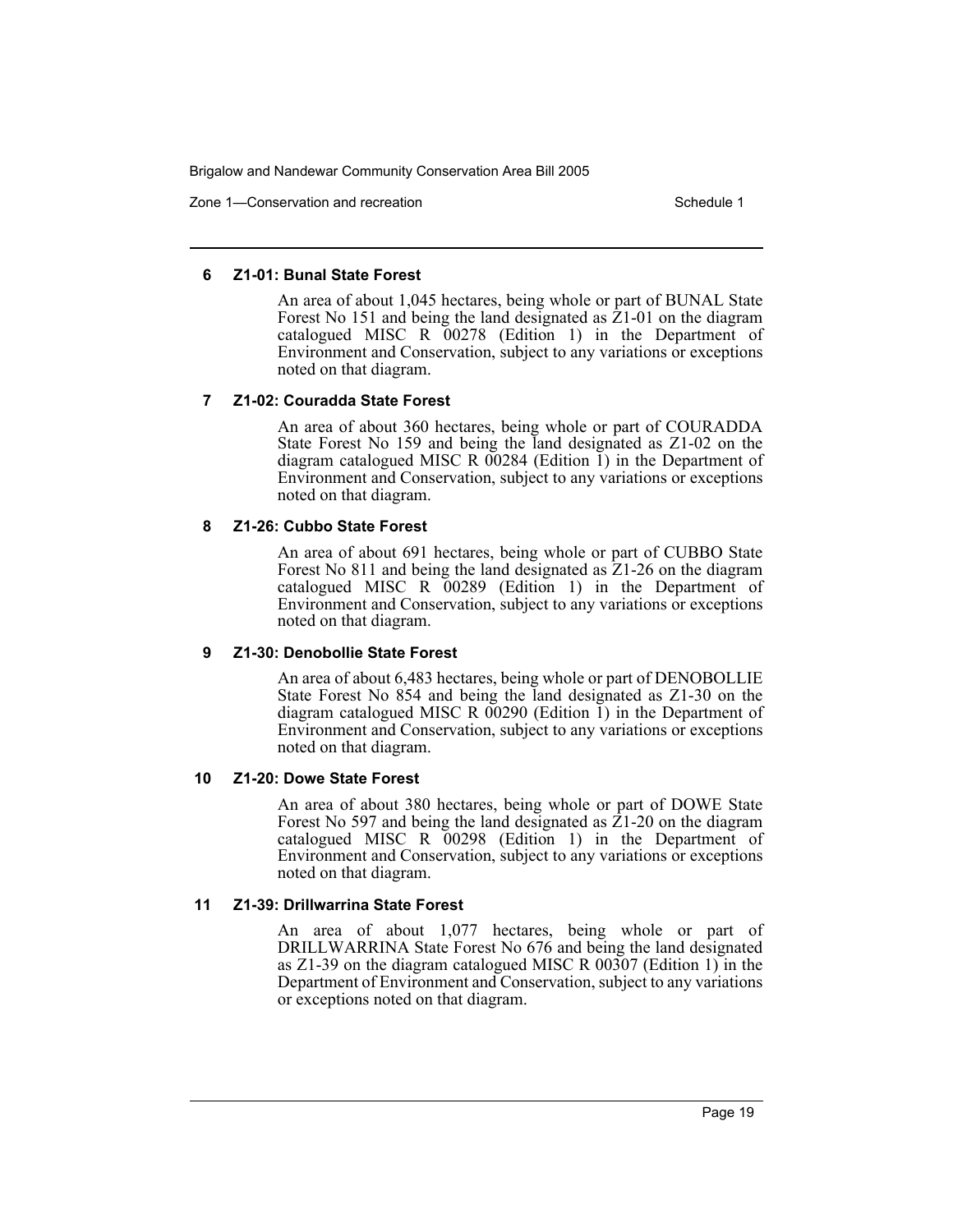Schedule 1 Zone 1—Conservation and recreation

#### **12 Z1-04: Etoo State Forest**

An area of about 2,096 hectares, being whole or part of ETOO State Forest No 269 and being the land designated as  $Z_1^2$ -04 on the diagram catalogued MISC R 00289 (Edition 1) in the Department of Environment and Conservation, subject to any variations or exceptions noted on that diagram.

#### **13 Z1-15: Eura State Forest**

An area of about 2,266 hectares, being whole or part of EURA State Forest No 430 and being the land designated as  $Z\overline{1}$ -15 on the diagram catalogued MISC R 00307 (Edition 1) in the Department of Environment and Conservation, subject to any variations or exceptions noted on that diagram.

#### **14 Z1-32: Garrawilla State Forest**

An area of about 939 hectares, being whole or part of GARRAWILLA State Forest No 884 and being the land designated as Z1-32 on the diagram catalogued MISC R 00295 (Edition 1) in the Department of Environment and Conservation, subject to any variations or exceptions noted on that diagram.

#### **15 Z1-16: Goonoo State Forest**

An area of about 9,092 hectares, being whole or part of GOONOO State Forest No 436 and being the land designated as Z1-16 on the diagram catalogued MISC R 00308 (Edition 1) in the Department of Environment and Conservation, subject to any variations or exceptions noted on that diagram.

#### **16 Z1-23: Gunyerwarildi State Forest**

An area of about 316 hectares, being whole or part of GUNYERWARILDI State Forest No 705 and being the land designated as Z1-23 on the diagram catalogued MISC R 00280 (Edition 1) in the Department of Environment and Conservation, subject to any variations or exceptions noted on that diagram.

#### **17 Z1-17: Lincoln State Forest**

An area of about 3,435 hectares, being whole or part of LINCOLN State Forest No 437 and being the land designated as Z1-17 on the diagram catalogued MISC R 00307 (Edition 1) in the Department of Environment and Conservation, subject to any variations or exceptions noted on that diagram.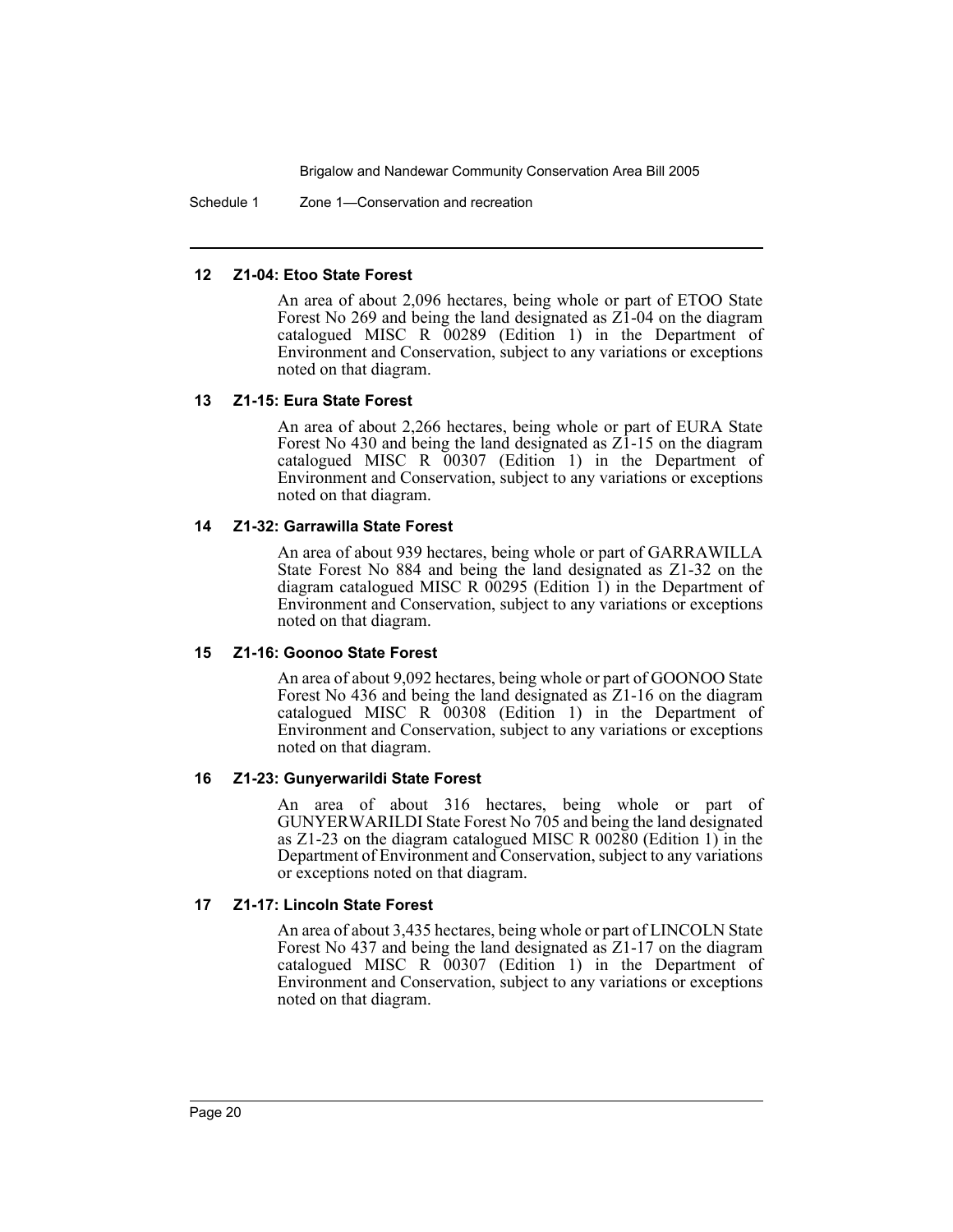Zone 1—Conservation and recreation Schedule 1 Schedule 1

#### **18 Z1-18: Mehi State Forest**

An area of about 2,257 hectares, being whole or part of MEHI State Forest No 478 and being the land designated as  $Z_1$ -18 on the diagram catalogued MISC R 00283 (Edition 1) in the Department of Environment and Conservation, subject to any variations or exceptions noted on that diagram.

#### **19 Z1-10: Moema State Forest**

An area of about 2,018 hectares, being whole or part of MOEMA State Forest No 551 and being the land designated as Z1-10 on the diagram catalogued MISC R 00284 (Edition 1) in the Department of Environment and Conservation, subject to any variations or exceptions noted on that diagram.

#### **20 Z1-31: Mogriguy State Forest**

An area of about 399 hectares, being whole or part of MOGRIGUY State Forest No 875 and being the land designated as Z1-31 on the diagram catalogued MISC R 00309 (Edition 1) in the Department of Environment and Conservation, subject to any variations or exceptions noted on that diagram.

#### **21 Z1-08: Nullamanna State Forest**

An area of about 296 hectares, being whole or part of NULLAMANNA State Forest No 332 and being the land designated as Z1-08 on the diagram catalogued MISC R  $00279$  (Edition 1) in the Department of Environment and Conservation, subject to any variations or exceptions noted on that diagram.

#### **22 Z1-29: Orr State Forest**

An area of about 4,350 hectares, being whole or part of ORR State Forest No 844 and being the land designated as Z1-29 on the diagram catalogued MISC R 00290 (Edition 1) in the Department of Environment and Conservation, subject to any variations or exceptions noted on that diagram.

#### **23 Z1-03: Pilliga East State Forest**

An area of about 3,533 hectares, being whole or part of PILLIGA EAST State Forest No 266 and being the land designated as Z1-03 on the diagrams catalogued MISC R 00289 (Edition 1) and MISC R 00290 (Edition 1) in the Department of Environment and Conservation, subject to any variations or exceptions noted on those diagrams.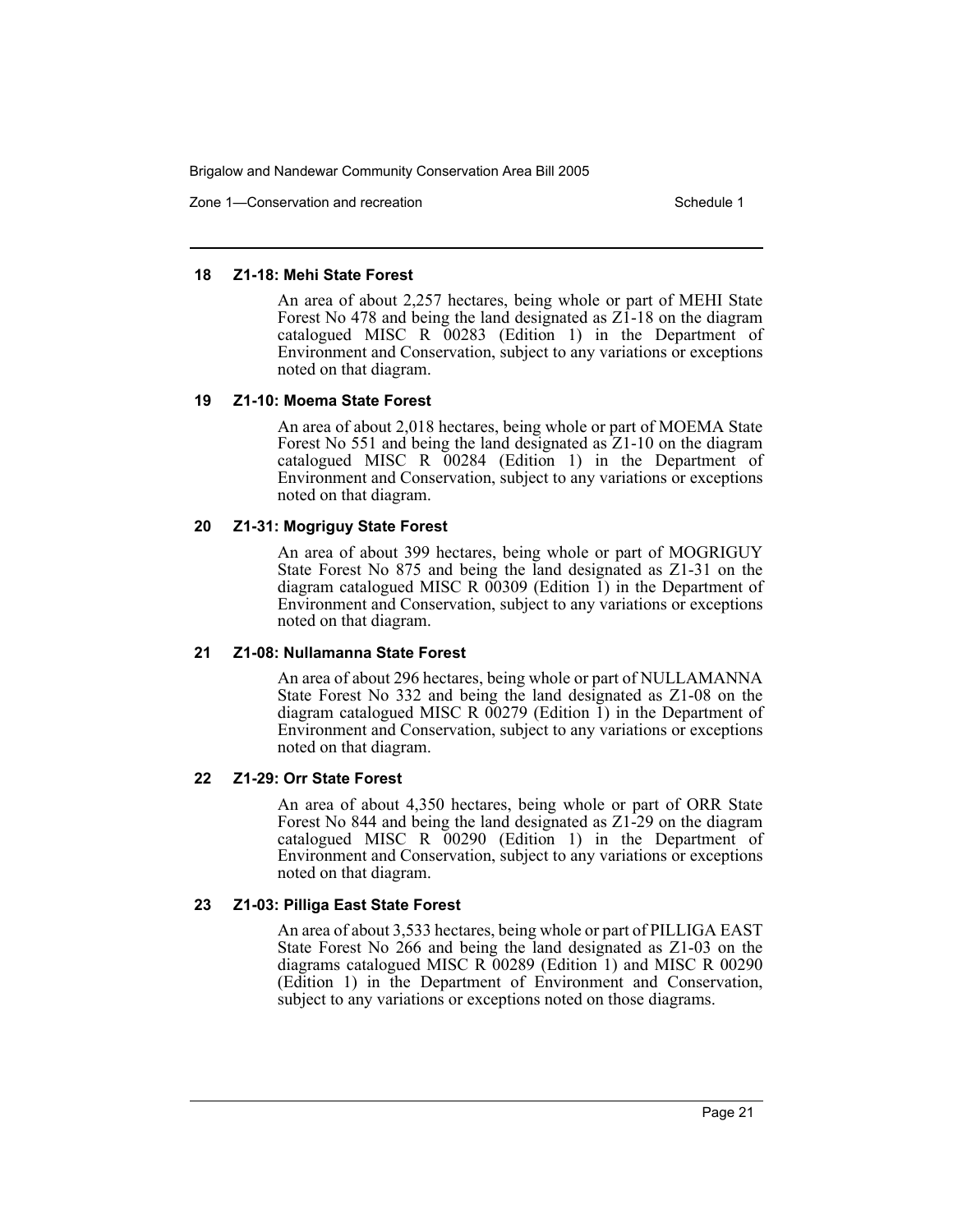Schedule 1 Zone 1—Conservation and recreation

#### **24 Z1-22: Pilliga West State Forest**

An area of about 7,927 hectares, being whole or part of PILLIGA WEST State Forest No 267 and being the land designated as Z1-22 on the diagram catalogued MISC R 00287 (Edition 1) in the Department of Environment and Conservation, subject to any variations or exceptions noted on that diagram.

#### **25 Z1-27: Quegobla State Forest**

An area of about 5,531 hectares, being whole or part of QUEGOBLA State Forest No 813 and being the land designated as Z1-27 on the diagram catalogued MISC R 00289 (Edition 1) in the Department of Environment and Conservation, subject to any variations or exceptions noted on that diagram.

#### **26 Z1-19: Somerton State Forest**

An area of about 761 hectares, being whole or part of SOMERTON State Forest No 515 and being the land designated as Z1-19 on the diagram catalogued MISC R 00299 (Edition 1) in the Department of Environment and Conservation, subject to any variations or exceptions noted on that diagram.

#### **27 Z1-28: Timmallallie State Forest**

An area of about 17,822 hectares, being whole or part of TIMMALLALLIE State Forest No 819 and being the land designated as Z1-28 on the diagrams catalogued MISC R 00290 (Edition 1) and MISC R 00291 (Edition 1) in the Department of Environment and Conservation, subject to any variations or exceptions noted on those diagrams.

#### **28 Z1-33: Tinkrameanah State Forest**

An area of about 969 hectares, being whole or part of TINKRAMEANAH State Forest No 915 and being the land designated as Z1-33 on the diagram catalogued MISC R 00296 (Edition 1) in the Department of Environment and Conservation, subject to any variations or exceptions noted on that diagram.

#### **29 Z1-12: Warialda State Forest**

An area of about 1,603 hectares, being whole or part of WARIALDA State Forest No 417 and being the land designated as Z1-12 on the diagram catalogued MISC R  $00281$  (Edition 1) in the Department of Environment and Conservation, subject to any variations or exceptions noted on that diagram.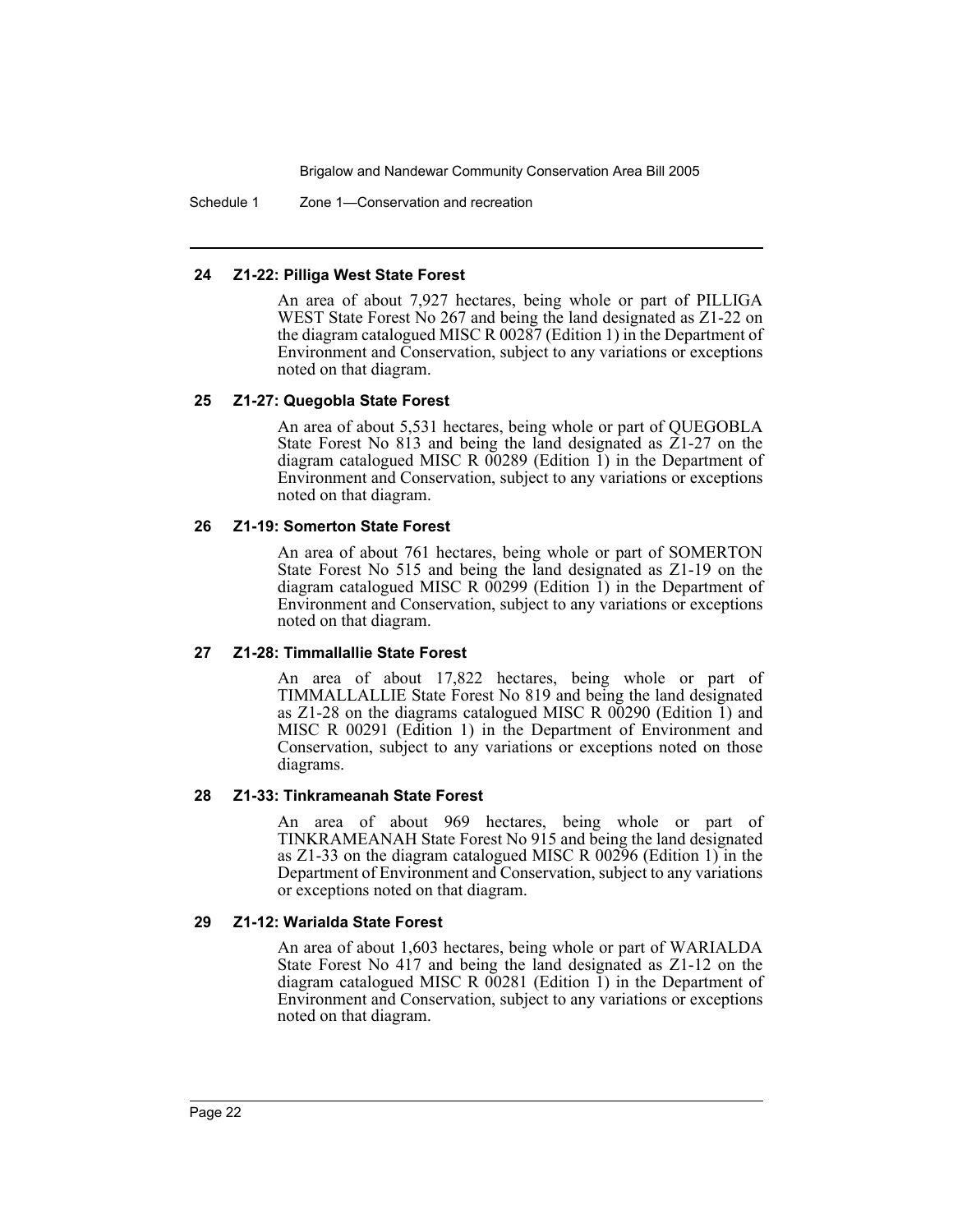Zone 1—Conservation and recreation Schedule 1 and Schedule 1

#### **30 Z1-07: Wittenbra State Forest**

An area of about 6,983 hectares, being whole or part of WITTENBRA State Forest No 274 and being the land designated as Z1-07 on the diagrams catalogued MISC R 00290 (Edition 1) and MISC R 00291 (Edition 1) in the Department of Environment and Conservation, subject to any variations or exceptions noted on those diagrams.

#### **31 Z1-05: Yarrigan State Forest**

An area of about 3,130 hectares, being whole or part of YARRIGAN State Forest No 272 and being the land designated as Z1-05 on the diagram catalogued MISC R  $00291$  (Edition 1) in the Department of Environment and Conservation, subject to any variations or exceptions noted on that diagram.

#### **32 Z1-24: Yarrobil State Forest**

An area of about 1,328 hectares, being whole or part of YARROBIL State Forest No 78 and being the land designated as Z1-24 on the diagram catalogued MISC R 00311 (Edition 1) in the Department of Environment and Conservation, subject to any variations or exceptions noted on that diagram.

#### **33 Z1-06: Yearinan State Forest**

An area of about 2,876 hectares, being whole or part of YEARINAN State Forest No 273 and being the land designated as Z1-06 on the diagram catalogued MISC R  $00291$  (Edition 1) in the Department of Environment and Conservation, subject to any variations or exceptions noted on that diagram.

# **Part 2 Crown land reserved as national park on commencement of Act**

#### **34 Z1-35**

An area of about 250 hectares, being the land designated as Z1-35 on the diagram catalogued MISC R 00302 (Edition 1) in the Department of Environment and Conservation, subject to any variations or exceptions noted on that diagram.

#### **35 Z1-36**

An area of about 180 hectares, being the land designated as Z1-36 on the diagram catalogued MISC R 00282 (Edition 1) in the Department of Environment and Conservation, subject to any variations or exceptions noted on that diagram.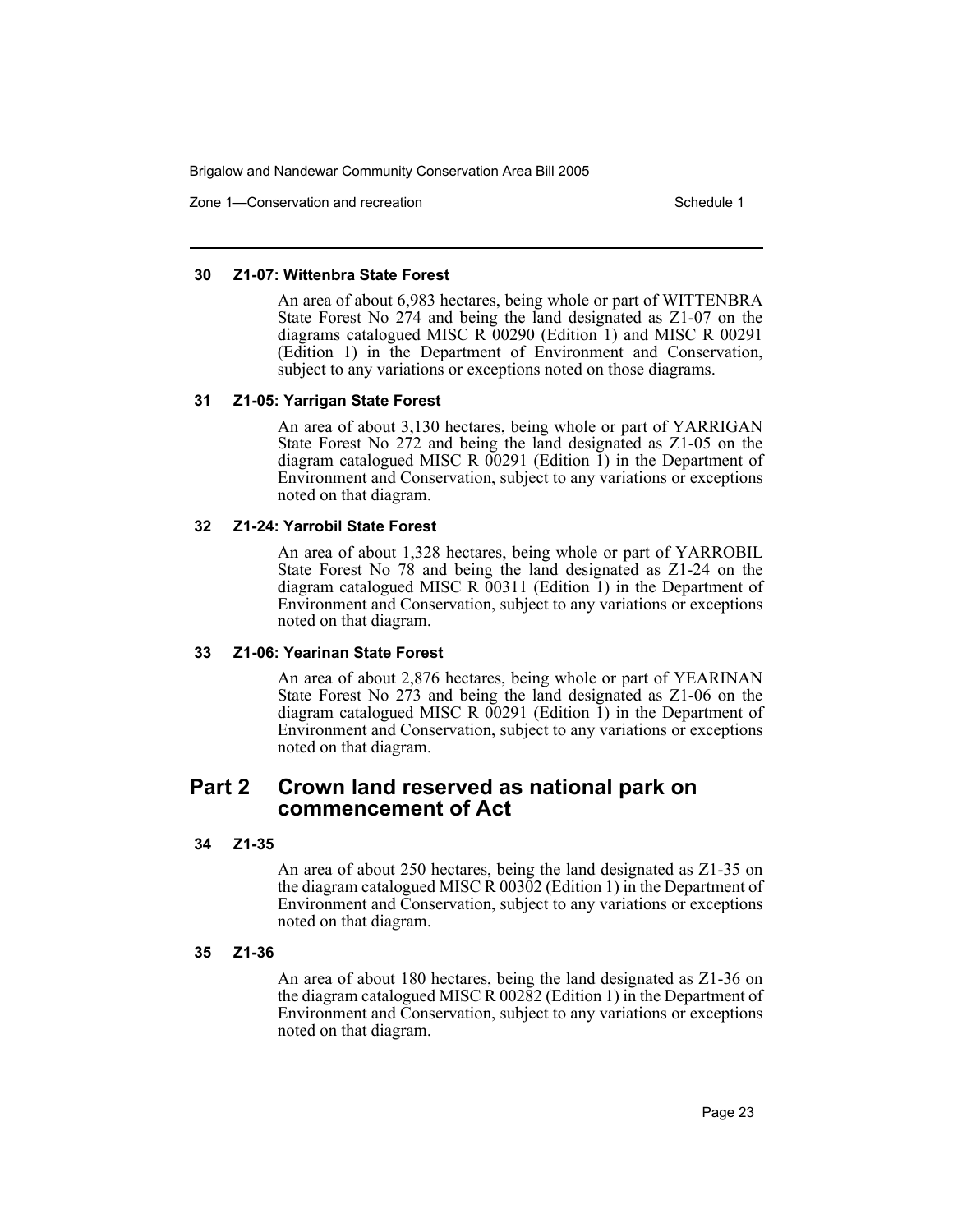Schedule 1 Zone 1—Conservation and recreation

#### **36 Z1-37**

An area of about 260 hectares, being the land designated as Z1-37 on the diagram catalogued MISC R 00285 (Edition 1) in the Department of Environment and Conservation, subject to any variations or exceptions noted on that diagram.

### **37 Z1-38**

An area of about 215 hectares, being the land designated as Z1-38 on the diagram catalogued MISC  $\hat{R}$  00302 (Edition 1) in the Department of Environment and Conservation, subject to any variations or exceptions noted on that diagram.

# **Part 3 NPW Minister land reserved as national park on commencement of Act**

### **38 Z1-25**

An area of about 5,402 hectares, being the land designated as Z1-25 on the diagram catalogued MISC R 00277 (Edition 1) in the Department of Environment and Conservation, subject to any variations or exceptions noted on that diagram.

# **Part 4 Future additions to Zone 1**

[This Part was blank on the commencement of this Act]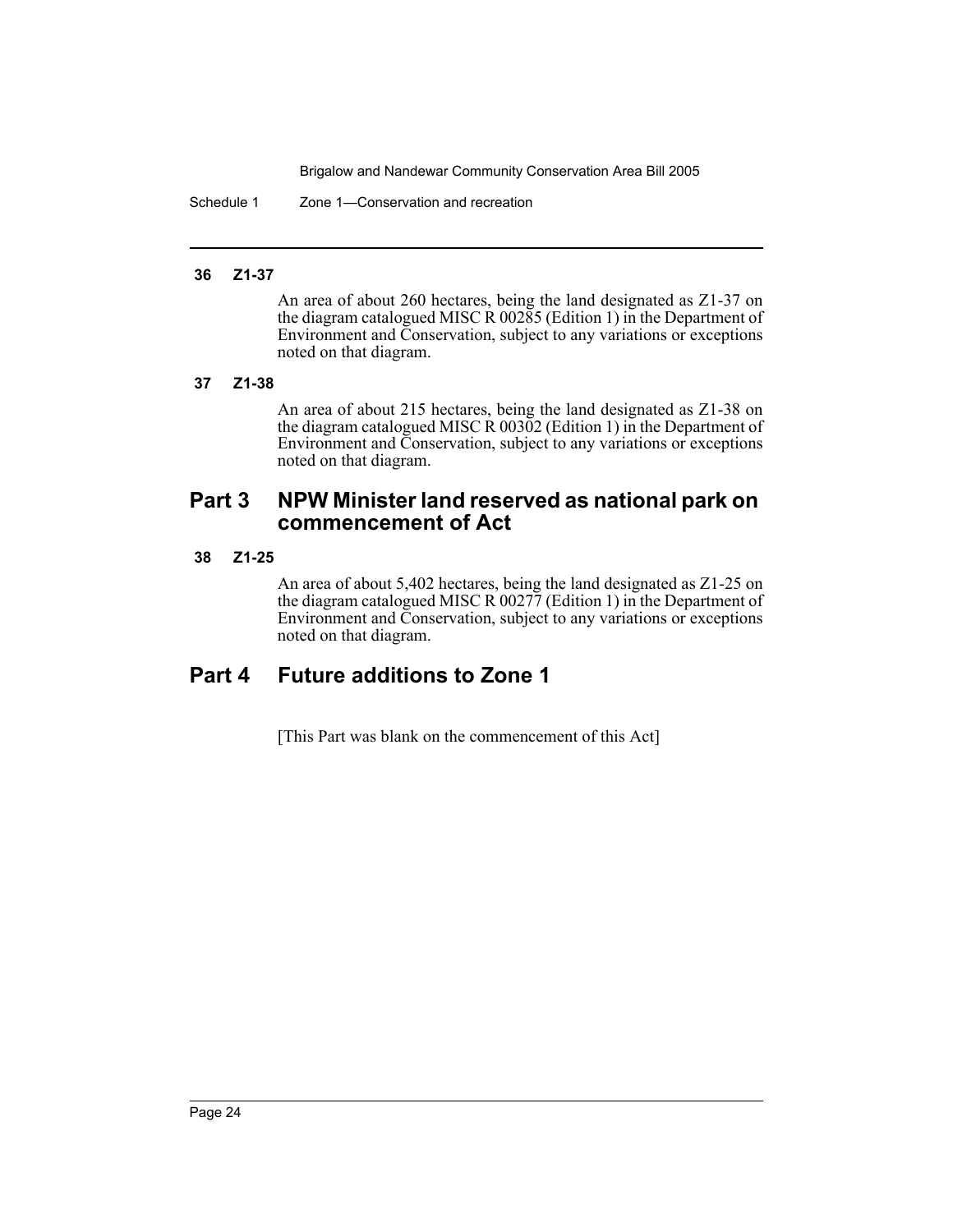Zone 2—Conservation and Aboriginal culture Schedule 2 Schedule 2

# <span id="page-27-0"></span>**Schedule 2 Zone 2—Conservation and Aboriginal culture**

(Sections 8 and 16)

Zone 2 of the Community Conservation Area comprises the land described or referred to in the following Parts of this Schedule:

# **Part 1 State forest reserved as Aboriginal area on commencement of Act**

# **1 Z2-01: Berrygill State Forest**

An area of about 2,725 hectares, being whole or part of BERRYGILL State Forest No 150 and being the land designated as Z2-01 on the diagram catalogued MISC R  $0.0284$  (Edition 1) in the Department of Environment and Conservation, subject to any variations or exceptions noted on that diagram.

#### **2 Z2-06: Campbell State Forest**

An area of about 461 hectares, being whole or part of CAMPBELL State Forest No 518 and being the land designated as Z2-06 on the diagram catalogued MISC R  $0$ 0284 (Edition 1) in the Department of Environment and Conservation, subject to any variations or exceptions noted on that diagram.

#### **3 Z2-04: Courallie State Forest**

An area of about 2,784 hectares, being whole or part of COURALLIE State Forest No 414 and being the land designated as Z2-04 on the diagram catalogued MISC R  $00284$  (Edition 1) in the Department of Environment and Conservation, subject to any variations or exceptions noted on that diagram.

#### **4 Z2-10: Deriah State Forest**

An area of about 2,240 hectares, being whole or part of DERIAH State Forest No 407 and being the land designated as Z2-10 on the diagram catalogued MISC R 00285 (Edition 1) in the Department of Environment and Conservation, subject to any variations or exceptions noted on that diagram.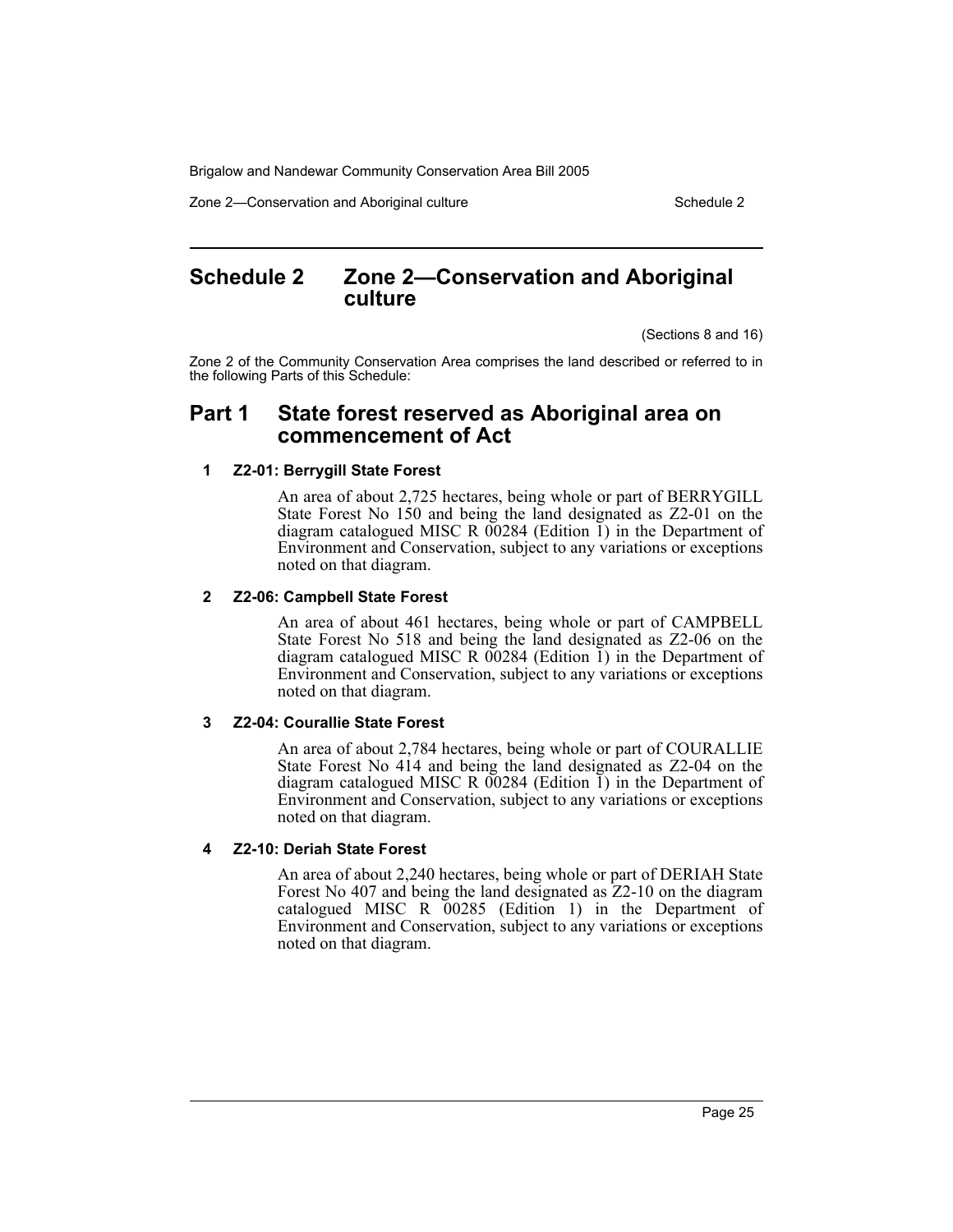Schedule 2 Zone 2—Conservation and Aboriginal culture

### **5 Z2-08: Irrigappa State Forest**

An area of about 899 hectares, being whole or part of IRRIGAPPA State Forest No 710 and being the land designated as Z2-08 on the diagram catalogued MISC R  $00284$  (Edition 1) in the Department of Environment and Conservation, subject to any variations or exceptions noted on that diagram.

#### **6 Z2-09: Kelvin State Forest**

An area of about 2,267 hectares, being whole or part of KELVIN State Forest No 848 and being the land designated as Z2-09 on the diagram catalogued MISC R 00298 (Edition 1) in the Department of Environment and Conservation, subject to any variations or exceptions noted on that diagram.

### **7 Z2-03: Mission State Forest**

An area of about 1,266 hectares, being whole or part of MISSION State Forest No 412 and being the land designated as Z2-03 on the diagrams catalogued MISC R 00281 (Edition 1) and MISC R 00284 (Edition 1) in the Department of Environment and Conservation, subject to any variations or exceptions noted on those diagrams.

# **8 Z2-07: Montrose State Forest**

An area of about 1,503 hectares, being whole or part of MONTROSE State Forest No 552 and being the land designated as Z2-07 on the diagram catalogued MISC R  $00284$  (Edition 1) in the Department of Environment and Conservation, subject to any variations or exceptions noted on that diagram.

# **9 Z2-02: Pilliga East State Forest**

An area of about 1,352 hectares, being whole or part of PILLIGA EAST State Forest No 266 and being the land designated as Z2-02 on the diagram catalogued MISC R  $0$ 0294 (Edition 1) in the Department of Environment and Conservation, subject to any variations or exceptions noted on that diagram.

#### **10 Z2-05: Terry Hie Hie State Forest**

An area of about 5,862 hectares, being whole or part of TERRY HIE HIE State Forest No 421 and being the land designated as Z2-05 on the diagram catalogued MISC R 00281 (Edition 1) in the Department of Environment and Conservation, subject to any variations or exceptions noted on that diagram.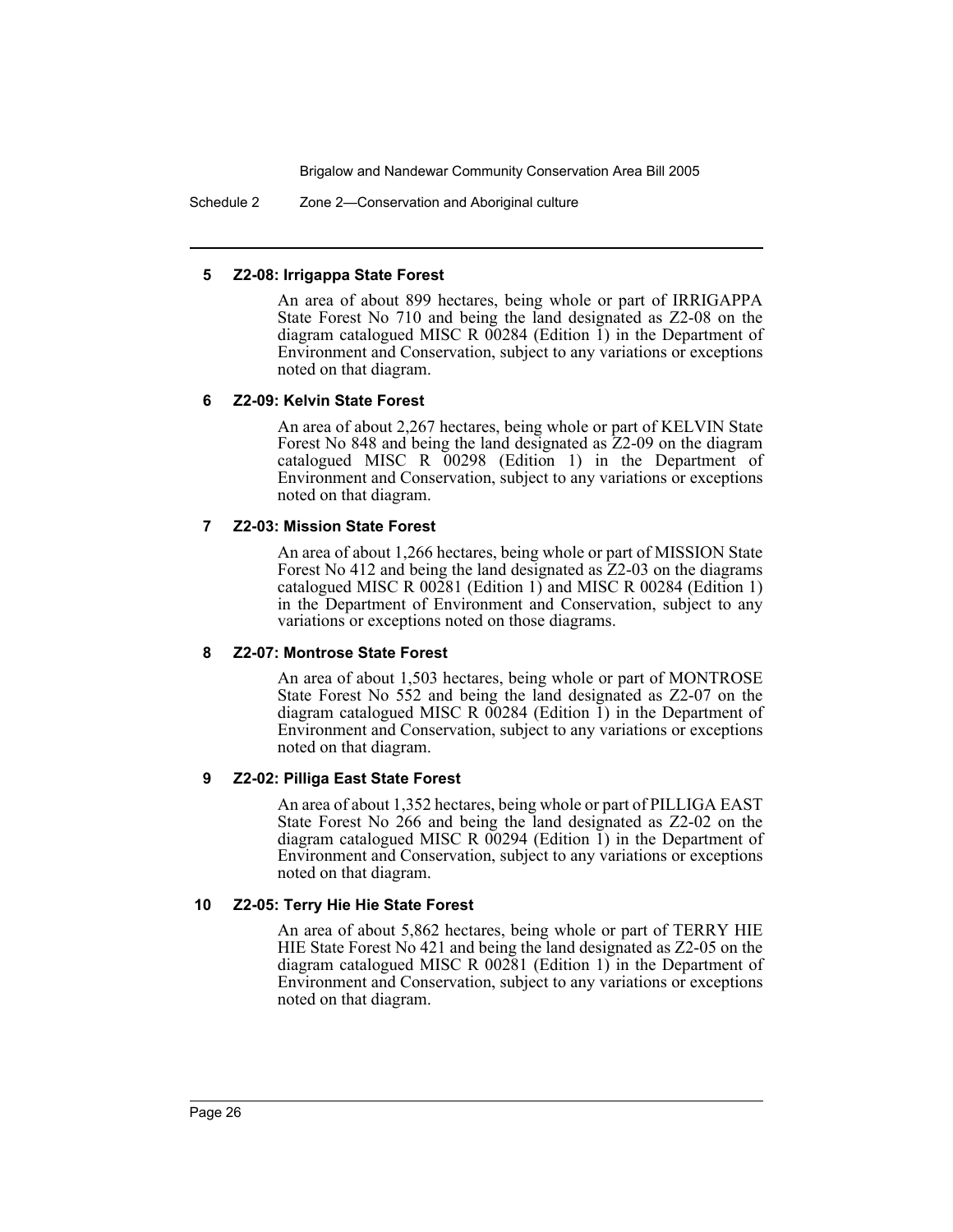Zone 2-Conservation and Aboriginal culture Schedule 2 Schedule 2

# **Part 2 Future additions to Zone 2**

[This Part was blank on the commencement of this Act]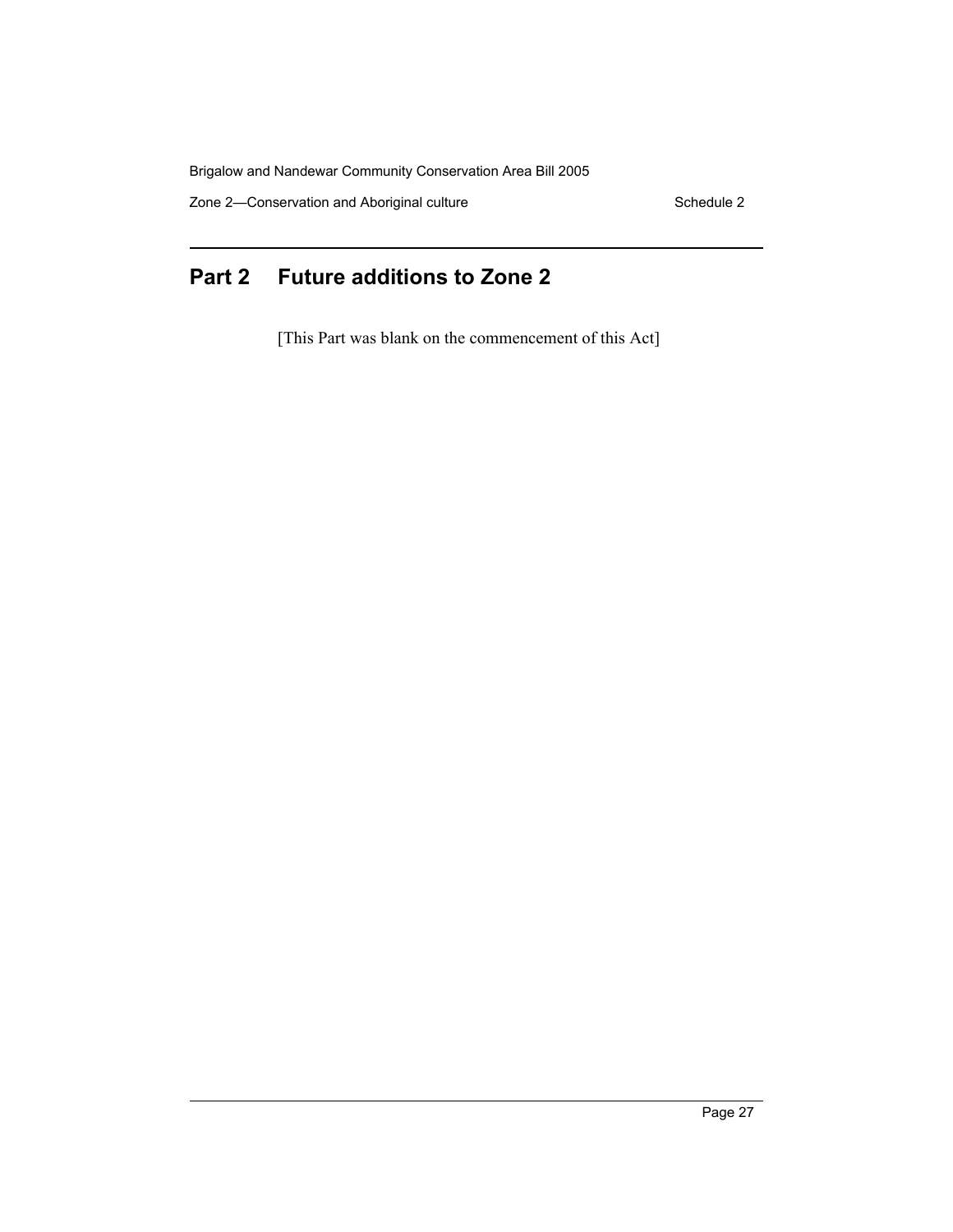Schedule 3 Zone 3—Conservation, recreation and mineral extraction

# <span id="page-30-0"></span>**Schedule 3 Zone 3—Conservation, recreation and mineral extraction**

(Sections 9, 10 and 16)

Zone 3 of the Community Conservation Area comprises the land described or referred to in the following Parts of this Schedule:

# **Part 1 State forest reserved as state conservation area on commencement of Act**

# **1 Z3-11: Beni State Forest**

An area of about 1,813 hectares, being whole or part of BENI State Forest No 435 and being the land designated as Z3-11 on the diagram catalogued MISC R 00310 (Edition 1) in the Department of Environment and Conservation, subject to any variations or exceptions noted on that diagram.

### **2 Z3-13: Biddon State Forest**

An area of about 3,362 hectares, being whole or part of BIDDON State Forest No 449 and being the land designated as Z3-13 on the diagram catalogued MISC R 00306 (Edition 1) in the Department of Environment and Conservation, subject to any variations or exceptions noted on that diagram.

# **3 Z3-22: Bingara State Forest**

An area of about 527 hectares, being whole or part of BINGARA State Forest No 859 and being the land designated as Z3-22 on the diagram catalogued MISC R 00283 (Edition 1) in the Department of Environment and Conservation, subject to any variations or exceptions noted on that diagram.

#### **4 Z3-08: Bobbiwaa State Forest**

An area of about 2,692 hectares, being whole or part of BOBBIWAA State Forest No 416 and being the land designated as Z3-08 on the diagram catalogued MISC R  $00285$  (Edition 1) in the Department of Environment and Conservation, subject to any variations or exceptions noted on that diagram.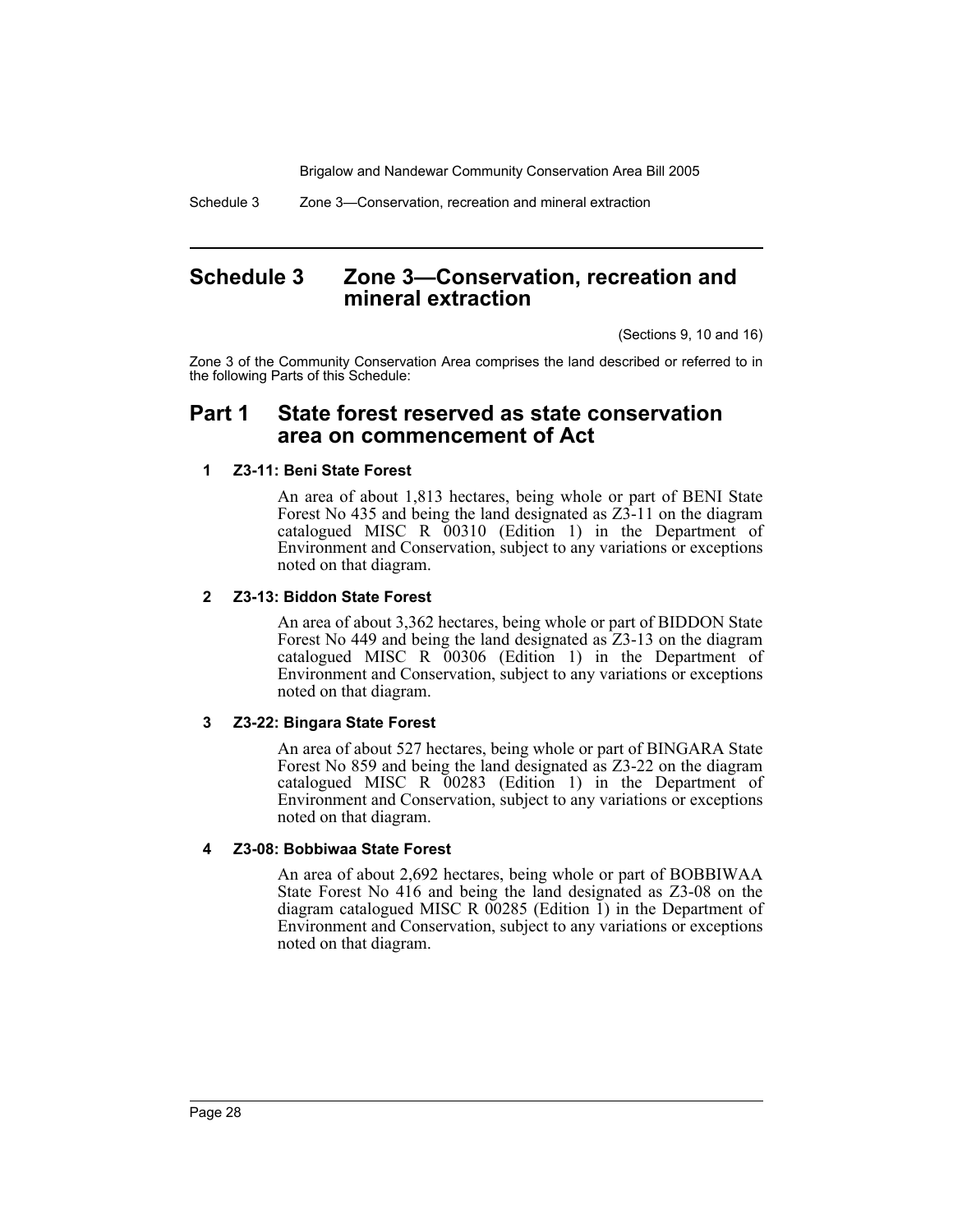Zone 3—Conservation, recreation and mineral extraction Schedule 3

#### **5 Z3-25: Bullawa Creek State Forest**

An area of about 99 hectares, being whole or part of BULLAWA CREEK State Forest No 980 and being the land designated as Z3-25 on the diagram catalogued MISC R 00285 (Edition 1) in the Department of Environment and Conservation, subject to any variations or exceptions noted on that diagram.

#### **6 Z3-18: Cubbo State Forest**

An area of about 5,118 hectares, being whole or part of CUBBO State Forest No 811 and being the land designated as  $\tilde{Z}$ 3-18 on the diagram catalogued MISC R 00289 (Edition 1) in the Department of Environment and Conservation, subject to any variations or exceptions noted on that diagram.

#### **7 Z3-24: Curryall State Forest**

An area of about 975 hectares, being whole or part of CURRYALL State Forest No 946 and being the land designated as Z3-24 on the diagram catalogued MISC R  $00305$  (Edition 1) in the Department of Environment and Conservation, subject to any variations or exceptions noted on that diagram.

#### **8 Z3-23: Durridgere State Forest**

An area of about 3,446 hectares, being whole or part of DURRIDGERE State Forest No 882 and being the land designated as Z3-23 on the diagram catalogued MISC R  $00305$  (Edition 1) in the Department of Environment and Conservation, subject to any variations or exceptions noted on that diagram.

#### **9 Z3-17: Euligal State Forest**

An area of about 735 hectares, being whole or part of EULIGAL State Forest No 810 and being the land designated as Z3-17 on the diagram catalogued MISC R 00289 (Edition 1) in the Department of Environment and Conservation, subject to any variations or exceptions noted on that diagram.

#### **10 Z3-14: Goodiman State Forest**

An area of about 570 hectares, being whole or part of GOODIMAN State Forest No 458 and being the land designated as Z3-14 on the diagram catalogued MISC R  $00311$  (Edition 1) in the Department of Environment and Conservation, subject to any variations or exceptions noted on that diagram.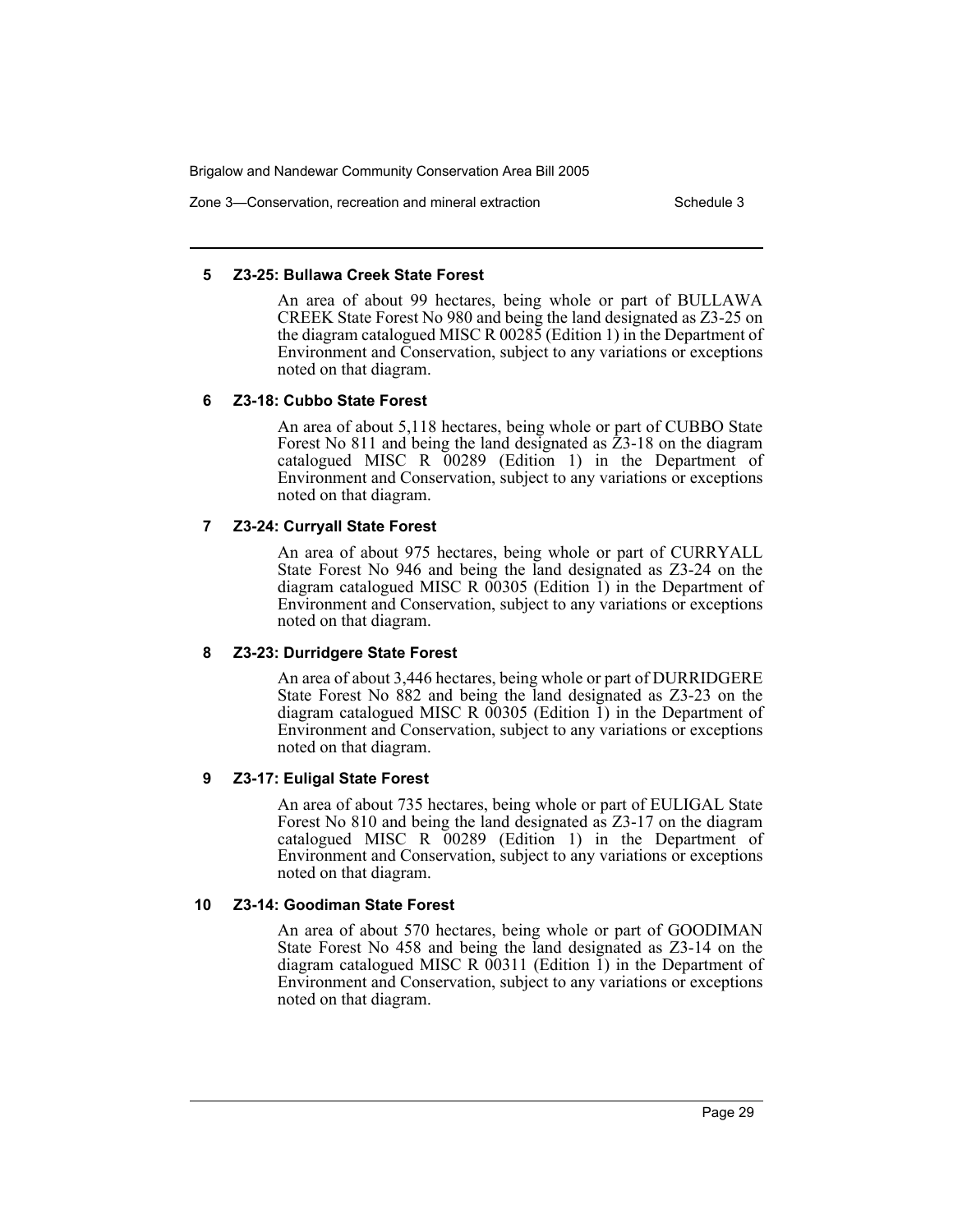Schedule 3 Zone 3—Conservation, recreation and mineral extraction

#### **11 Z3-12: Goonoo State Forest**

An area of about 53,745 hectares, being whole or part of GOONOO State Forest No 436 and being the land designated as Z3-12 on the diagram catalogued MISC R  $00308$  (Edition 1) in the Department of Environment and Conservation, subject to any variations or exceptions noted on that diagram.

#### **12 Z3-02: Killarney State Forest**

An area of about 1,858 hectares, being whole or part of KILLARNEY State Forest No 195 and being the land designated as Z3-02 on the diagram catalogued MISC R  $0$ 0285 (Edition 1) in the Department of Environment and Conservation, subject to any variations or exceptions noted on that diagram.

#### **13 Z3-10: Leard State Forest**

An area of about 1,176 hectares, being whole or part of LEARD State Forest No 420 and being the land designated as  $\tilde{Z}$ 3-10 on the diagram catalogued MISC R 00297 (Edition 1) in the Department of Environment and Conservation, subject to any variations or exceptions noted on that diagram.

#### **14 Z3-20: Merriwindi State Forest**

An area of about 1,729 hectares, being whole or part of MERRIWINDI State Forest No 839 and being the land designated as Z3-20 on the diagram catalogued MISC R  $00290$  (Edition 1) in the Department of Environment and Conservation, subject to any variations or exceptions noted on that diagram.

#### **15 Z3-07: Murchison State Forest**

An area of about 1,556 hectares, being whole or part of MURCHISON State Forest No 317 and being the land designated as Z3-07 on the diagram catalogued MISC R 00283 (Edition 1) in the Department of Environment and Conservation, subject to any variations or exceptions noted on that diagram.

#### **16 Z3-05: Pilliga East State Forest**

An area of about 50,990 hectares, being whole or part of PILLIGA EAST State Forest No 266 and being the land designated as Z3-05 on the diagrams catalogued MISC R 00289 (Edition 1), MISC R 00290 (Edition 1) and MISC R 00294 (Edition 1) in the Department of Environment and Conservation, subject to any variations or exceptions noted on those diagrams.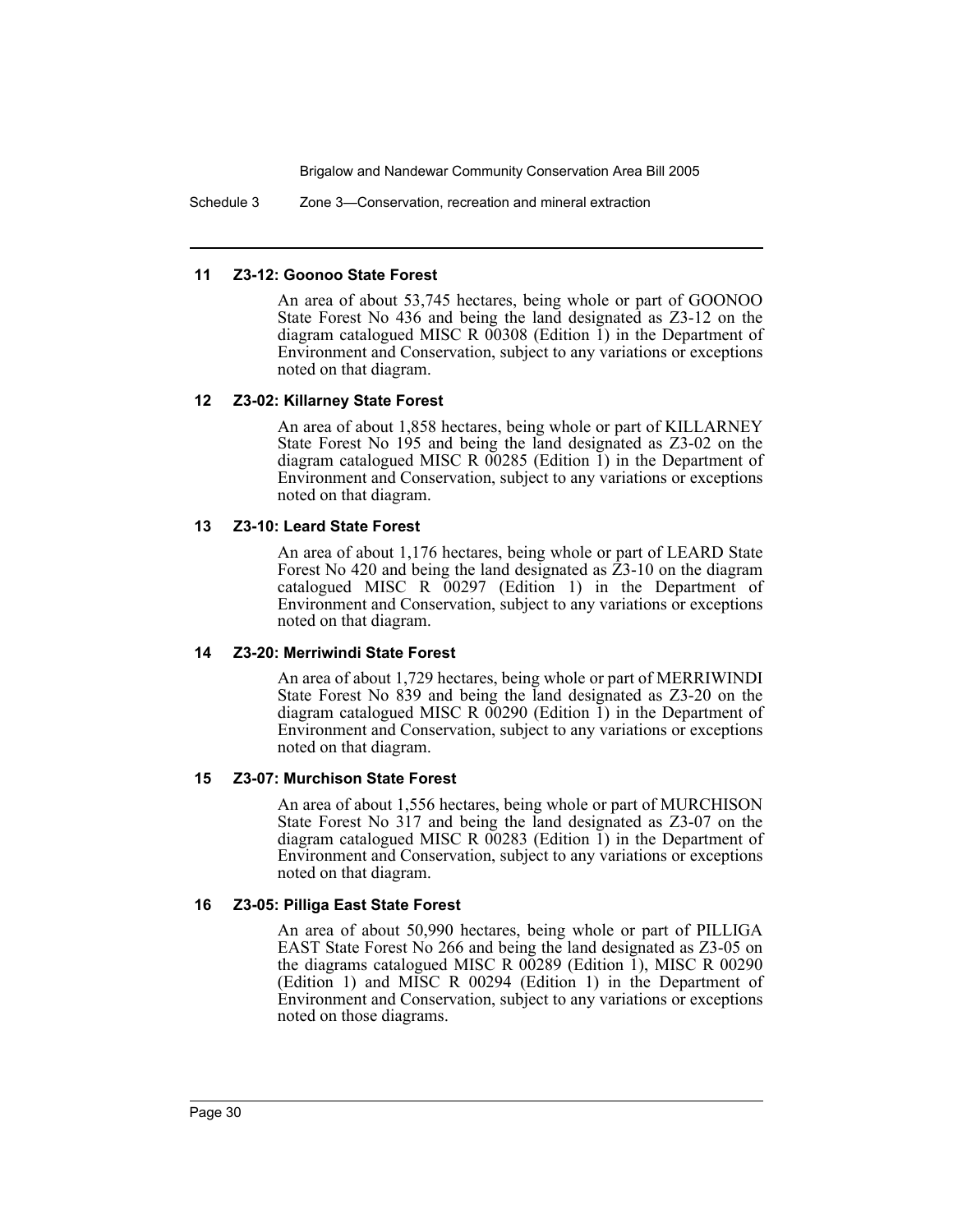Zone 3—Conservation, recreation and mineral extraction Schedule 3

#### **17 Z3-06: Pilliga West State Forest**

An area of about 34,244 hectares, being whole or part of PILLIGA WEST State Forest No 267 and being the land designated as Z3-06 on the diagrams catalogued MISC R 00287 (Edition 1) and MISC R 00288 (Edition 1) in the Department of Environment and Conservation, subject to any variations or exceptions noted on those diagrams.

#### **18 Z3-21: Ruttley State Forest**

An area of about 613 hectares, being whole or part of RUTTLEY State Forest No 852 and being the land designated as Z3-21 on the diagram catalogued MISC R 00294 (Edition 1) in the Department of Environment and Conservation, subject to any variations or exceptions noted on that diagram.

#### **19 Z3-16: Sepoy State Forest**

An area of about 1,057 hectares, being whole or part of SEPOY State Forest No 733 and being the land designated as  $\overline{2}3$ -16 on the diagram catalogued MISC R 00283 (Edition 1) in the Department of Environment and Conservation, subject to any variations or exceptions noted on that diagram.

#### **20 Z3-15: Stonehenge State Forest**

An area of about 530 hectares, being whole or part of STONEHENGE State Forest No 617 and being the land designated as Z3-15 on the diagram catalogued MISC R  $00281$  (Edition 1) in the Department of Environment and Conservation, subject to any variations or exceptions noted on that diagram.

#### **21 Z3-01: Trinkey State Forest**

An area of about 10,228 hectares, being whole or part of TRINKEY State Forest No 177 and being the land designated as Z3-01 on the diagram catalogued MISC R  $0$ 0296 (Edition 1) in the Department of Environment and Conservation, subject to any variations or exceptions noted on that diagram.

#### **22 Z3-04: Turill State Forest**

An area of about 1,052 hectares, being whole or part of TURILL State Forest No 203 and being the land designated as Z3-04 on the diagram catalogued MISC R 00305 (Edition 1) in the Department of Environment and Conservation, subject to any variations or exceptions noted on that diagram.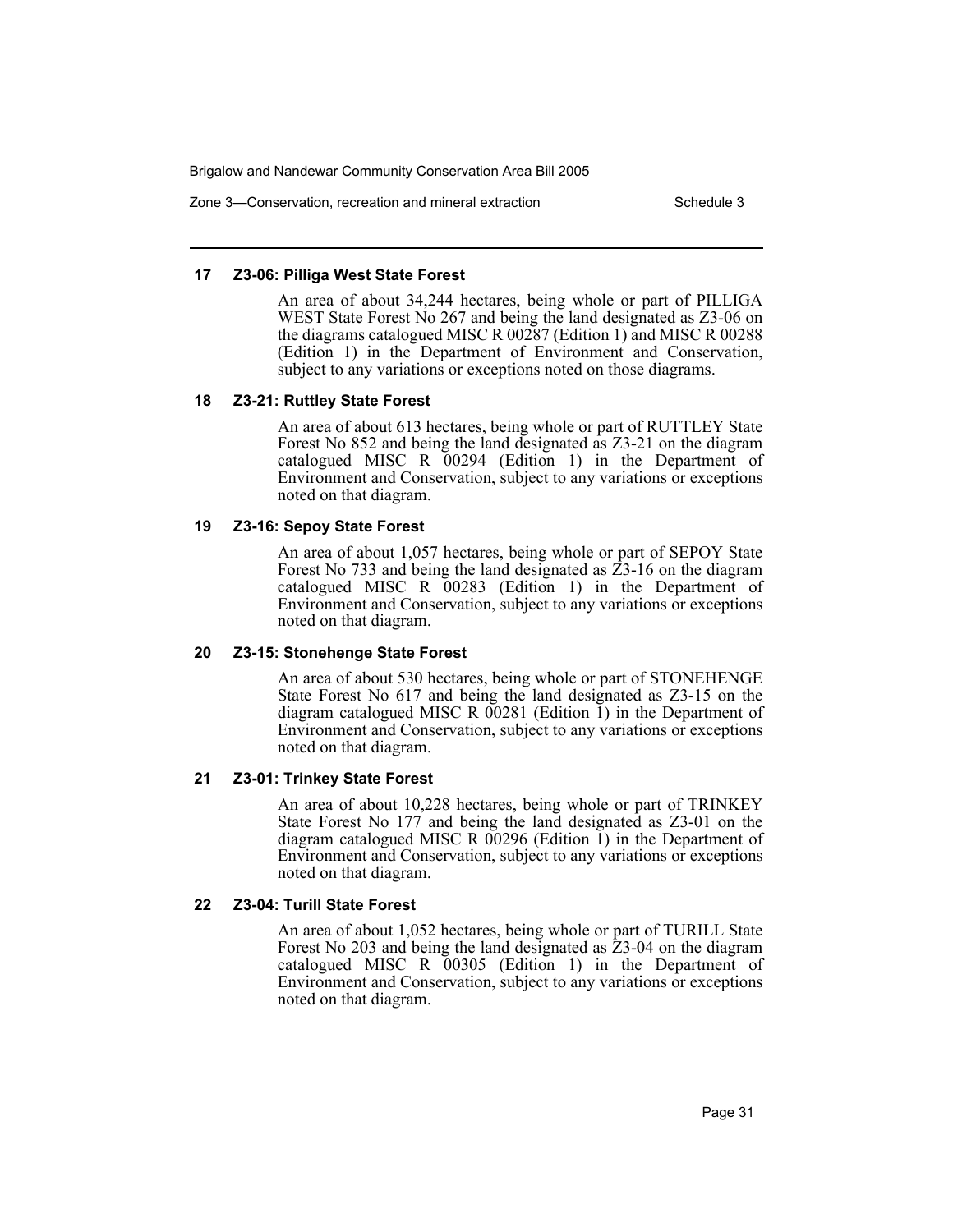Schedule 3 Zone 3—Conservation, recreation and mineral extraction

#### **23 Z3-09: Warialda State Forest**

An area of about 2,393 hectares, being whole or part of WARIALDA State Forest No 417 and being the land designated as Z3-09 on the diagram catalogued MISC R  $00281$  (Edition 1) in the Department of Environment and Conservation, subject to any variations or exceptions noted on that diagram.

#### **24 Z3-03: Wondoba State Forest**

An area of about 1,669 hectares, being whole or part of WONDOBA State Forest No 196 and being the land designated as Z3-03 on the diagram catalogued MISC R  $00299$  (Edition 1) in the Department of Environment and Conservation, subject to any variations or exceptions noted on that diagram.

#### **25 Z3-19: Yaminba State Forest**

An area of about 1,009 hectares, being whole or part of YAMINBA State Forest No 821 and being the land designated as Z3-19 on the diagram catalogued MISC R 00290 (Edition 1) in the Department of Environment and Conservation, subject to any variations or exceptions noted on that diagram.

# **Part 2 Crown land reserved as state conservation area on commencement of Act**

#### **26 Z3-26**

An area of about 1,057 hectares, being the land designated as Z3-26 on the diagram catalogued MISC R 00282 (Edition 1) in the Department of Environment and Conservation, subject to any variations or exceptions noted on that diagram.

#### **27 Z3-27**

An area of about 1,453 hectares, being the land designated as Z3-27 on the diagram catalogued MISC R 00283 (Edition 1) in the Department of Environment and Conservation, subject to any variations or exceptions noted on that diagram.

# **Part 3 Future additions to Zone 3**

[This Part was blank on the commencement of this Act]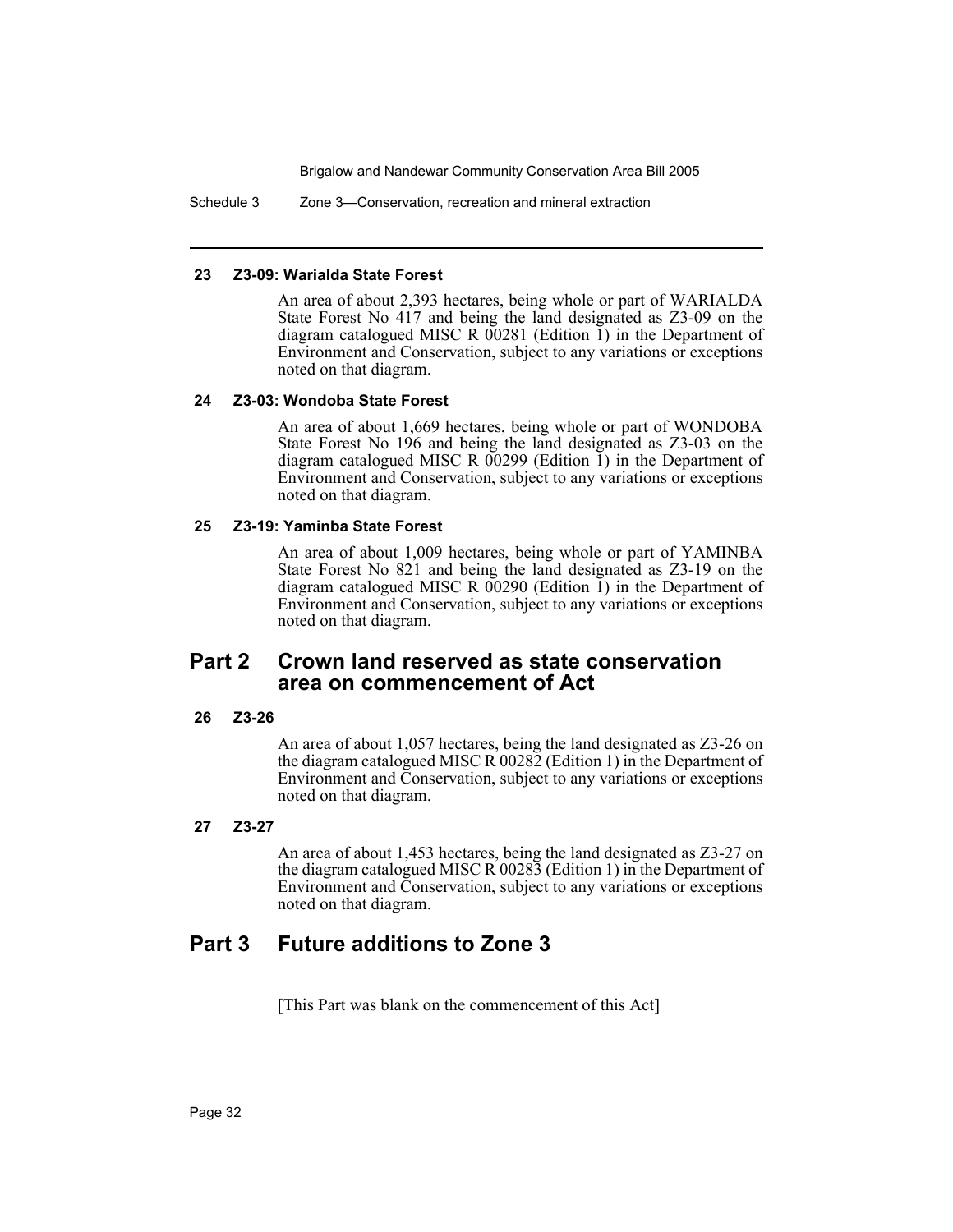Zone 4—Forestry, recreation and mineral extraction Schedule 4 Schedule 4

# <span id="page-35-0"></span>**Schedule 4 Zone 4—Forestry, recreation and mineral extraction**

(Sections 11 and 16)

Zone 4 of the Community Conservation Area comprises the following land within that area that is State forest.

#### **1 Z4-31: Attunga State Forest**

An area of about 861 hectares, being whole or part of ATTUNGA State Forest No 724 and being the land designated as Z4-31 on the diagram catalogued MISC R 00301 (Edition 1) in the Department of Environment and Conservation, subject to any variations or exceptions noted on that diagram.

#### **2 Z4-44: Baby State Forest**

An area of about 255 hectares, being whole or part of BABY State Forest No 846 and being the land designated as Z4-44 on the diagram catalogued MISC R 00292 (Edition 1) in the Department of Environment and Conservation, subject to any variations or exceptions noted on that diagram.

#### **3 Z4-28: Balladoran State Forest**

An area of about 330 hectares, being whole or part of BALLADORAN State Forest No 677 and being the land designated as Z4-28 on the diagram catalogued MISC R  $00307$  (Edition 1) in the Department of Environment and Conservation, subject to any variations or exceptions noted on that diagram.

#### **4 Z4-27: Baradine State Forest**

An area of about 9,868 hectares, being whole or part of BARADINE State Forest No 672 and being the land designated as Z4-27 on the diagrams catalogued MISC R 00290 (Edition 1) and MISC R 00291 (Edition 1) in the Department of Environment and Conservation, subject to any variations or exceptions noted on those diagrams.

#### **5 Z4-15: Bebo State Forest**

An area of about 2,263 hectares, being whole or part of BEBO State Forest No 418 and being the land designated as  $Z\hat{4}$ -15 on the diagram catalogued MISC R 00277 (Edition 1) in the Department of Environment and Conservation, subject to any variations or exceptions noted on that diagram.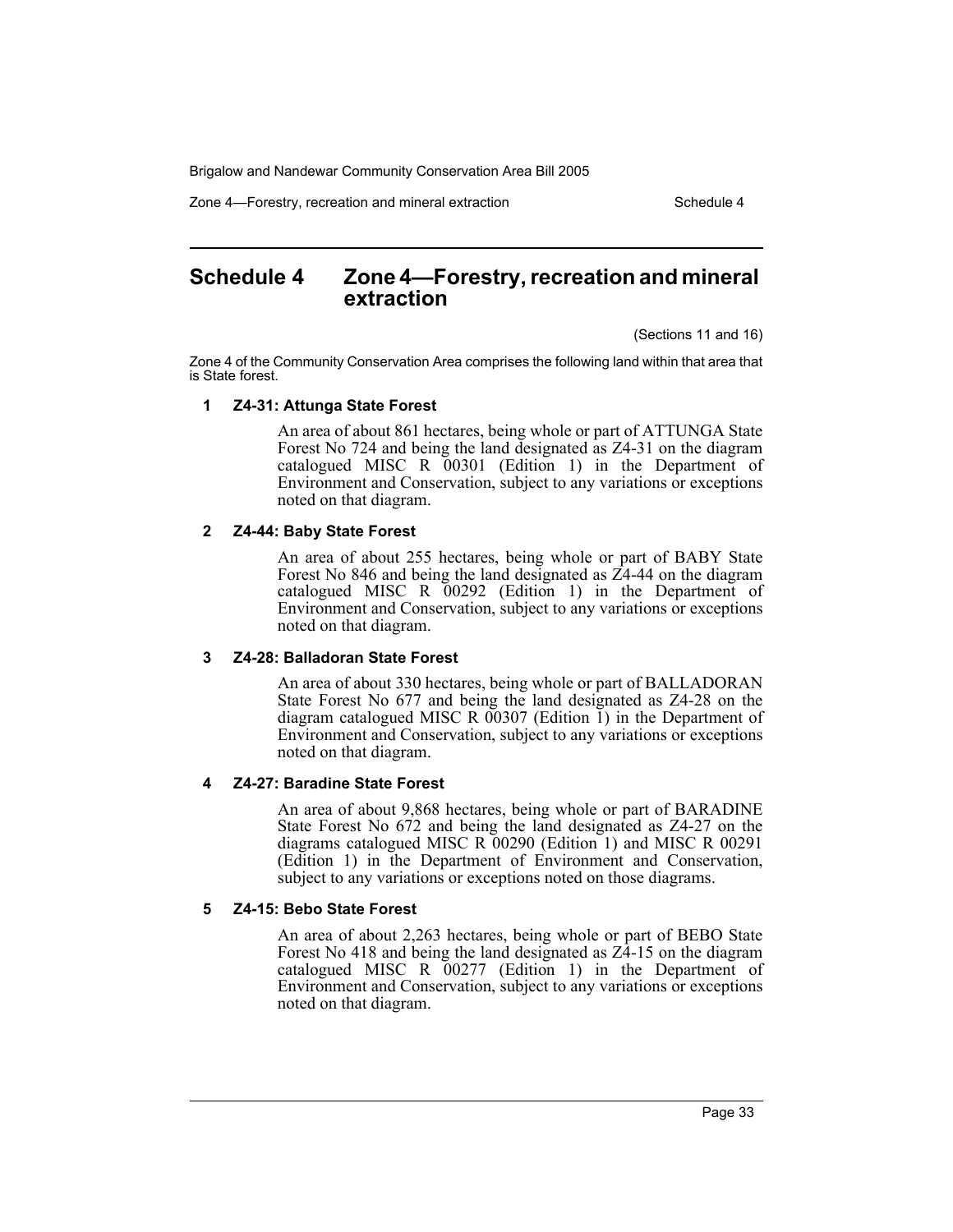Schedule 4 Zone 4—Forestry, recreation and mineral extraction

#### **6 Z4-05: Benbraggie State Forest**

An area of about 846 hectares, being whole or part of BENBRAGGIE State Forest No 1068 and being the land designated as Z4-05 on the diagram catalogued MISC R  $00283$  (Edition 1) in the Department of Environment and Conservation, subject to any variations or exceptions noted on that diagram.

#### **7 Z4-18: Beni State Forest**

An area of about 31 hectares, being whole or part of BENI State Forest No 435 and being the land designated as Z4-18 on the diagram catalogued MISC R 00310 (Edition 1) in the Department of Environment and Conservation, subject to any variations or exceptions noted on that diagram.

#### **8 Z4-29: Bibblewindi State Forest**

An area of about 7,409 hectares, being whole or part of BIBBLEWINDI State Forest No 712 and being the land designated as Z4-29 on the diagram catalogued MISC R 00293 (Edition 1) in the Department of Environment and Conservation, subject to any variations or exceptions noted on that diagram.

#### **9 Z4-48: Bingara State Forest**

An area of about 2,110 hectares, being whole or part of BINGARA State Forest No 859 and being the land designated as Z4-48 on the diagram catalogued MISC R  $00283$  (Edition 1) in the Department of Environment and Conservation, subject to any variations or exceptions noted on that diagram.

#### **10 Z4-36: Black Jack State Forest**

An area of about 197 hectares, being whole or part of BLACK JACK State Forest No 789 and being the land designated as Z4-36 on the diagram catalogued MISC R  $0$ 0299 (Edition 1) in the Department of Environment and Conservation, subject to any variations or exceptions noted on that diagram.

#### **11 Z4-03: Boyben State Forest**

An area of about 2,572 hectares, being whole or part of BOYBEN State Forest No 1042 and being the land designated as Z4-03 on the diagram catalogued MISC R 00307 (Edition 1) in the Department of Environment and Conservation, subject to any variations or exceptions noted on that diagram.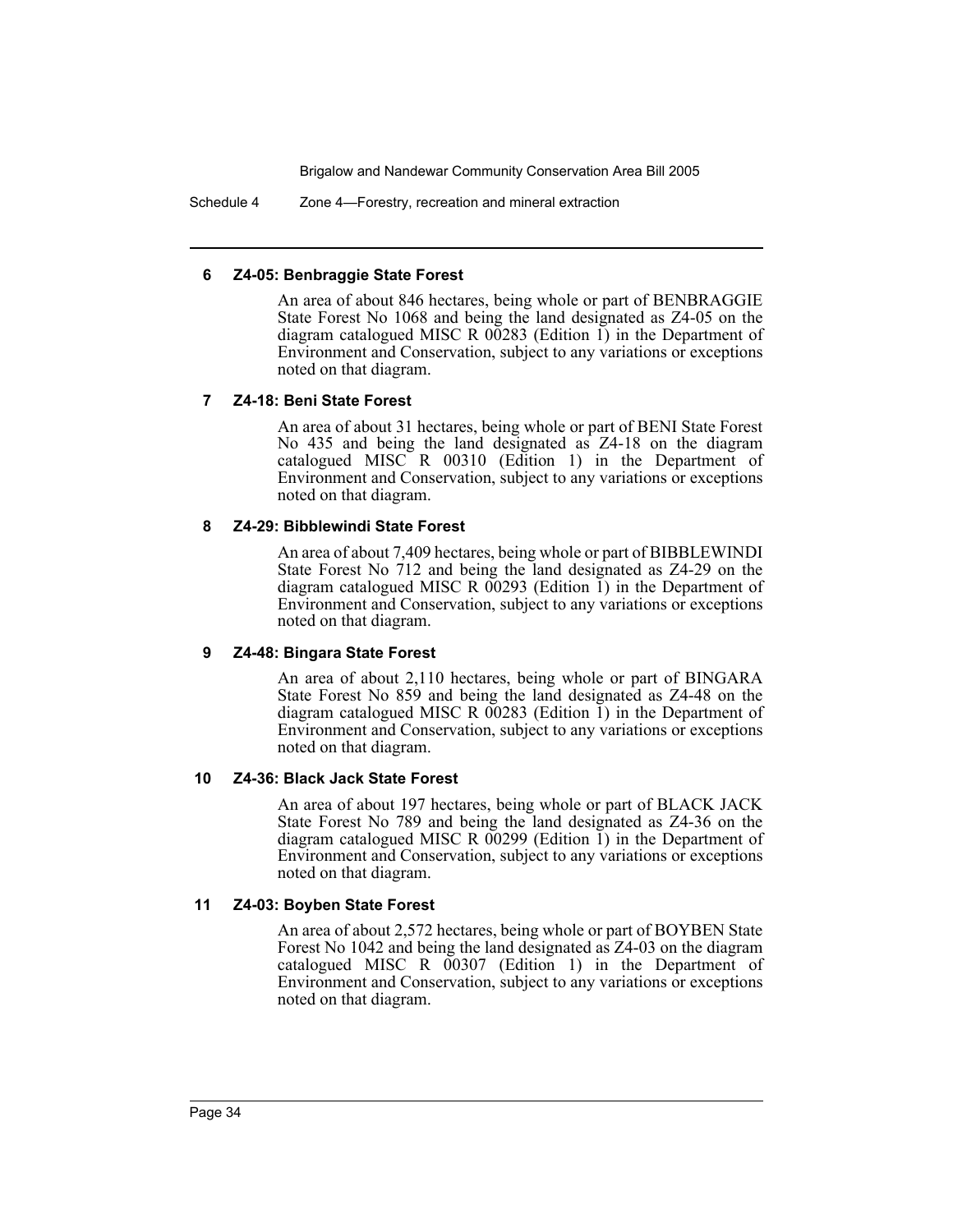Zone 4—Forestry, recreation and mineral extraction Schedule 4 Schedule 4

#### **12 Z4-07: Breeza State Forest**

An area of about 1,364 hectares, being whole or part of BREEZA State Forest No 110 and being the land designated as Z4-07 on the diagram catalogued MISC R 00299 (Edition 1) in the Department of Environment and Conservation, subject to any variations or exceptions noted on that diagram.

#### **13 Z4-35: Clive State Forest**

An area of about 611 hectares, being whole or part of CLIVE State Forest No 782 and being the land designated as  $\overline{2}4-35$  on the diagram catalogued MISC R 00282 (Edition 1) in the Department of Environment and Conservation, subject to any variations or exceptions noted on that diagram.

#### **14 Z4-33: Coomore Creek State Forest**

An area of about 4,210 hectares, being whole or part of COOMORE CREEK State Forest No 735 and being the land designated as Z4-33 on the diagram catalogued MISC R 00290 (Edition 1) in the Department of Environment and Conservation, subject to any variations or exceptions noted on that diagram.

#### **15 Z4-06: Copeton State Forest**

An area of about 1,397 hectares, being whole or part of COPETON State Forest No 1071 and being the land designated as Z4-06 on the diagram catalogued MISC R  $0\overline{0}282$  (Edition 1) in the Department of Environment and Conservation, subject to any variations or exceptions noted on that diagram.

#### **16 Z4-13: Culgoora State Forest**

An area of about 1,301 hectares, being whole or part of CULGOORA State Forest No 411 and being the land designated as Z4-13 on the diagram catalogued MISC R  $0$ 0286 (Edition 1) in the Department of Environment and Conservation, subject to any variations or exceptions noted on that diagram.

#### **17 Z4-40: Cumbil State Forest**

An area of about 7,660 hectares, being whole or part of CUMBIL State Forest No 812 and being the land designated as Z4-40 on the diagrams catalogued MISC R 00289 (Edition 1) and MISC R 00290 (Edition 1) in the Department of Environment and Conservation, subject to any variations or exceptions noted on those diagrams.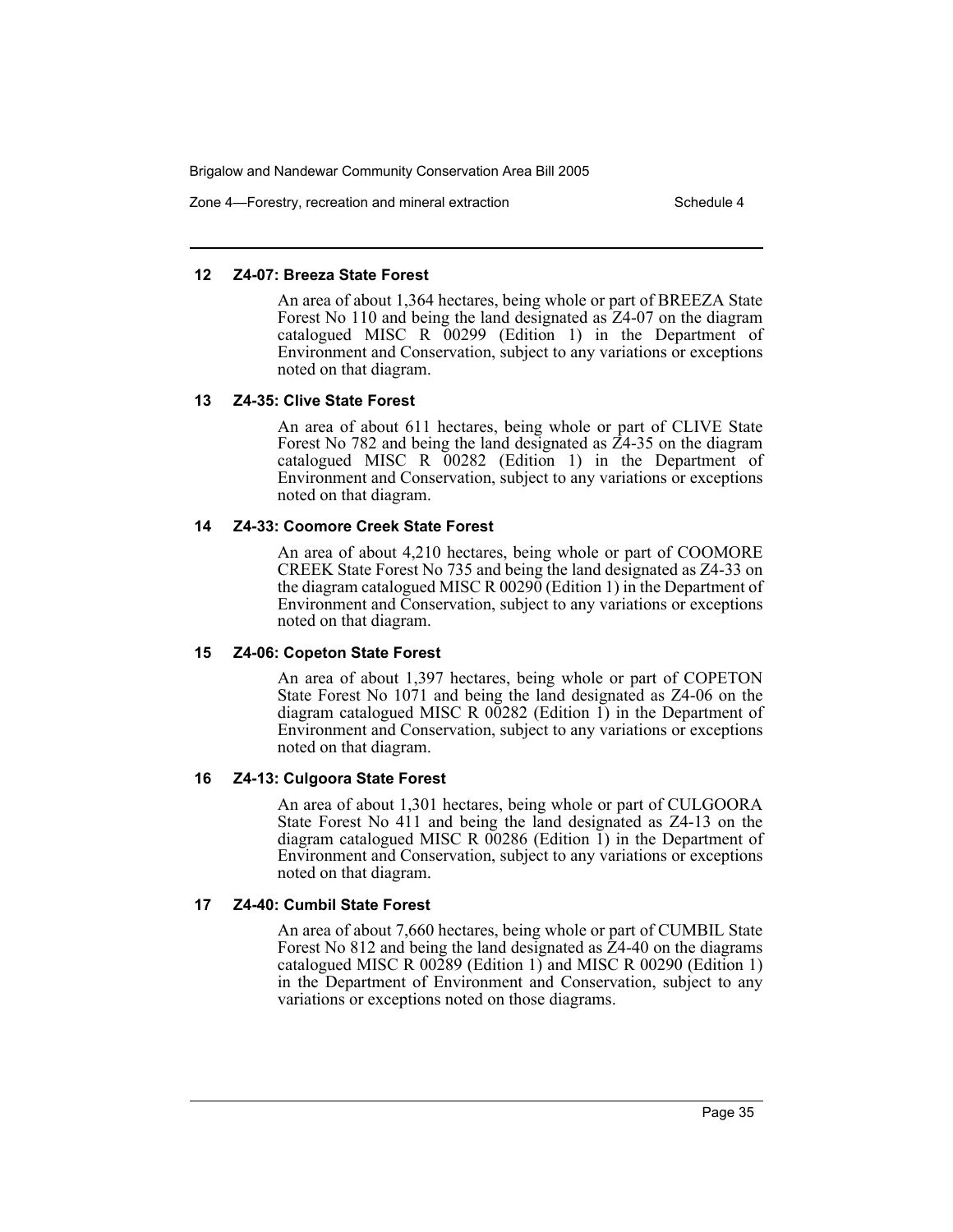Schedule 4 Zone 4—Forestry, recreation and mineral extraction

#### **18 Z4-49: Curban State Forest**

An area of about 198 hectares, being whole or part of CURBAN State Forest No 867 and being the land designated as Z4-49 on the diagram catalogued MISC R 00306 (Edition 1) in the Department of Environment and Conservation, subject to any variations or exceptions noted on that diagram.

#### **19 Z4-04: Daffeys Creek State Forest**

An area of about 1,081 hectares, being whole or part of DAFFEYS CREEK State Forest No 1057 and being the land designated as Z4-04 on the diagram catalogued MISC R 00283 (Edition 1) in the Department of Environment and Conservation, subject to any variations or exceptions noted on that diagram.

#### **20 Z4-02: Dilly State Forest**

An area of about 68 hectares, being whole or part of DILLY State Forest No 1017 and being the land designated as Z4-02 on the diagram catalogued MISC R 00306 (Edition 1) in the Department of Environment and Conservation, subject to any variations or exceptions noted on that diagram.

#### **21 Z4-51: Dinawirindi State Forest**

An area of about 139 hectares, being whole or part of DINAWIRINDI State Forest No 960 and being the land designated as Z4-51 on the diagram catalogued MISC R  $00301$  (Edition 1) in the Department of Environment and Conservation, subject to any variations or exceptions noted on that diagram.

#### **22 Z4-20: Doona State Forest**

An area of about 1,323 hectares, being whole or part of DOONA State Forest No 512 and being the land designated as Z4-20 on the diagram catalogued MISC R 00300 (Edition 1) in the Department of Environment and Conservation, subject to any variations or exceptions noted on that diagram.

#### **23 Z4-38: Dubbo State Forest**

An area of about 2 hectares, being whole or part of DUBBO State Forest No 807 and being the land designated as Z4-38 on the diagram catalogued MISC R 00310 (Edition 1) in the Department of Environment and Conservation, subject to any variations or exceptions noted on that diagram.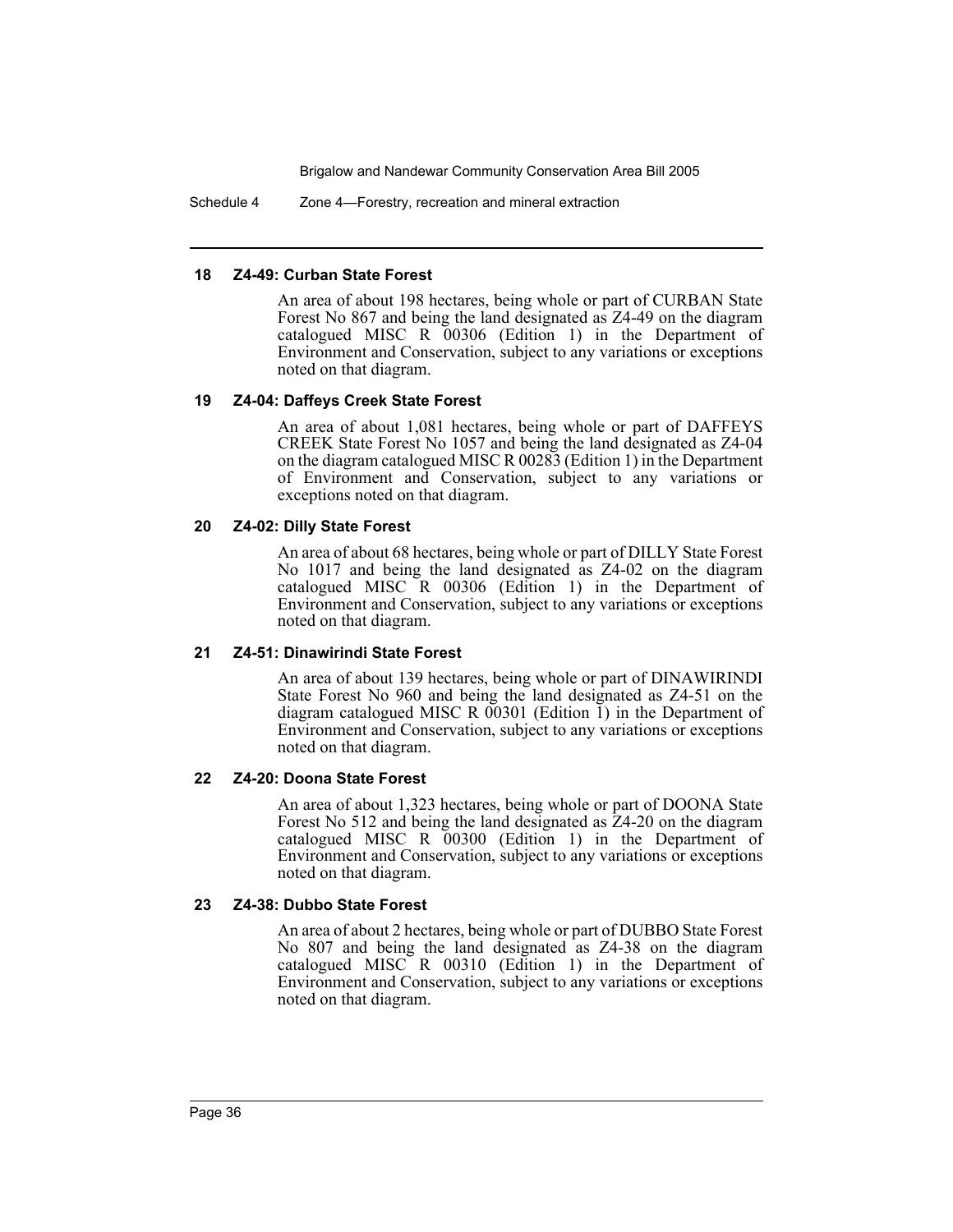Zone 4—Forestry, recreation and mineral extraction Schedule 4 Schedule 4

#### **24 Z4-45: Eringanerin State Forest**

An area of about 11 hectares, being whole or part of ERINGANERIN State Forest No 851 and being the land designated as Z4-45 on the diagram catalogued MISC R  $00307$  (Edition 1) in the Department of Environment and Conservation, subject to any variations or exceptions noted on that diagram.

#### **25 Z4-54: Etoo State Forest**

An area of about 2,937 hectares, being whole or part of ETOO State Forest No 269 and being the land designated as  $Z\overline{4}$ -54 on the diagram catalogued MISC R 00289 (Edition 1) in the Department of Environment and Conservation, subject to any variations or exceptions noted on that diagram.

#### **26 Z4-12: Euligal State Forest**

An area of about 10,417 hectares, being whole or part of EULIGAL State Forest No 810 and being the land designated as Z4-12 on the diagrams catalogued MISC R 00289 (Edition 1) and MISC R 00290 (Edition 1) in the Department of Environment and Conservation, subject to any variations or exceptions noted on those diagrams.

#### **27 Z4-52: Eumungerie State Forest**

An area of about 136 hectares, being whole or part of EUMUNGERIE State Forest No 971 and being the land designated as Z4-52 on the diagram catalogued MISC R  $00309$  (Edition 1) in the Department of Environment and Conservation, subject to any variations or exceptions noted on that diagram.

#### **28 Z4-21: Goran State Forest**

An area of about 499 hectares, being whole or part of GORAN State Forest No 513 and being the land designated as Z4-21 on the diagram catalogued MISC R 00299 (Edition 1) in the Department of Environment and Conservation, subject to any variations or exceptions noted on that diagram.

#### **29 Z4-42: Horseshoe Bend State Forest**

An area of about 103 hectares, being whole or part of HORSESHOE BEND State Forest No 1051 and being the land designated as Z4-42 on the diagram catalogued MISC R 00281 (Edition 1) in the Department of Environment and Conservation, subject to any variations or exceptions noted on that diagram.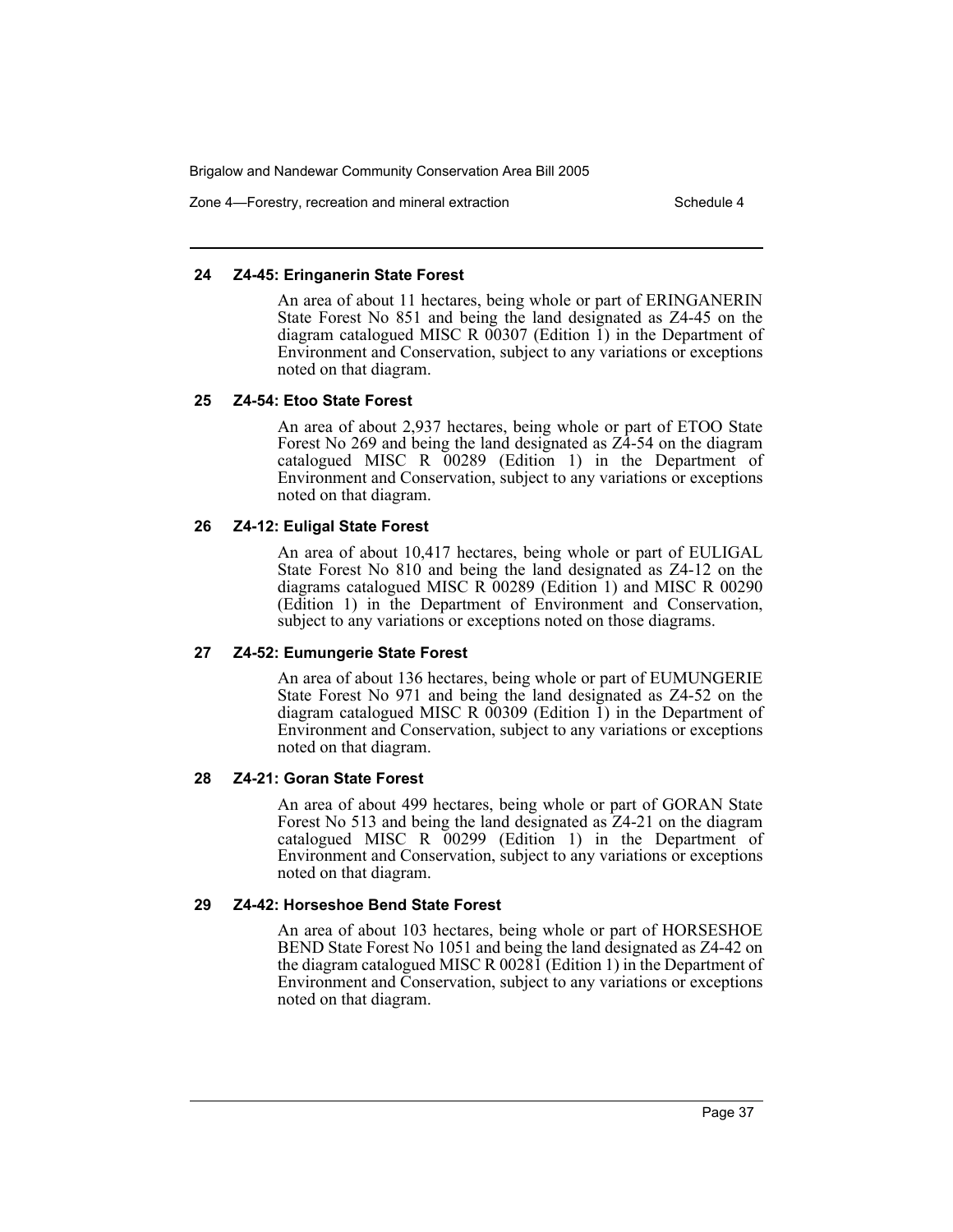Schedule 4 Zone 4—Forestry, recreation and mineral extraction

#### **30 Z4-10: Jacks Creek State Forest**

An area of about 10,095 hectares, being whole or part of JACKS CREEK State Forest No 270 and being the land designated as Z4-10 on the diagram catalogued MISC R 00293 (Edition 1) in the Department of Environment and Conservation, subject to any variations or exceptions noted on that diagram.

#### **31 Z4-34: Janewindi State Forest**

An area of about 474 hectares, being whole or part of JANEWINDI State Forest No 776 and being the land designated as Z4-34 on the diagram catalogued MISC R 00286 (Edition 1) in the Department of Environment and Conservation, subject to any variations or exceptions noted on that diagram.

#### **32 Z4-24: Kerringle State Forest**

An area of about 6,695 hectares, being whole or part of KERRINGLE State Forest No 595 and being the land designated as Z4-24 on the diagram catalogued MISC R 00294 (Edition 1) in the Department of Environment and Conservation, subject to any variations or exceptions noted on that diagram.

#### **33 Z4-17: Leard State Forest**

An area of about 7,470 hectares, being whole or part of LEARD State Forest No 420 and being the land designated as Z4-17 on the diagram catalogued MISC R 00297 (Edition 1) in the Department of Environment and Conservation, subject to any variations or exceptions noted on that diagram.

#### **34 Z4-39: Merriwindi State Forest**

An area of about 4,879 hectares, being whole or part of MERRIWINDI State Forest No 839 and being the land designated as Z4-39 on the diagrams catalogued MISC R 00290 (Edition 1) in the Department of Environment and Conservation, subject to any variations or exceptions noted on those diagrams.

#### **35 Z4-56: Minnon State Forest**

An area of about 2,416 hectares, being whole or part of MINNON State Forest No 809 and being the land designated as Z4-56 on the diagram catalogued MISC R 00289 (Edition 1) in the Department of Environment and Conservation, subject to any variations or exceptions noted on that diagram.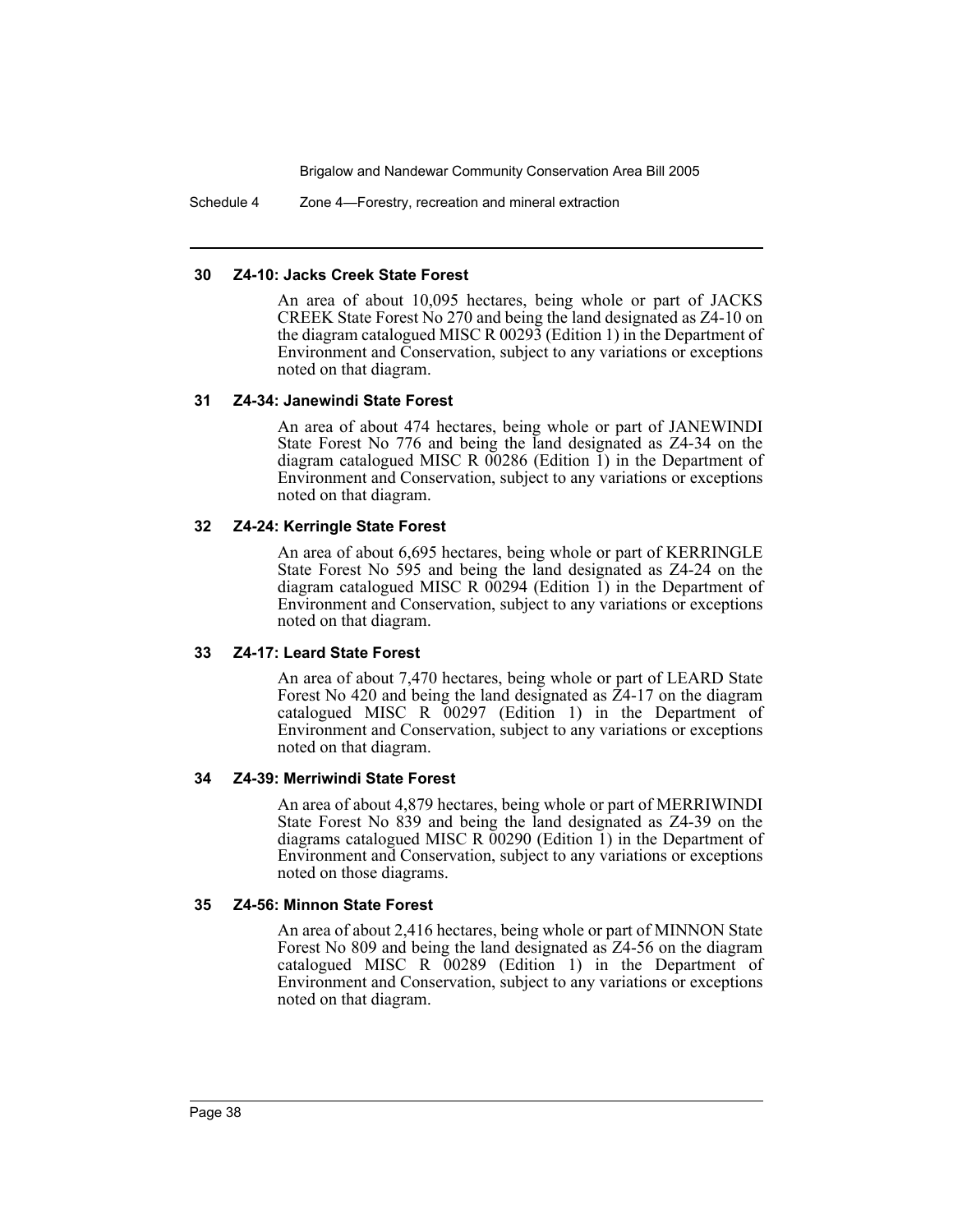Zone 4—Forestry, recreation and mineral extraction Schedule 4 Schedule 4

#### **36 Z4-16: Mount Topper State Forest**

An area of about 458 hectares, being whole or part of MOUNT TOPPER State Forest No 419 and being the land designated as Z4-16 on the diagram catalogued MISC R 00282 (Edition 1) in the Department of Environment and Conservation, subject to any variations or exceptions noted on that diagram.

#### **37 Z4-43: Orr State Forest**

An area of about 2,398 hectares, being whole or part of ORR State Forest No 844 and being the land designated as Z4-43 on the diagram catalogued MISC R 00290 (Edition 1) in the Department of Environment and Conservation, subject to any variations or exceptions noted on that diagram.

#### **38 Z4-53: Parkhurst State Forest**

An area of about 582 hectares, being whole or part of PARKHURST State Forest No 991 and being the land designated as Z4-53 on the diagram catalogued MISC R 00278 (Edition 1) in the Department of Environment and Conservation, subject to any variations or exceptions noted on that diagram.

#### **39 Z4-08: Pilliga East State Forest**

An area of about 131,449 hectares, being whole or part of PILLIGA EAST State Forest No 266 and being the land designated as Z4-08 on the diagrams catalogued MISC R  $00289$  (Edition 1), MISC R 00290 (Edition 1), MISC R 00293 (Edition 1) and MISC R 00294 (Edition 1) in the Department of Environment and Conservation, subject to any variations or exceptions noted on those diagrams.

#### **40 Z4-09: Pilliga West State Forest**

An area of about 31,776 hectares, being whole or part of PILLIGA WEST State Forest No 267 and being the land designated as Z4-09 on the diagrams catalogued MISC R 00287 (Edition 1) and MISC R 00288 (Edition 1) in the Department of Environment and Conservation, subject to any variations or exceptions noted on those diagrams.

#### **41 Z4-47: Pine Ridge State Forest**

An area of about 352 hectares, being whole or part of PINE RIDGE State Forest No 858 and being the land designated as Z4-47 on the diagram catalogued MISC R 00300 (Edition 1) in the Department of Environment and Conservation, subject to any variations or exceptions noted on that diagram.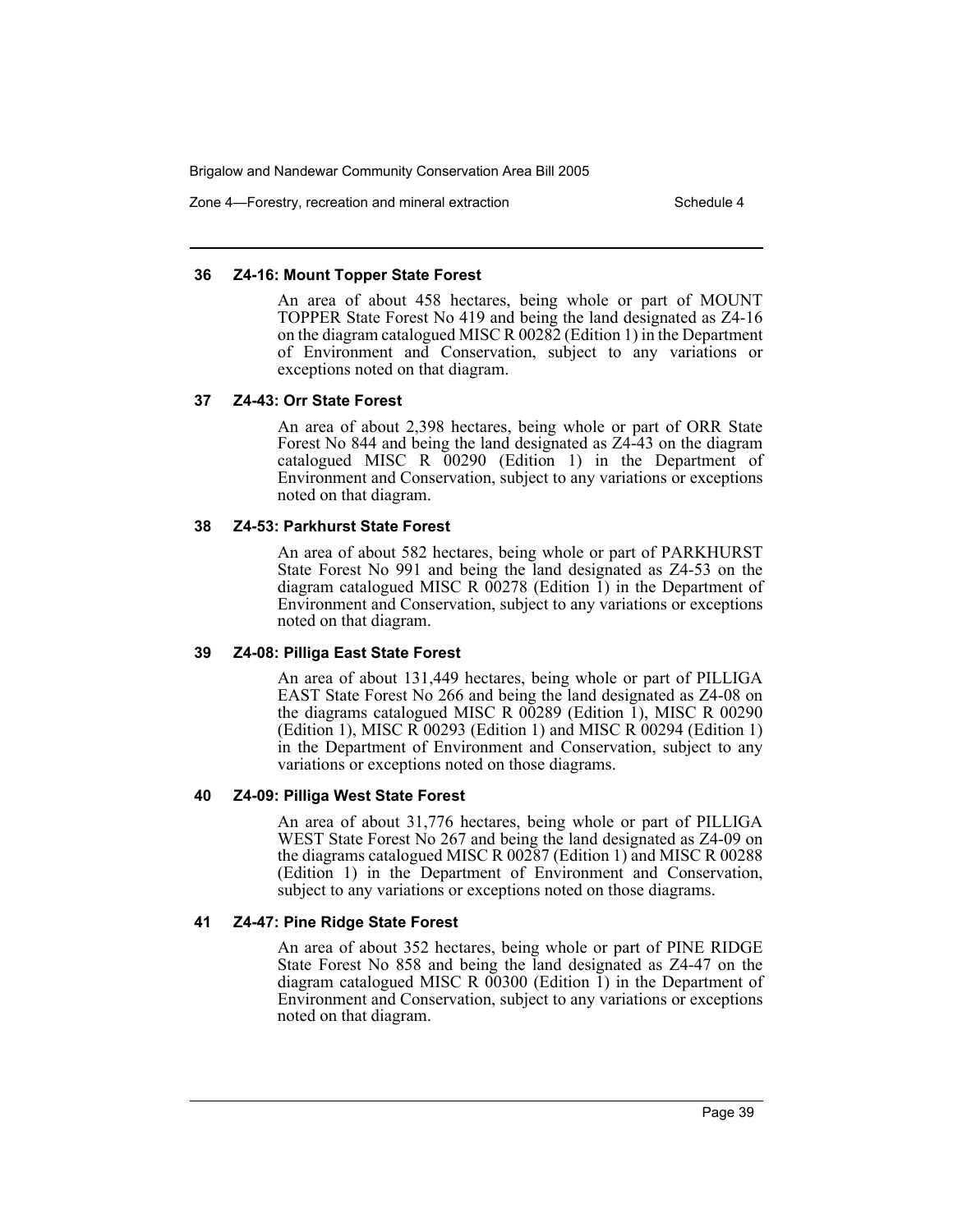Schedule 4 Zone 4—Forestry, recreation and mineral extraction

#### **42 Z4-41: Quegobla State Forest**

An area of about 626 hectares, being whole or part of QUEGOBLA State Forest No 813 and being the land designated as Z4-41 on the diagram catalogued MISC R  $00289$  (Edition 1) in the Department of Environment and Conservation, subject to any variations or exceptions noted on that diagram.

#### **43 Z4-32: Sepoy State Forest**

An area of about 25 hectares, being whole or part of SEPOY State Forest No 733 and being the land designated as Z4-32 on the diagram catalogued MISC R 00283 (Edition 1) in the Department of Environment and Conservation, subject to any variations or exceptions noted on that diagram.

#### **44 Z4-01: Severn State Forest**

An area of about 3,242 hectares, being whole or part of SEVERN State Forest No 1002 and being the land designated as Z4-01 on the diagram catalogued MISC R 00278 (Edition 1) in the Department of Environment and Conservation, subject to any variations or exceptions noted on that diagram.

#### **45 Z4-25: Spring Ridge State Forest**

An area of about 1,004 hectares, being whole or part of SPRING RIDGE State Forest No 596 and being the land designated as Z4-25 on the diagram catalogued MISC R 00300 (Edition 1) in the Department of Environment and Conservation, subject to any variations or exceptions noted on that diagram.

#### **46 Z4-22: Strathmore State Forest**

An area of about 390 hectares, being whole or part of STRATHMORE State Forest No 516 and being the land designated as Z4-22 on the diagram catalogued MISC R 00280 (Edition 1) in the Department of Environment and Conservation, subject to any variations or exceptions noted on that diagram.

#### **47 Z4-26: Stuart State Forest**

An area of about 118 hectares, being whole or part of STUART State Forest No 636 and being the land designated as Z4-26 on the diagram catalogued MISC R 00280 (Edition 1) in the Department of Environment and Conservation, subject to any variations or exceptions noted on that diagram.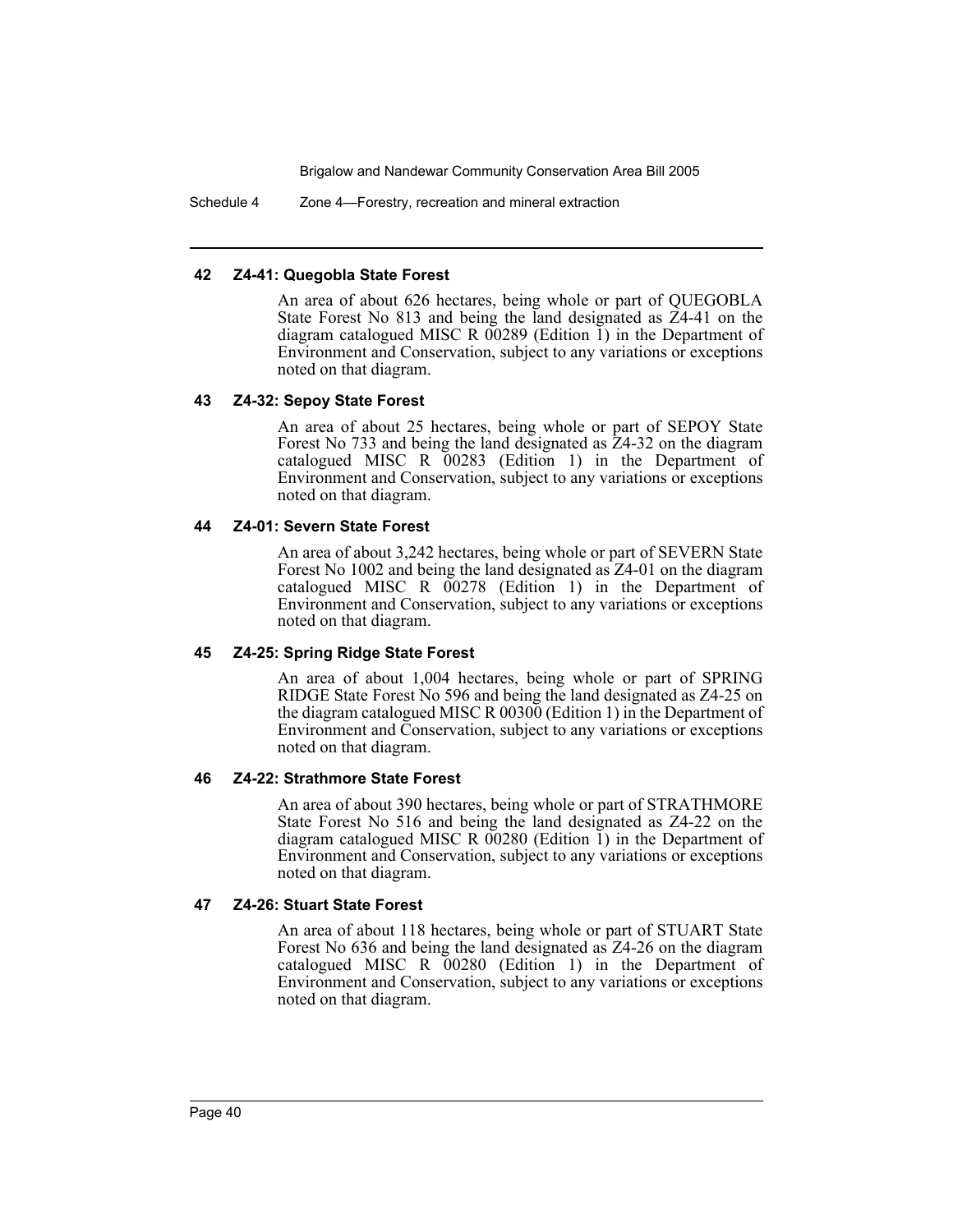Zone 4—Forestry, recreation and mineral extraction Schedule 4 Schedule 4

#### **48 Z4-23: Vickery State Forest**

An area of about 1,942 hectares, being whole or part of VICKERY State Forest No 550 and being the land designated as Z4-23 on the diagram catalogued MISC R 00298 (Edition 1) in the Department of Environment and Conservation, subject to any variations or exceptions noted on that diagram.

#### **49 Z4-14: Warialda State Forest**

An area of about 205 hectares, being whole or part of WARIALDA State Forest No 417 and being the land designated as Z4-14 on the diagram catalogued MISC R 00281 (Edition 1) in the Department of Environment and Conservation, subject to any variations or exceptions noted on that diagram.

#### **50 Z4-50: Waubebunga State Forest**

An area of about 104 hectares, being whole or part of WAUBEBUNGA State Forest No 944 and being the land designated as Z4-50 on the diagram catalogued MISC R 00287 (Edition 1) in the Department of Environment and Conservation, subject to any variations or exceptions noted on that diagram.

#### **51 Z4-55: Wittenbra State Forest**

An area of about 5,689 hectares, being whole or part of WITTENBRA State Forest No 274 and being the land designated as Z4-55 on the diagrams catalogued MISC R 00290 (Edition 1) and MISC R 00291 (Edition 1) in the Department of Environment and Conservation, subject to any variations or exceptions noted on those diagrams.

#### **52 Z4-19: Yalcogrin State Forest**

An area of about 930 hectares, being whole or part of YALCOGRIN State Forest No 450 and being the land designated as Z4-19 on the diagram catalogued MISC R  $0$ 0306 (Edition 1) in the Department of Environment and Conservation, subject to any variations or exceptions noted on that diagram.

#### **53 Z4-30: Yarindury State Forest**

An area of about 1,464 hectares, being whole or part of YARINDURY State Forest No 713 and being the land designated as Z4-30 on the diagram catalogued MISC R  $00311$  (Edition 1) in the Department of Environment and Conservation, subject to any variations or exceptions noted on that diagram.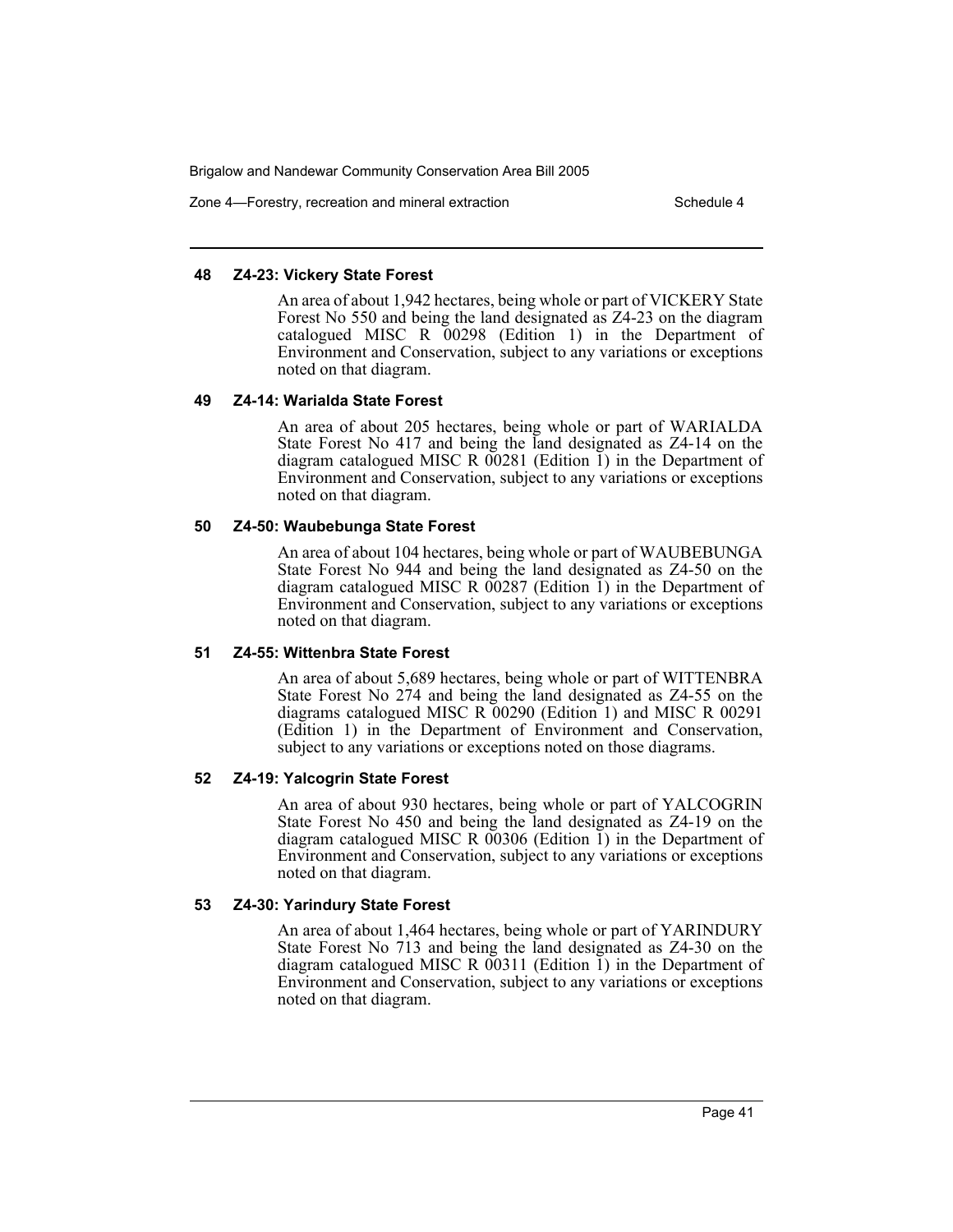Schedule 4 Zone 4–Forestry, recreation and mineral extraction

### **54 Z4-11: Yearinan State Forest**

An area of about 257 hectares, being whole or part of YEARINAN State Forest No 273 and being the land designated as Z4-11 on the diagram catalogued MISC R 00291 (Edition 1) in the Department of Environment and Conservation, subject to any variations or exceptions noted on that diagram.

### **55 Z4-37: Yetman State Forest**

An area of about 469 hectares, being whole or part of YETMAN State Forest No 802 and being the land designated as Z4-37 on the diagram catalogued MISC R 00277 (Edition 1) in the Department of Environment and Conservation, subject to any variations or exceptions noted on that diagram.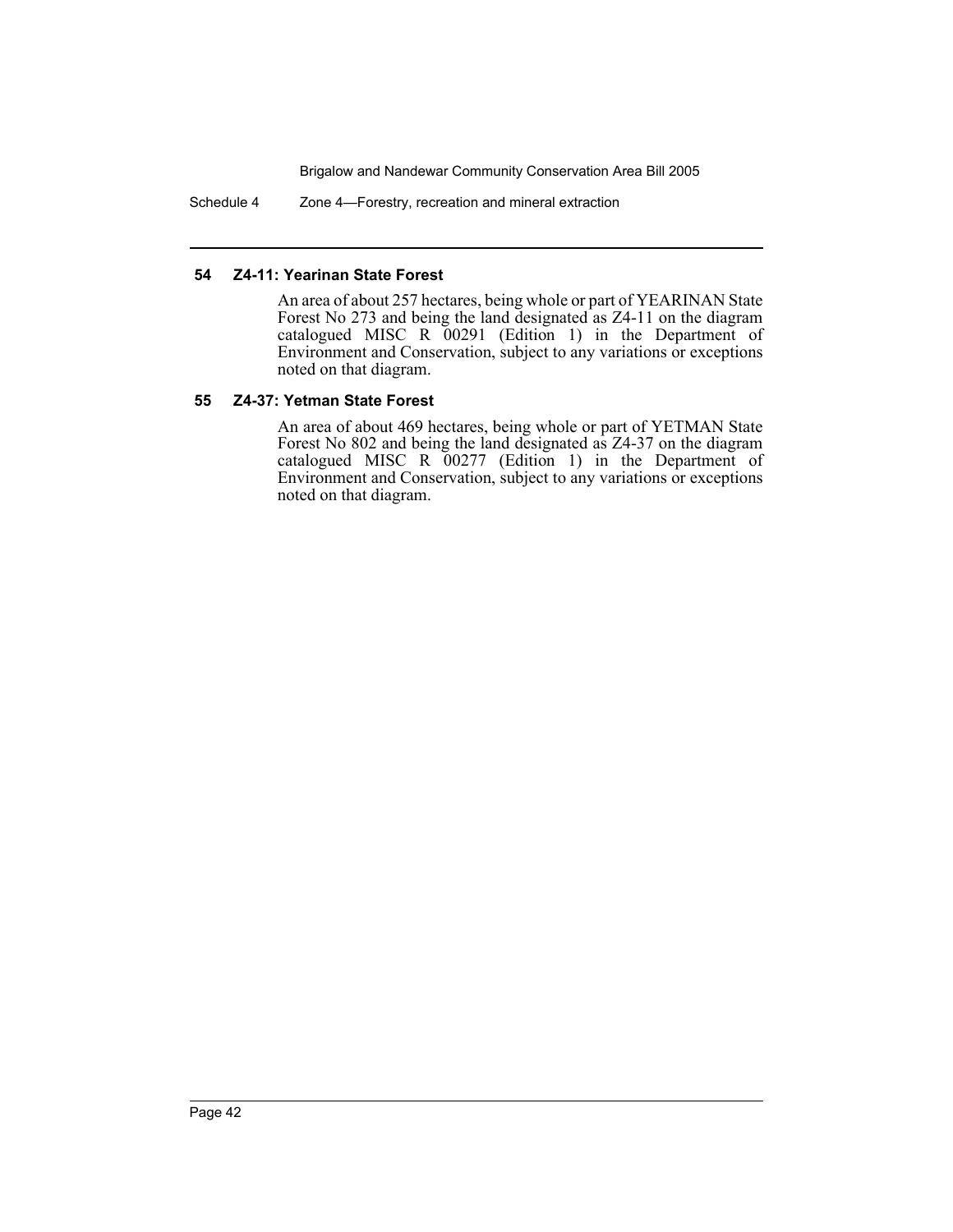State forest vested in NPW Minister Schedule 5

# <span id="page-45-0"></span>**Schedule 5 State forest vested in NPW Minister**

(Section 12)

#### **1 V-01: Bebo State Forest**

An area of about 155 hectares, being whole or part of BEBO State Forest No 418 and being the land designated as  $\tilde{V}$ -01 on the diagram catalogued MISC R 00277 (Edition 1) in the Department of Environment and Conservation, subject to any variations or exceptions noted on that diagram.

#### **2 V-25: Bebo State Forest**

An area of about 399 hectares, being whole or part of BEBO State Forest No 418 and being the land designated as  $\hat{V}$ -25 on the diagram catalogued MISC R 00277 (Edition 1) in the Department of Environment and Conservation, subject to any variations or exceptions noted on that diagram.

#### **3 V-24: Biddon State Forest**

An area of about 325 hectares, being whole or part of BIDDON State Forest No 449 and being the land designated as V-24 on the diagram catalogued MISC R  $0.0306$  (Edition 1) in the Department of Environment and Conservation, subject to any variations or exceptions noted on that diagram.

#### **4 V-08: Bingara State Forest**

An area of about 496 hectares, being whole or part of BINGARA State Forest No 859 and being the land designated as V-08 on the diagram catalogued MISC R 00283 (Edition 1) in the Department of Environment and Conservation, subject to any variations or exceptions noted on that diagram.

#### **5 V-23: Cobbora State Forest**

An area of about 3,724 hectares, being whole or part of COBBORA State Forest No 1028 and being the land designated as V-23 on the diagram catalogued MISC R 00308 (Edition 1) in the Department of Environment and Conservation, subject to any variations or exceptions noted on that diagram.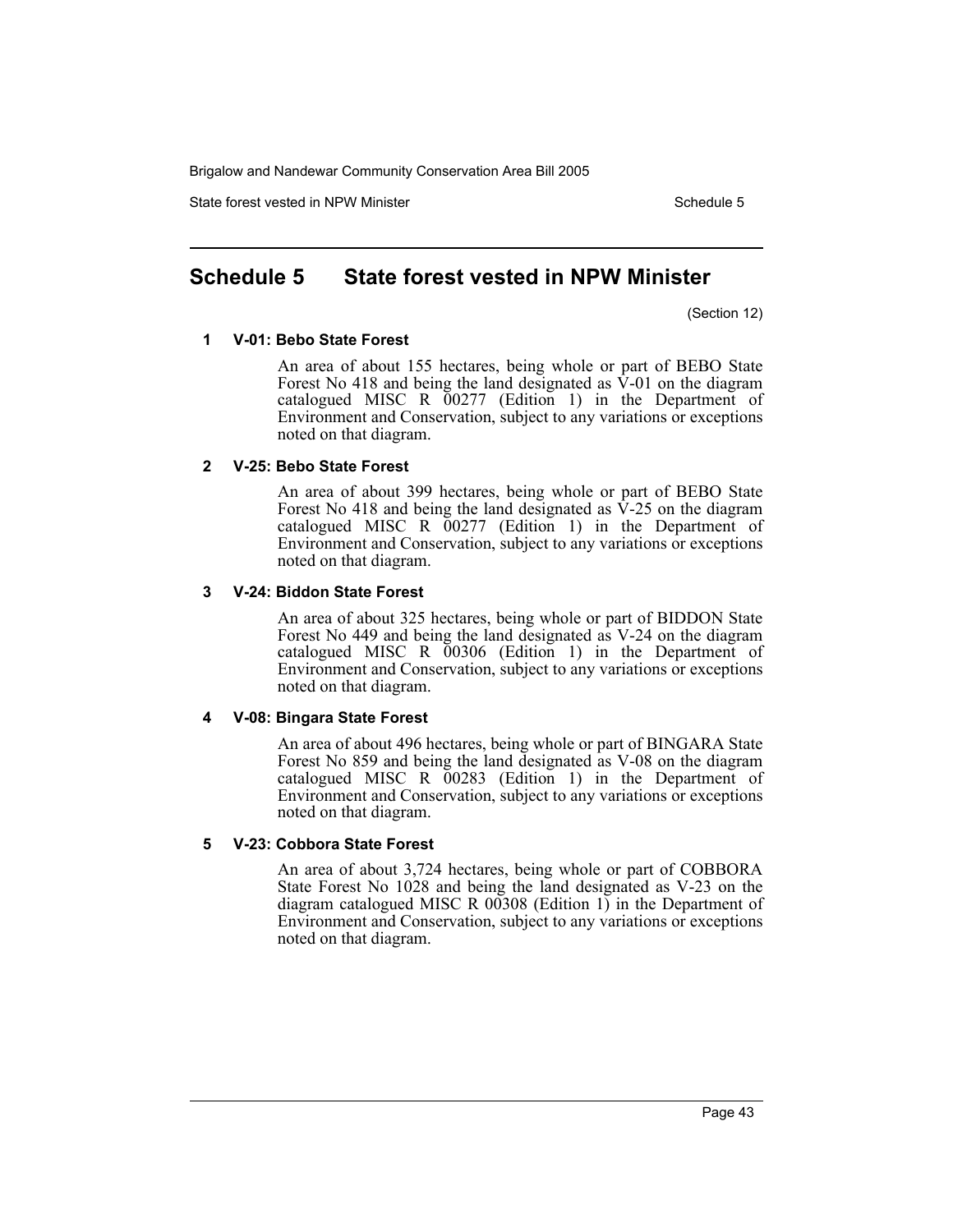Schedule 5 State forest vested in NPW Minister

#### **6 V-16: Curryall State Forest**

An area of about 150 hectares, being whole or part of CURRYALL State Forest No 946 and being the land designated as V-16 on the diagram catalogued MISC R  $00305$  (Edition 1) in the Department of Environment and Conservation, subject to any variations or exceptions noted on that diagram.

#### **7 V-17: Durridgere State Forest**

An area of about 246 hectares, being whole or part of DURRIDGERE State Forest No 882 and being the land designated as V-17 on the diagram catalogued MISC R 00305 (Edition 1) in the Department of Environment and Conservation, subject to any variations or exceptions noted on that diagram.

#### **8 V-18: Durridgere State Forest**

An area of about 194 hectares, being whole or part of DURRIDGERE State Forest No 882 and being the land designated as V-18 on the diagram catalogued MISC R 00305 (Edition 1) in the Department of Environment and Conservation, subject to any variations or exceptions noted on that diagram.

#### **9 V-19: Durridgere State Forest**

An area of about 82 hectares, being whole or part of DURRIDGERE State Forest No 882 and being the land designated as V-19 on the diagram catalogued MISC R  $00305$  (Edition 1) in the Department of Environment and Conservation, subject to any variations or exceptions noted on that diagram.

#### **10 V-04: Mehi State Forest**

An area of about 548 hectares, being whole or part of MEHI State Forest No 478 and being the land designated as V-04 on the diagram catalogued MISC R 00283 (Edition 1) in the Department of Environment and Conservation, subject to any variations or exceptions noted on that diagram.

#### **11 V-05: Mehi State Forest**

An area of about 478 hectares, being whole or part of MEHI State Forest No 478 and being the land designated as V-05 on the diagram catalogued MISC R 00283 (Edition 1) in the Department of Environment and Conservation, subject to any variations or exceptions noted on that diagram.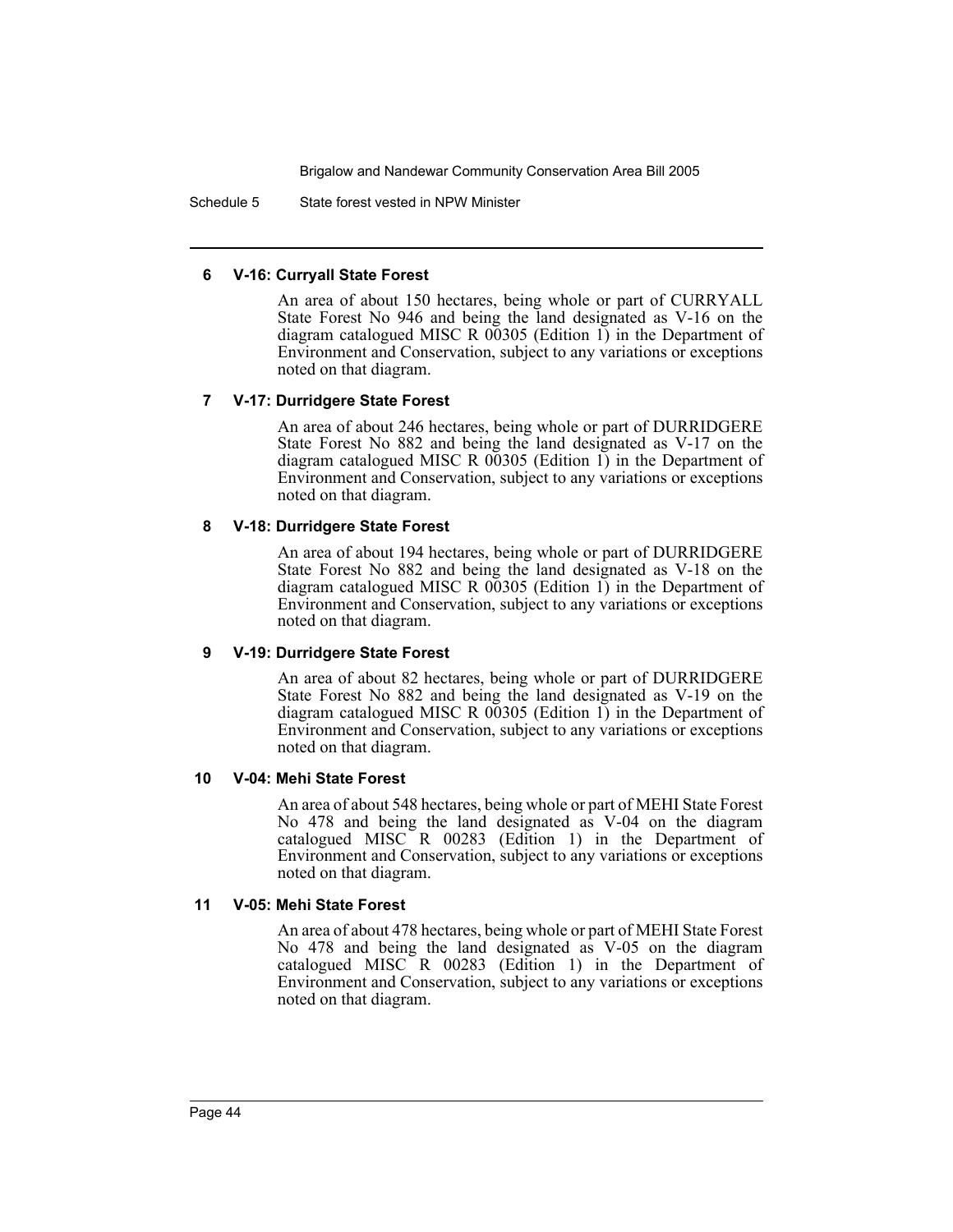State forest vested in NPW Minister Schedule 5

#### **12 V-20: Munmurra State Forest**

An area of about 105 hectares, being whole or part of MUNMURRA State Forest No 1014 and being the land designated as V-20 on the diagram catalogued MISC R  $00305$  (Edition 1) in the Department of Environment and Conservation, subject to any variations or exceptions noted on that diagram.

#### **13 V-21: Munmurra State Forest**

An area of about 204 hectares, being whole or part of MUNMURRA State Forest No 1014 and being the land designated as V-21 on the diagram catalogued MISC R  $00305$  (Edition 1) in the Department of Environment and Conservation, subject to any variations or exceptions noted on that diagram.

#### **14 V-09: Munro State Forest**

An area of about 2,016 hectares, being whole or part of MUNRO State Forest No 1004 and being the land designated as V-09 on the diagram catalogued MISC R 00283 (Edition 1) in the Department of Environment and Conservation, subject to any variations or exceptions noted on that diagram.

#### **15 V-10: Munro State Forest**

An area of about 1,210 hectares, being whole or part of MUNRO State Forest No 1004 and being the land designated as V-10 on the diagram catalogued MISC R 00283 (Edition 1) in the Department of Environment and Conservation, subject to any variations or exceptions noted on that diagram.

#### **16 V-12: Pilliga West State Forest**

An area of about 1,787 hectares, being whole or part of PILLIGA WEST State Forest No 267 and being the land designated as V-12 on the diagram catalogued MISC R 00287 (Edition 1) in the Department of Environment and Conservation, subject to any variations or exceptions noted on that diagram.

#### **17 V-11: Plagyan State Forest**

An area of about 449 hectares, being whole or part of PLAGYAN State Forest No 409 and being the land designated as V-11 on the diagram catalogued MISC R 00297 (Edition 1) in the Department of Environment and Conservation, subject to any variations or exceptions noted on that diagram.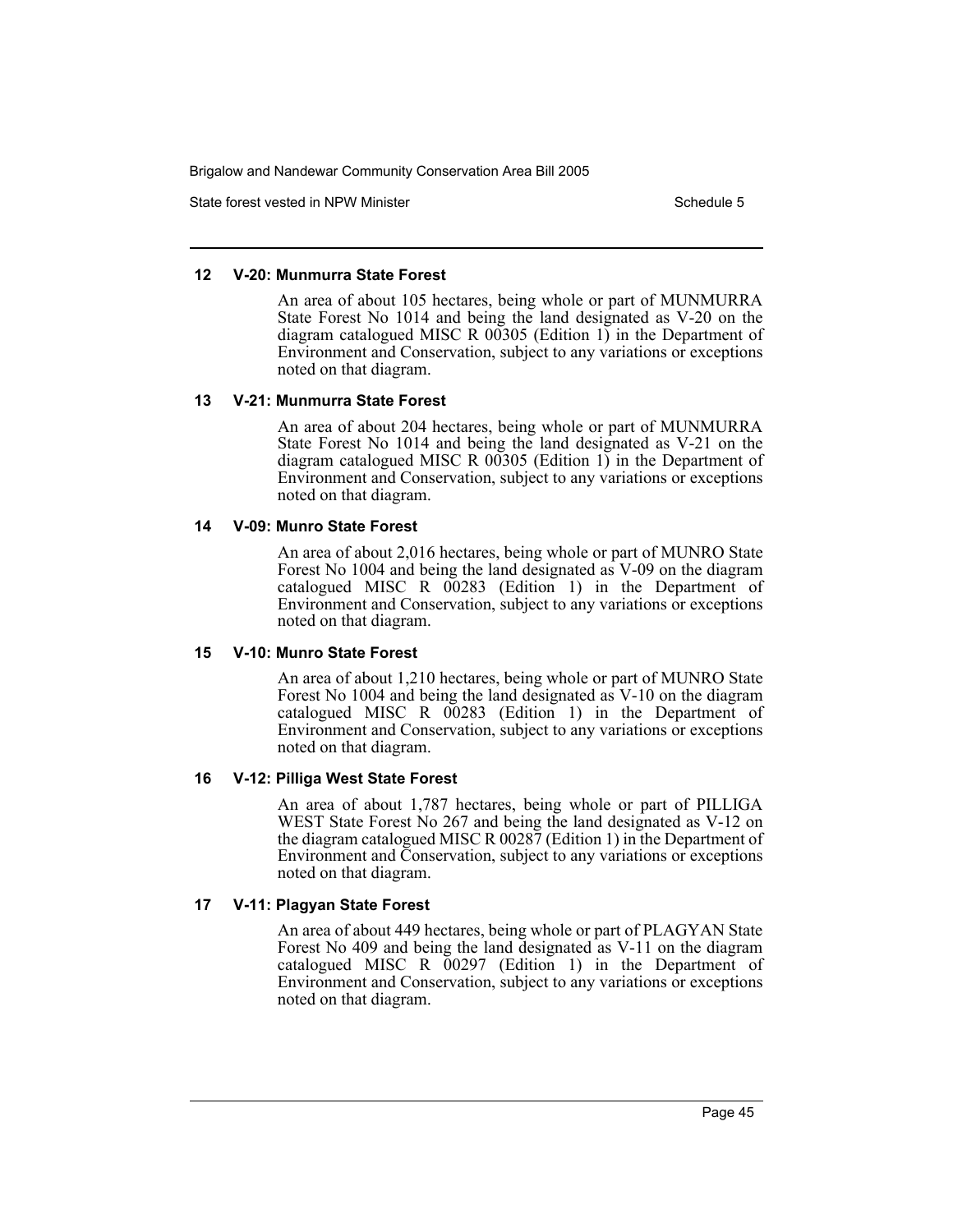Schedule 5 State forest vested in NPW Minister

#### **18 V-02: Severn State Forest**

An area of about 522 hectares, being whole or part of SEVERN State Forest No 1002 and being the land designated as V-02 on the diagram catalogued MISC R 00278 (Edition 1) in the Department of Environment and Conservation, subject to any variations or exceptions noted on that diagram.

#### **19 V-03: Severn State Forest**

An area of about 268 hectares, being whole or part of SEVERN State Forest No 1002 and being the land designated as V-03 on the diagram catalogued MISC R 00278 (Edition 1) in the Department of Environment and Conservation, subject to any variations or exceptions noted on that diagram.

#### **20 V-06: Severn State Forest**

An area of about 625 hectares, being whole or part of SEVERN State Forest No 1002 and being the land designated as V-06 on the diagram catalogued MISC R 00278 (Edition 1) in the Department of Environment and Conservation, subject to any variations or exceptions noted on that diagram.

#### **21 V-07: Severn State Forest**

An area of about 434 hectares, being whole or part of SEVERN State Forest No 1002 and being the land designated as V-07 on the diagram catalogued MISC R 00278 (Edition 1) in the Department of Environment and Conservation, subject to any variations or exceptions noted on that diagram.

#### **22 V-14: Warung State Forest**

An area of about 799 hectares, being whole or part of WARUNG State Forest No 457 and being the land designated as V-14 on the diagram catalogued MISC R 00303 (Edition 1) in the Department of Environment and Conservation, subject to any variations or exceptions noted on that diagram.

#### **23 V-15: Warung State Forest**

An area of about 1,842 hectares, being whole or part of WARUNG State Forest No 457 and being the land designated as V-15 on the diagram catalogued MISC R 00303 (Edition 1) in the Department of Environment and Conservation, subject to any variations or exceptions noted on that diagram.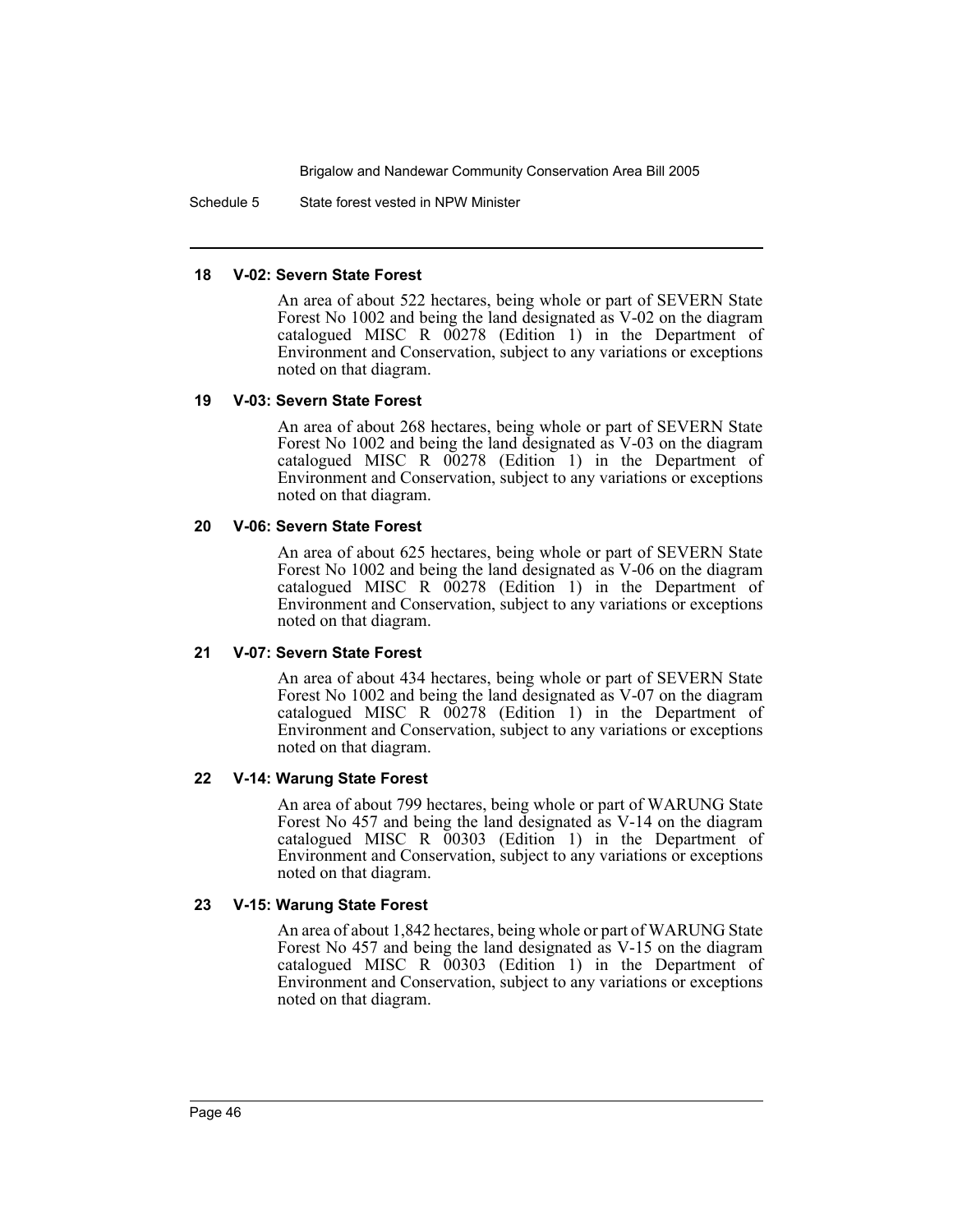State forest vested in NPW Minister Schedule 5

### **24 V-13: Yaminba State Forest**

An area of about 835 hectares, being whole or part of YAMINBA State Forest No 821 and being the land designated as V-13 on the diagram catalogued MISC R 00291 (Edition 1) in the Department of Environment and Conservation, subject to any variations or exceptions noted on that diagram.

#### **25 V-22: Yarrobil State Forest**

An area of about 456 hectares, being whole or part of YARROBIL State Forest No 78 and being the land designated as V-22 on the diagram catalogued MISC R 00311 (Edition 1) in the Department of Environment and Conservation, subject to any variations or exceptions noted on that diagram.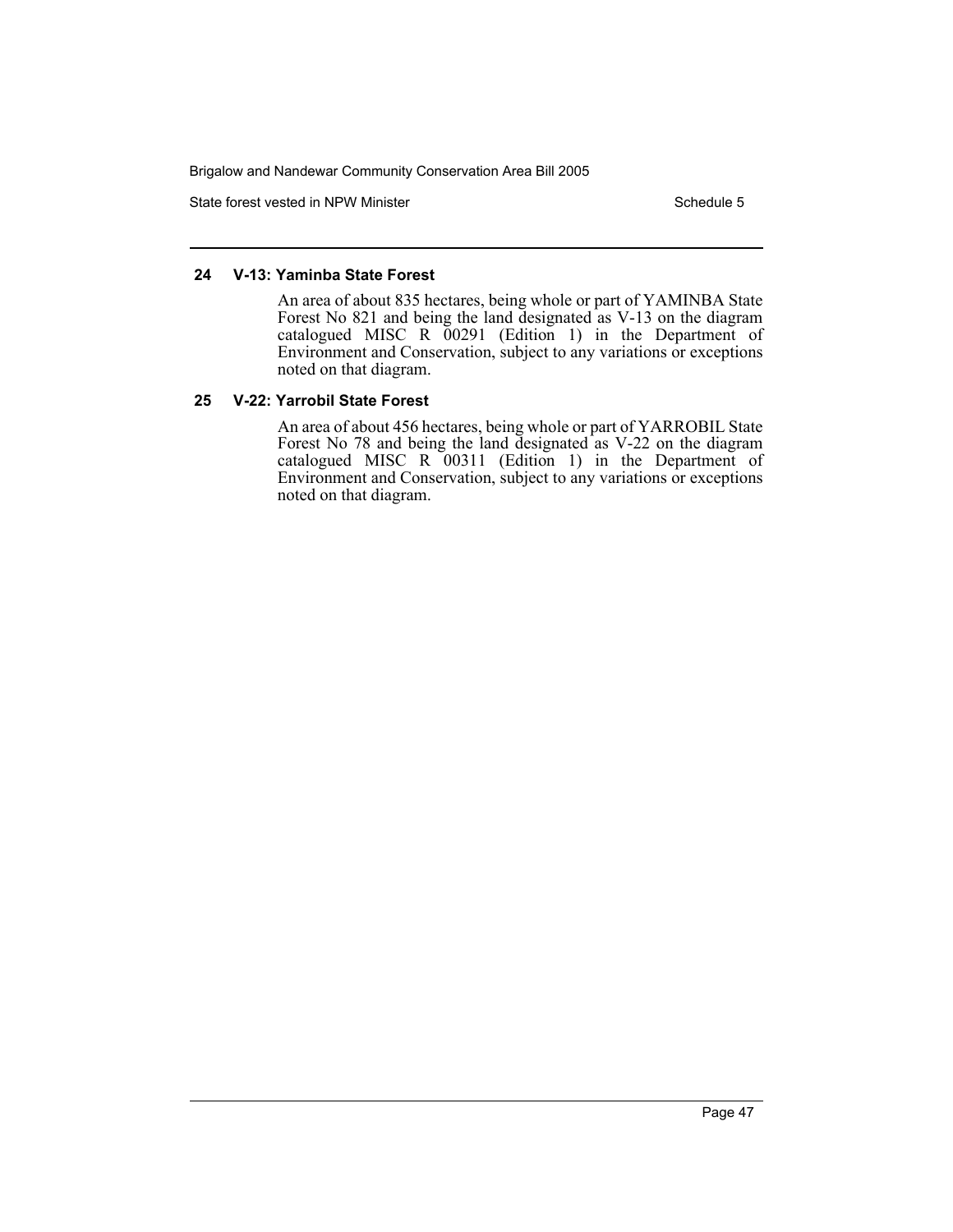Schedule 6 State forests added to existing national parks

# <span id="page-50-0"></span>**Schedule 6 State forests added to existing national parks**

(Section 13)

#### **1 Addition to Coolah Tops National Park**

An area of about 122 hectares, being whole or part of WARUNG State Forest No 457 and being the land designated as 88-01 on the diagram catalogued MISC R 00303 (Edition 1) in the Department of Environment and Conservation, subject to any variations or exceptions noted on that diagram.

#### **2 Addition to Goulburn River National Park**

An area of about 1,009 hectares, being whole or part of MUNMURRA State Forest No 1014 and being the land designated as 60-01 on the diagram catalogued MISC R  $0\overline{0}305$  (Edition 1) in the Department of Environment and Conservation, subject to any variations or exceptions noted on that diagram.

#### **3 Addition to Kwiambal National Park**

An area of about 2,251 hectares, being whole or part of SEVERN State Forest No 1002 and being the land designated as 156-01 on the diagram catalogued MISC R 00278 (Edition 1) in the Department of Environment and Conservation, subject to any variations or exceptions noted on that diagram.

#### **4 Additions to Mount Kaputar National Park**

- (1) An area of about 4,156 hectares, being whole or part of PLAGYAN State Forest No 409 and being the land designated as 38-01 on the diagram catalogued MISC R 00297 (Edition 1) in the Department of Environment and Conservation, subject to any variations or exceptions noted on that diagram.
- (2) An area of about 1,599 hectares, being whole or part of RUSDEN State Forest No 410 and being the land designated as 38-02 on the diagram catalogued MISC R 00285 (Edition 1) in the Department of Environment and Conservation, subject to any variations or exceptions noted on that diagram.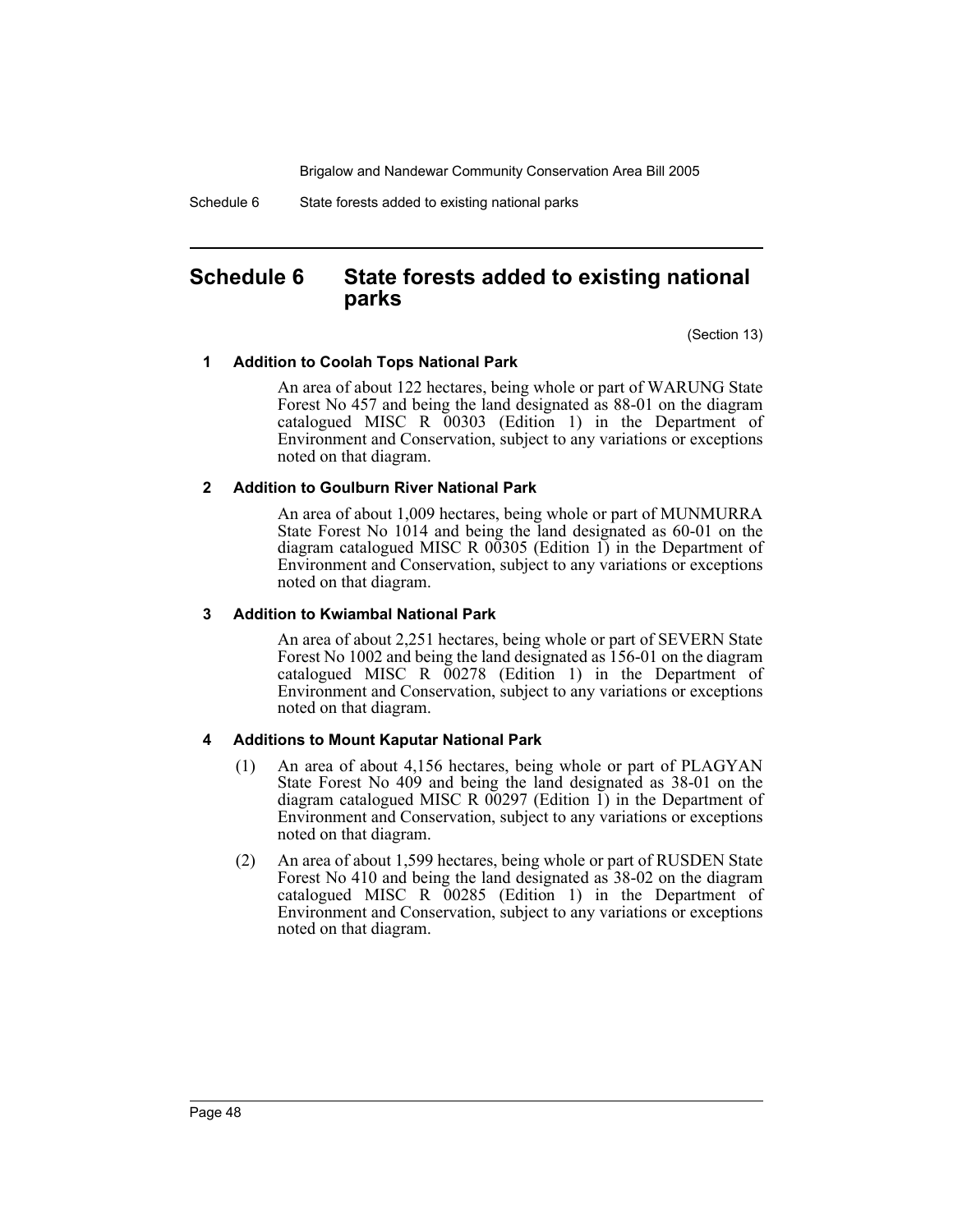Crown lands added to existing national parks and nature reserves Schedule 7

# <span id="page-51-0"></span>**Schedule 7 Crown lands added to existing national parks and nature reserves**

(Section 14)

# **Part 1 Additions to national parks on commencement of Act**

#### **1 Mount Kaputar National Park**

- (1) An area of about 713 hectares, being the land designated as 38-03 on the diagram catalogued MISC R 00285 (Edition 1) in the Department of Environment and Conservation, subject to any variations or exceptions noted on that diagram.
- (2) An area of about 1,890 hectares, being the land designated as 38-04 on the diagram catalogued MISC R 00297 (Edition 1) in the Department of Environment and Conservation, subject to any variations or exceptions noted on that diagram.
- (3) An area of about 240 hectares, being the land designated as 38-05 on the diagram catalogued MISC R 00285 (Edition 1) in the Department of Environment and Conservation, subject to any variations or exceptions noted on that diagram.

# **Part 2 Additions to nature reserves on commencement of Act**

# **2 Pilliga Nature Reserve**

An area of about 340 hectares, being the land designated as 464-01 on the diagram catalogued MISC R 00291 (Edition 1) in the Department of Environment and Conservation, subject to any variations or exceptions noted on that diagram.

# **3 Weetalibah Nature Reserve**

- (1) An area of about 1,203 hectares, being the land designated as 489-01 on the diagram catalogued MISC R 00304 (Edition 1) in the Department of Environment and Conservation, subject to any variations or exceptions noted on that diagram.
- (2) An area of about 330 hectares, being the land designated as 489-02 on the diagram catalogued MISC R 00304 (Edition 1) in the Department of Environment and Conservation, subject to any variations or exceptions noted on that diagram.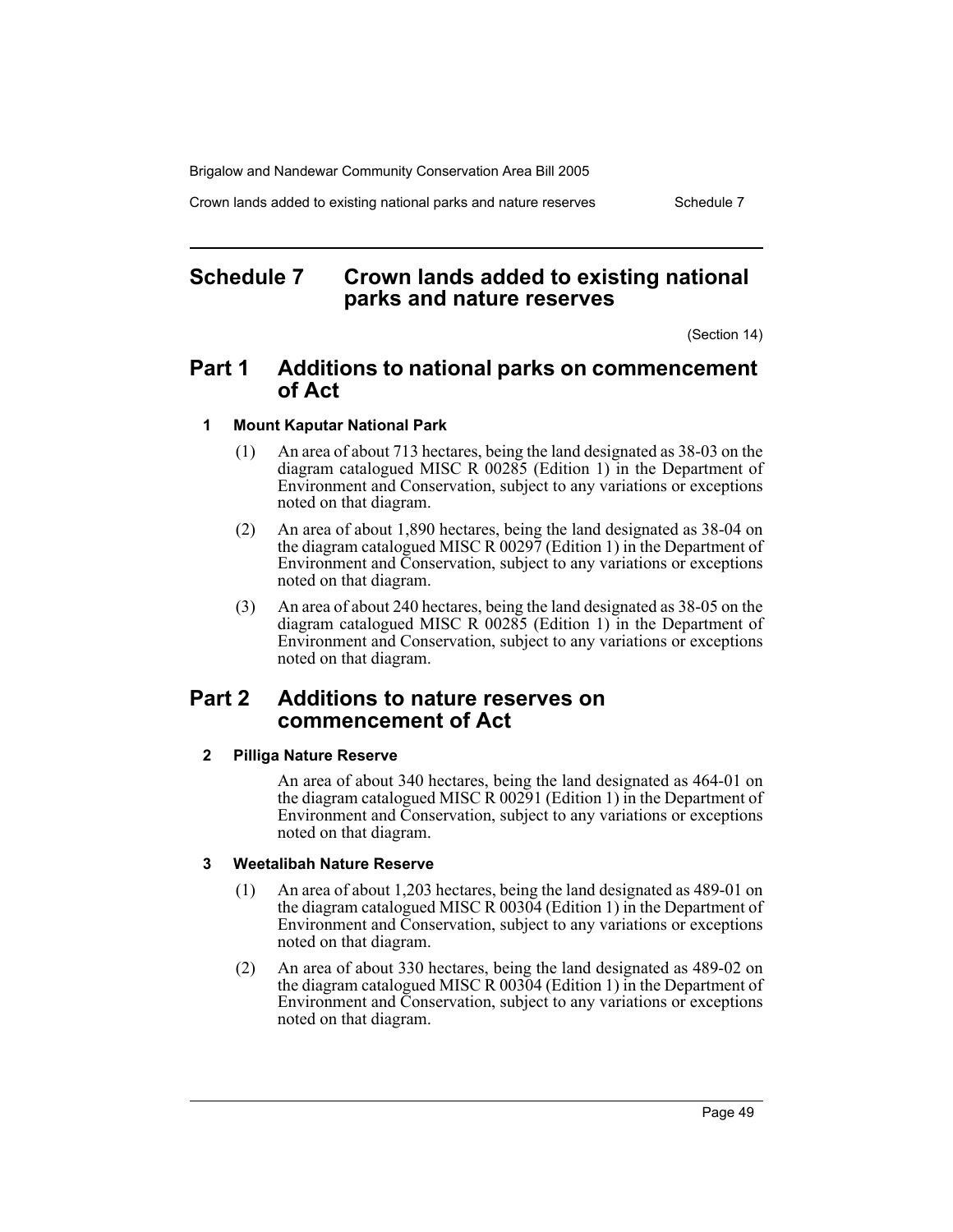Schedule 8 NPW Minister land reserved as national park or nature reserve

# <span id="page-52-0"></span>**Schedule 8 NPW Minister land reserved as national park or nature reserve**

(Section 15)

# **1 Dthinna Dthinnawan Nature Reserve**

An area of about 1,611 hectares, being the land designated as 919-01 on the diagram catalogued MISC R 00277 (Edition 1) in the Department of Environment and Conservation, subject to any variations or exceptions noted on that diagram.

# **2 Additions to Kwiambal National Park**

- (1) An area of about 857 hectares, being the land designated as 156-02 on the diagram catalogued MISC R 00278 (Edition 1) in the Department of Environment and Conservation, subject to any variations or exceptions noted on that diagram.
- (2) An area of about 987 hectares, being the land designated as 156-03 on the diagram catalogued MISC R 00278 (Edition 1) in the Department of Environment and Conservation, subject to any variations or exceptions noted on that diagram.
- (3) An area of about 691 hectares, being the land designated as 156-04 on the diagram catalogued MISC R 00278 (Edition 1) in the Department of Environment and Conservation, subject to any variations or exceptions noted on that diagram.
- (4) An area of about 446 hectares, being the land designated as 156-05 on the diagram catalogued MISC R 00278 (Edition 1) in the Department of Environment and Conservation, subject to any variations or exceptions noted on that diagram.

# **3 Additions to Mount Kaputar National Park**

- (1) An area of about 3,586 hectares, being the land designated as 38-06 on the diagram catalogued MISC R 00285 (Edition 1) in the Department of Environment and Conservation, subject to any variations or exceptions noted on that diagram.
- (2) An area of about 297 hectares, being the land designated as 38-07 on the diagram catalogued MISC R 00285 (Edition 1) in the Department of Environment and Conservation, subject to any variations or exceptions noted on that diagram.
- (3) An area of about 491 hectares, being the land designated as 38-08 on the diagram catalogued MISC R 00284 (Edition 1) in the Department of Environment and Conservation, subject to any variations or exceptions noted on that diagram.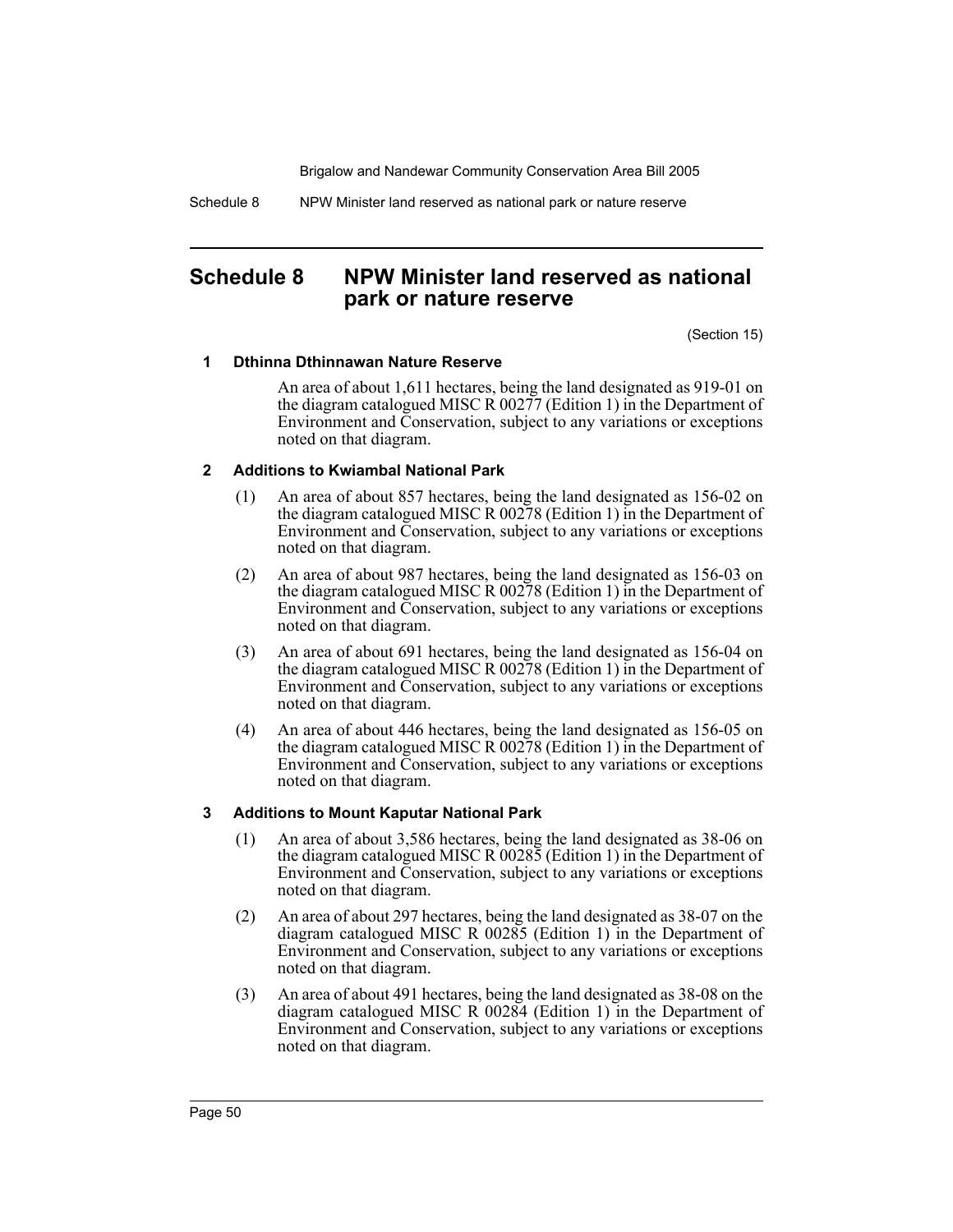NPW Minister land reserved as national park or nature reserve Schedule 8

# **4 Taringa Nature Reserve**

An area of about 1,334 hectares, being the land designated 914-01 on the diagram catalogued MISC R 00278 (Edition 1) in the Department of Environment and Conservation, subject to any variations or exceptions noted on that diagram.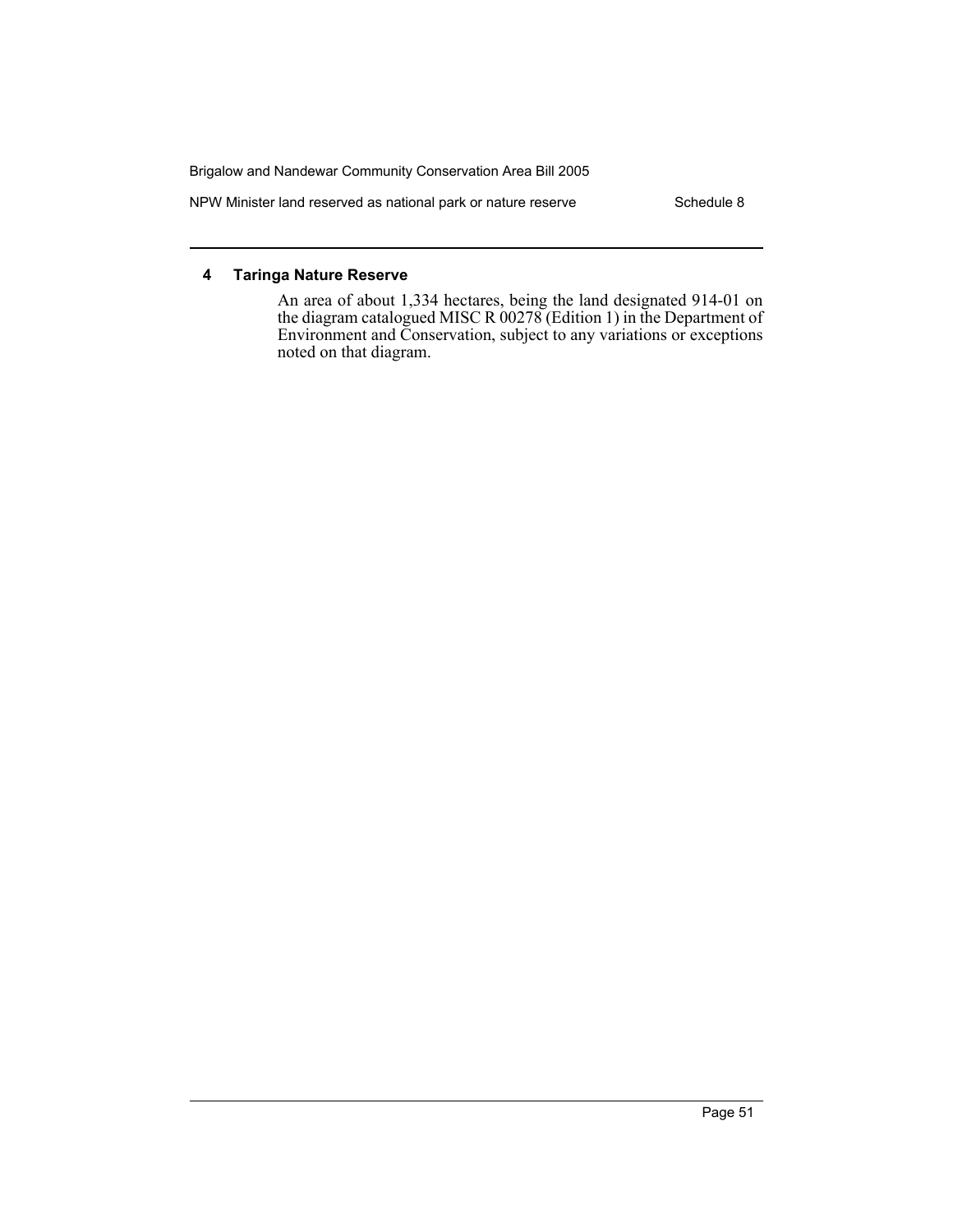Schedule 9 Land transfers—ancillary and special provisions

# <span id="page-54-0"></span>**Schedule 9 Land transfers—ancillary and special provisions**

(Section 23)

#### **1 Exclusion of freehold and certain leasehold interests**

- (1) The following land is not reserved by this Act:
	- (a) land that a person holds for an estate in fee simple, other than land that immediately before the commencement of this Act was vested in Her Majesty, or the Minister administering the *National Parks and Wildlife Act 1974* on behalf of the Crown, for the purposes of Part 11 of that Act,
	- (b) land that a person holds under a perpetual lease, a special lease or a term lease within the meaning of the *Crown Lands (Continued Tenures) Act 1989*,
	- (c) land that is comprised in an incomplete purchase within the meaning of the *Crown Lands (Continued Tenures) Act 1989*.
- (2) This clause has effect despite any other provision of this Act.
- (3) This clause applies in relation to land described in Part 4 of Schedule 1, Part 2 of Schedule 2 and Part 3 of Schedule 4 as if a reference in this clause to the commencement of this Act were a reference to the making of a proclamation under section 16.

#### **2 Application of Act**

- (1) This Act has effect despite the provisions of the *Forestry Act 1916* and, in particular, despite any different procedure under that Act for the revocation of State forests, flora reserves, special management zones, national forests or timber reserves.
- (2) This Act has effect despite the provisions of the *National Parks and Wildlife Act 1974* and, in particular, despite any different procedure for reserving, or for vesting, land under that Act.

#### **3 Reservation of lands as national parks, Aboriginal areas, state conservation areas or nature reserves**

(1) The lands reserved as, or as parts of, national parks, Aboriginal areas, state conservation areas or nature reserves by this Act are, for the purposes of the *National Parks and Wildlife Act 1974*, taken to have been so reserved by notice published under Division 1 of Part 4 of that Act.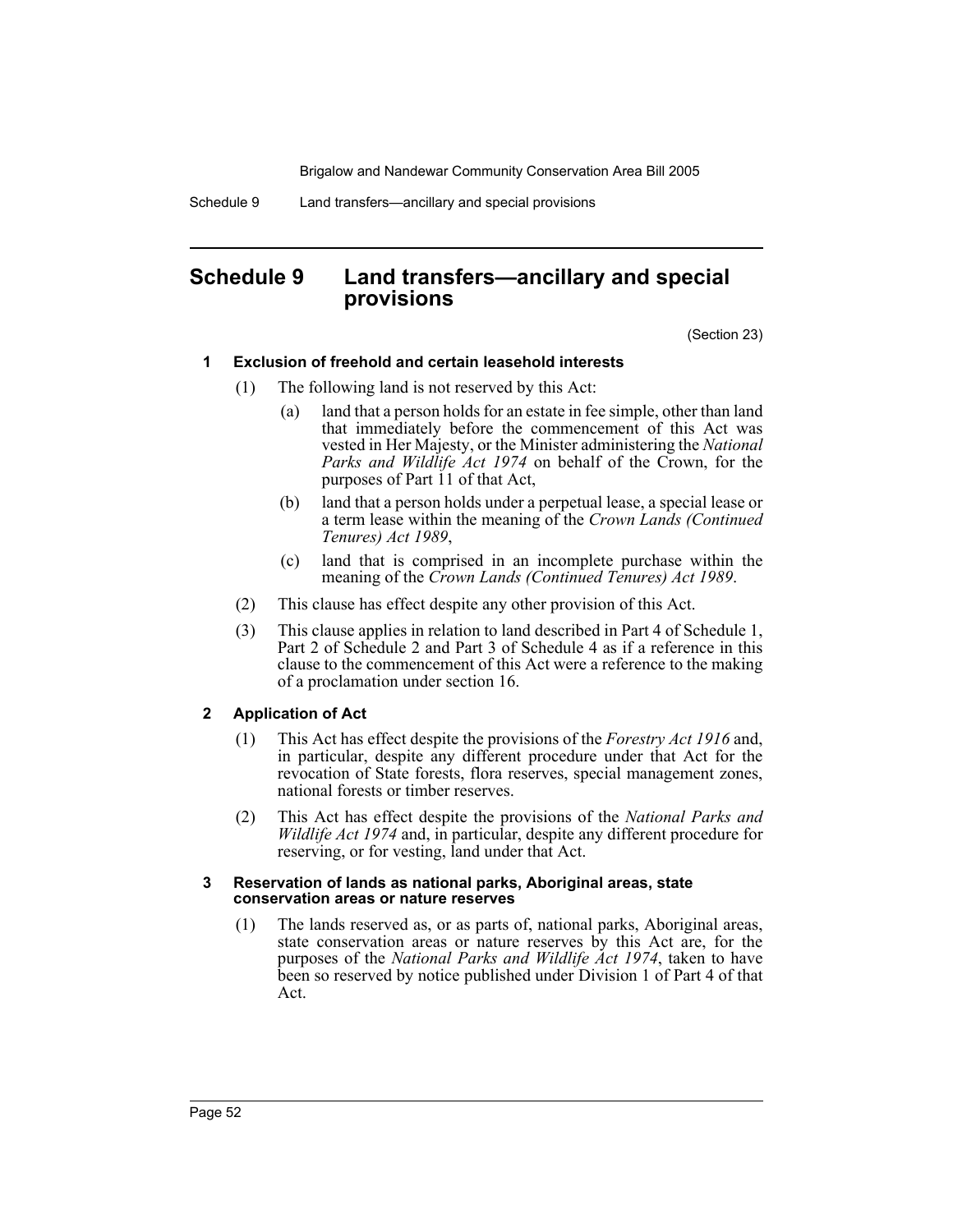Land transfers—ancillary and special provisions New Schedule 9

- (2) A reference in the *National Parks and Wildlife Act 1974* to the publication of a notice under Division 1 of Part 4 of that Act is, in relation to a reservation of any of the lands that is effected by this Act, taken to be a reference to:
	- (a) the enactment of this Act, or
	- (b) in the case of land reserved by the making of a proclamation under section 16—the making of that proclamation.
- (3) A name assigned to any national park, Aboriginal area, state conservation area or nature reserve by this Act is taken to have been assigned to that land by notice published under Division 1 of Part 4 of the *National Parks and Wildlife Act 1974*.
- (4) Section 35 (including section 35 as applied by section 58) and section 47D of the *National Parks and Wildlife Act 1974* do not apply to a reservation of land as, or as part of, a national park, state conservation area or nature reserve that is effected by this Act.

#### **4 Existing leases under Forestry Act 1916 affecting lands reserved as national parks, Aboriginal areas, state conservation areas or nature reserves**

Section 42 (2) (including section 42 (2) as applied by sections 47K and 64) and section 55 of the *National Parks and Wildlife Act 1974* apply to and in respect of a lease under the *Forestry Act 1916*, being a lease:

- (a) affecting any of the lands described in Schedule 1, 2, 3 or 6 that are reserved as, or as parts of, national parks, Aboriginal areas, state conservation areas or nature reserves by this Act, and
- (b) current and in force immediately before the commencement of this Act,

in the same way as those sections apply to a licence or permit under the *Forestry Act 1916*.

#### **5 Access roads within national parks, Aboriginal areas, state conservation areas or nature reserves**

(1) In this clause:

*access roads* means the roads, tracks, trails and other means of access referred to in subclause  $(2)$   $(a)$ – $(c)$ .

*private land holding* means land held:

- (a) by an owner within the meaning of the *National Parks and Wildlife Act 1974*, or
- (b) as a holding within the meaning of the *Crown Lands Act 1989*.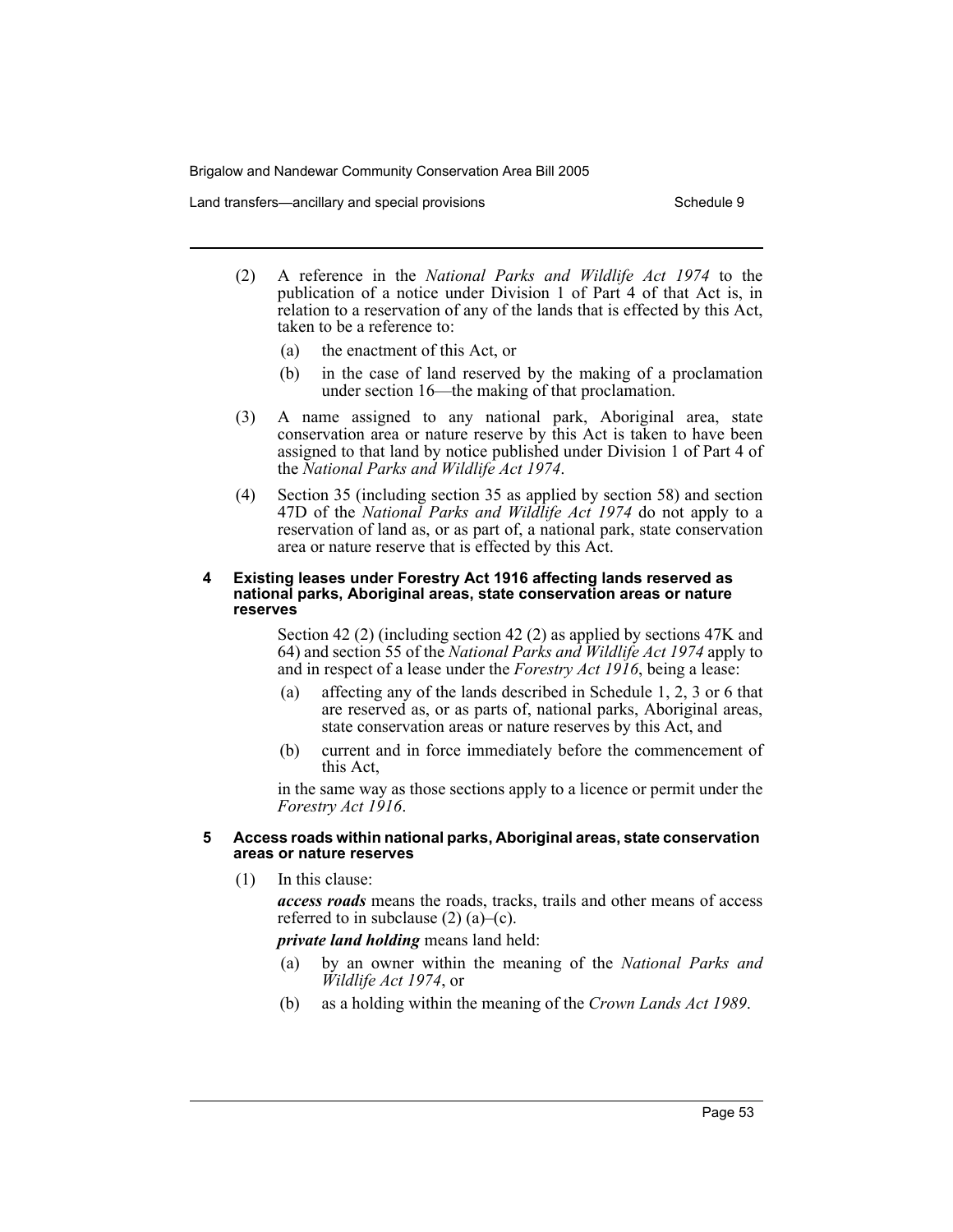Schedule 9 Land transfers—ancillary and special provisions

- (2) This clause applies to and in respect of the following access roads situated within the lands described in Schedule 1, 2, 3, 6, 7 or 8 immediately before the commencement of this Act:
	- (a) roads of access within the meaning of section 33A of the *Forestry Act 1916*,
	- (b) roads, tracks, trails and other means of access used for access to private land holdings within those lands immediately before the appointed day,
	- (c) roads, tracks, trails and other means of access through those lands to State forests or private land holdings that adjoin or are in the vicinity of the lands.
- (3) The access roads to which this clause applies are not, on the commencement of this Act, reserved as, or as part of, a national park, Aboriginal area or state conservation area by this Act but vest in the Minister administering the *National Parks and Wildlife Act 1974* on behalf of the Crown for the purposes of Part 11 of that Act for an estate in fee simple, freed and discharged from:
	- (a) all trusts, obligations, estates, interests, rights of way or other easements, and
	- (b) any dedication, reservation, Crown grant or vesting to which the lands were subject, and any such dedication, reservation, grant or vesting is revoked.
- (4) The access roads may continue, subject to this clause, to be used for the purposes for which they were used immediately before the commencement of this Act.
- (5) Within 6 years of the commencement of this Act, the Minister administering the *National Parks and Wildlife Act 1974* must, by one or more orders published in the Gazette, declare which of the access roads:
	- (a) are excluded from reservation as part of a national park, Aboriginal area, state conservation area or nature reserve, or
	- (b) are not so excluded and are reserved as part of the national park, Aboriginal area, state conservation area or nature reserve in which they are situated.

An order under this subclause may be published only with the concurrence of the Minister administering the *Forestry Act 1916*.

- (6) On the publication of an order under subclause (5):
	- (a) the access roads that are referred to in the order as excluded from reservation as part of a national park, Aboriginal area, state conservation area or nature reserve remain vested in the Minister administering the *National Parks and Wildlife Act 1974* for the purposes of Part 11 of that Act and may, subject to this clause,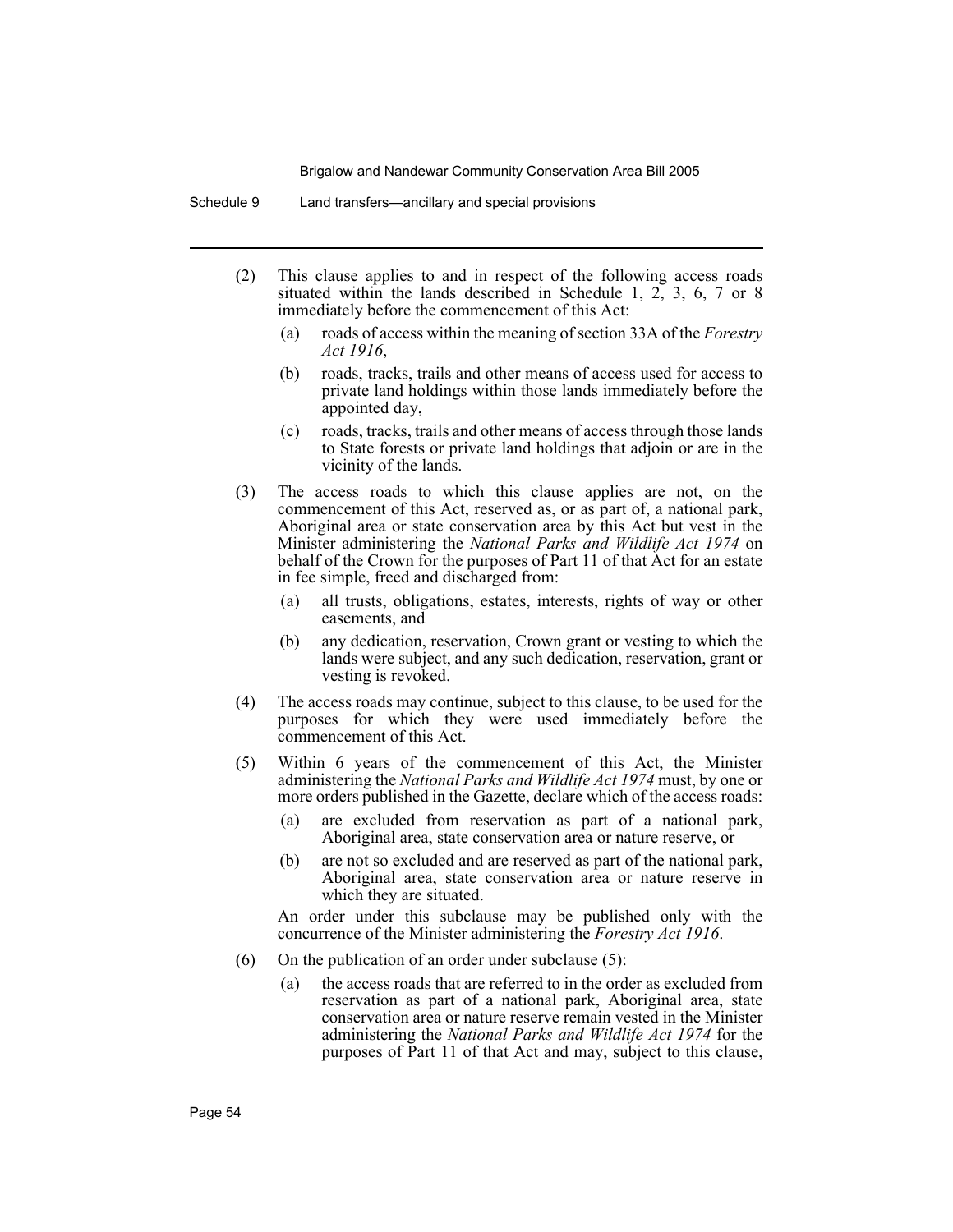Land transfers—ancillary and special provisions New Schedule 9

continue to be used for the purposes for which they were used immediately before the commencement of this Act, and

- (b) the access roads that are not so excluded are reserved as part of the national park, Aboriginal area, state conservation area or nature reserve within which they are situated.
- (7) Nothing in this clause affects the exercise of any power, authority, duty or function by the Minister administering the *National Parks and Wildlife Act 1974* or any other person under and in accordance with that Act in relation to any access road to which this clause applies.
- (8) While a private land holding is in private ownership, nothing in this clause authorises the Minister administering the *National Parks and Wildlife Act 1974* to close any access road that comprises the only practical means of access to the land holding.
- (9) This clause has effect despite the provisions of the *Forestry Act 1916*.
- (10) This clause applies in relation to access roads within lands described in Part 4 of Schedule 1, Part 2 of Schedule 2 and Part 3 of Schedule 4 as if a reference in this clause to the commencement of this Act were a reference to the making of a proclamation under section 16.

#### **6 Status of land vested in NPW Minister**

- (1) Any land that is vested by this Act in the Minister administering the *National Parks and Wildlife Act 1974* for the purposes of Part 11 of that Act is taken to have been acquired by that Minister under that Part, and may be dealt with by that Minister as if it had been so acquired.
- (2) Any such land is, to the extent that it relates to land subject to a lease preserved by section 12, taken to be Crown land reserved from sale for the purpose of any application by the holder of the lease to purchase the land comprised in the lease.

#### **7 Provisions relating to activities carried out on land vested in NPW Minister**

- (1) This clause applies to and in respect of land vested in the Minister administering the *National Parks and Wildlife Act 1974* for the purposes of Part 11 of that Act by this Act.
- (2) For the avoidance of doubt, the purposes for which the powers of the Minister administering the *National Parks and Wildlife Act 1974* under section 149 of that Act may be exercised in respect of land to which this clause applies include enabling an activity to continue to be carried out that was carried out on the land before it was so vested.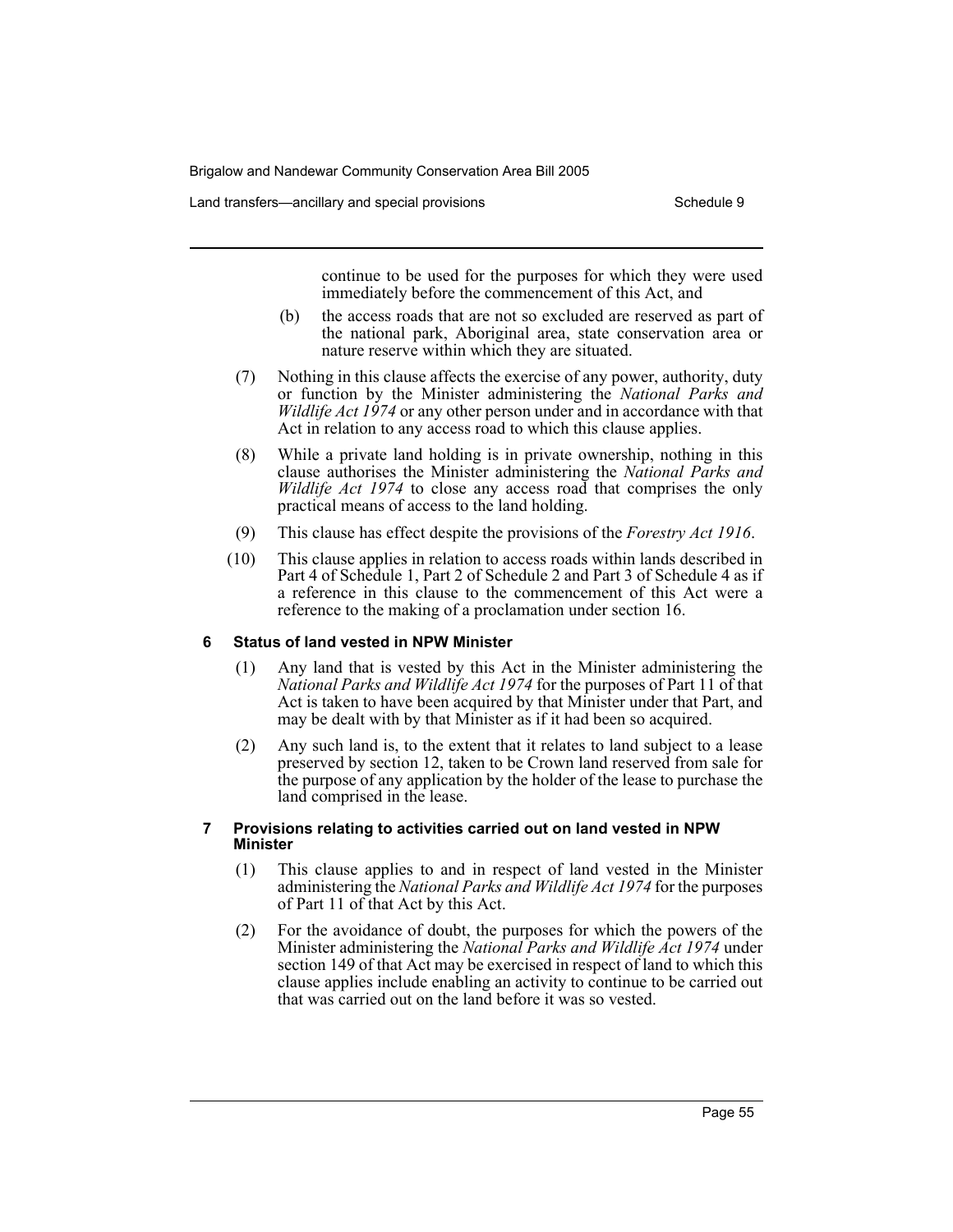Schedule 9 Land transfers—ancillary and special provisions

- (3) The Director-General of the Department of Environment and Conservation may authorise the use of relevant access roads for the purpose of enabling any lawful activity to be carried out on the land to which this clause applies.
- (4) In this clause, *relevant access roads* means roads, tracks, trails and other means of access through any land reserved under the *National Parks and Wildlife Act 1974* to land to which this clause applies.

#### **8 Administration of perpetual leases affecting land vested in NPW Minister**

- (1) The administration of matters relating to perpetual leases (within the meaning of the *Crown Lands (Continued Tenures) Act 1989*) affecting any of the lands described in Schedule 5 and preserved by section 12, is vested in the Minister administering the *National Parks and Wildlife Act 1974*.
- (2) For the purposes of subclause (1), the Minister administering the *National Parks and Wildlife Act 1974* has the powers of the Minister administering the *Crown Lands (Continued Tenures) Act 1989*.

#### **9 Saving in relation to revocations**

A revocation effected by this Act does not affect anything done or omitted to be done before the revocation takes effect.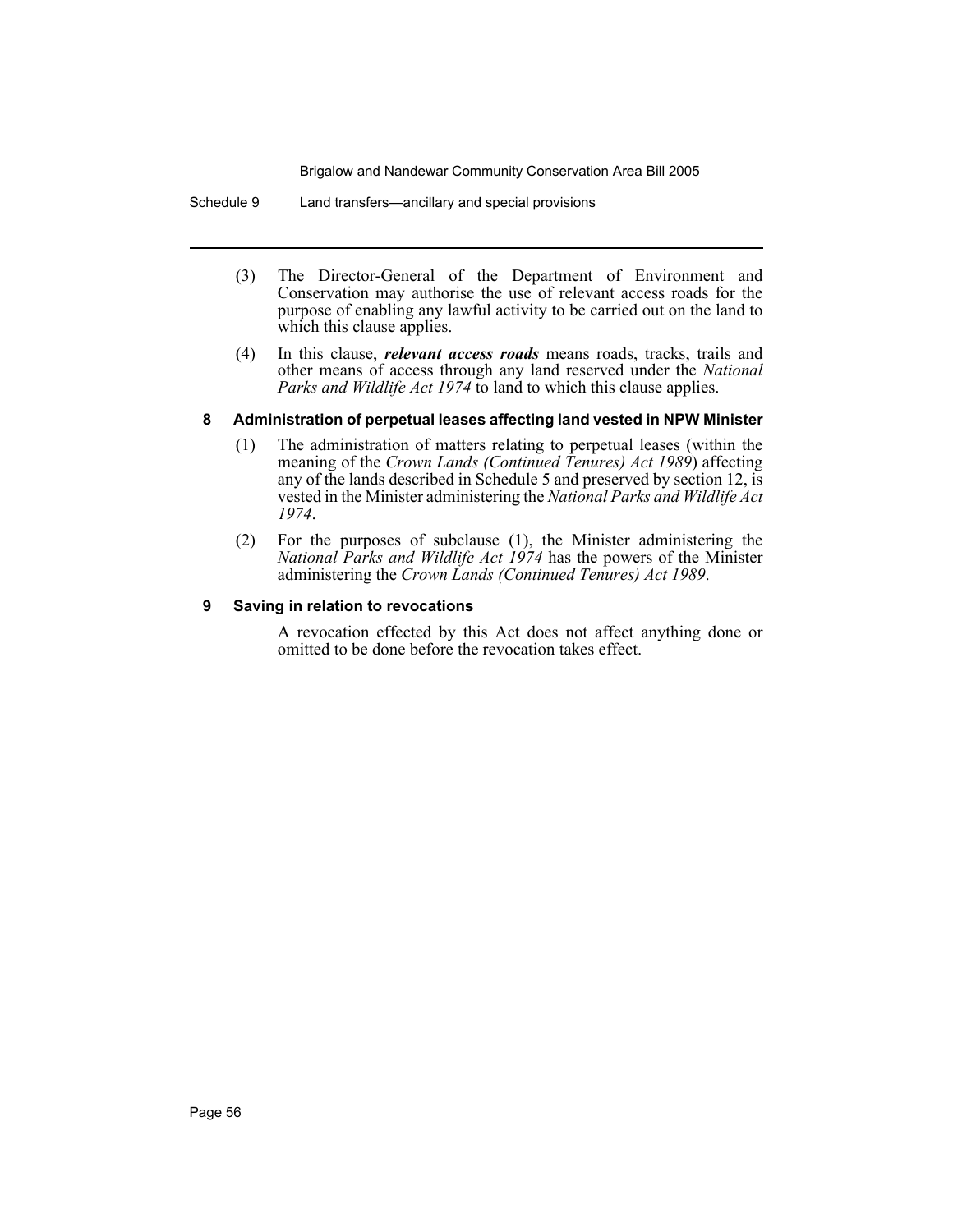Provisions relating to members and procedure of Council Schedule 10

# <span id="page-59-0"></span>**Schedule 10 Provisions relating to members and procedure of Council**

(Section 25)

#### **1 Definitions**

In this Schedule: *Council* means the Community Conservation Council. *member* means a member of the Council.

#### **2 Nominees of members**

- (1) The Director-General of the Premier's Department may nominate an officer of the Premier's Department to act in the Director-General's place at any meeting of the Council.
- (2) The Director-General of the Department of Environment and Conservation may nominate an officer of the Department to act in the Director-General's place at any meeting of the Council.
- (3) The Director-General of the Department of Primary Industries may nominate an officer of the Department to act in the Director-General's place at any meeting of the Council.
- (4) The Director-General of the Department of Infrastructure, Planning and Natural Resources may nominate an officer of the Department to act in the Director-General's place at any meeting of the Council.
- (5) A nominee appointed under this section by a Director-General has, while acting in the place of the Director-General at a meeting, the functions of the Director-General, and is taken to be the Director-General, for the purposes of that meeting.

#### **3 General procedure for calling and holding meetings of Council**

The procedure for the calling and holding of meetings of the Council is to be determined by the Council, subject to any directions of the Minister administering the *National Parks and Wildlife Act 1974* and the Minister administering the *Forestry Act 1916*.

#### **4 Quorum**

The quorum for a meeting of the Council is 3 members (including the Director-Generals of the Department of Environment and Conservation and the Department of Primary Industries).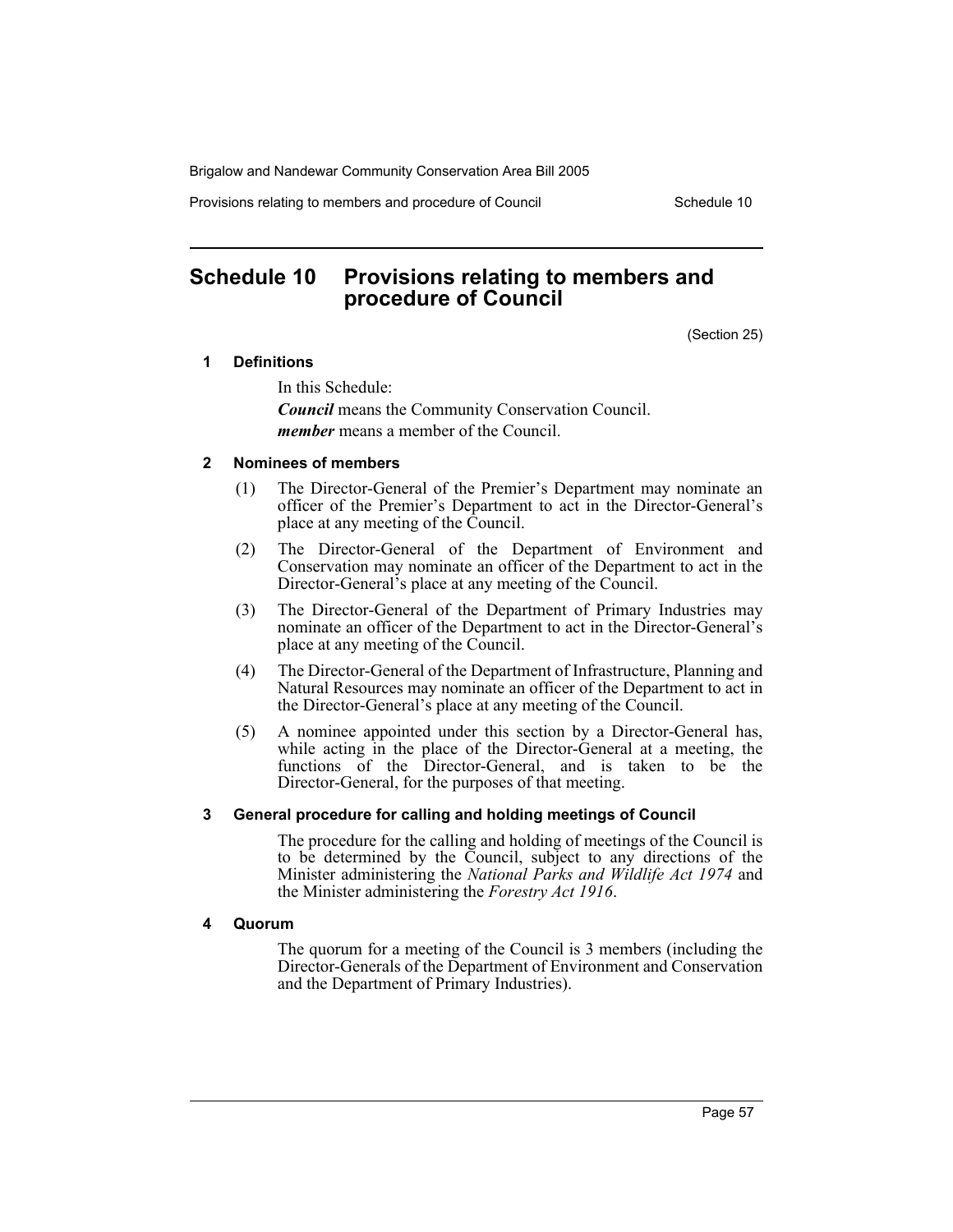Schedule 10 Provisions relating to members and procedure of Council

#### **5 Presiding member**

- (1) The Chairperson of the Council (or, in the absence of the Chairperson, the member chosen by the members present) is to preside at a meeting of the Council.
- (2) The presiding member has a deliberative vote. In the event of an equality of votes, the presiding member (if the Chairperson of the Council) has a second or casting vote.

# **6 Voting**

A decision supported by a majority of the votes cast at a meeting of the Council at which a quorum is present is the decision of the Council.

### **7 Transaction of business outside meetings or by telephone**

- (1) The Council may, if it thinks fit, transact any of its business by the circulation of papers among all the members of the Council for the time being, and a resolution in writing approved in writing by a majority of those members is taken to be a decision of the Council.
- (2) The Council may, if it thinks fit, transact any of its business at a meeting at which members (or some members) participate by telephone, closed-circuit television or other means, but only if any member who speaks on a matter before the meeting can be heard by the other members.
- (3) For the purposes of:
	- (a) the approval of a resolution under subclause (1), or
	- (b) a meeting held in accordance with subclause (2),

the Chairperson and each member have the same voting rights as they have at an ordinary meeting of the Council.

- (4) A resolution approved under subclause (1) is, subject to the regulations, to be recorded in the minutes of the meetings of the Council.
- (5) Papers may be circulated among the members for the purposes of subclause (1) by facsimile or other transmission of the information in the papers concerned.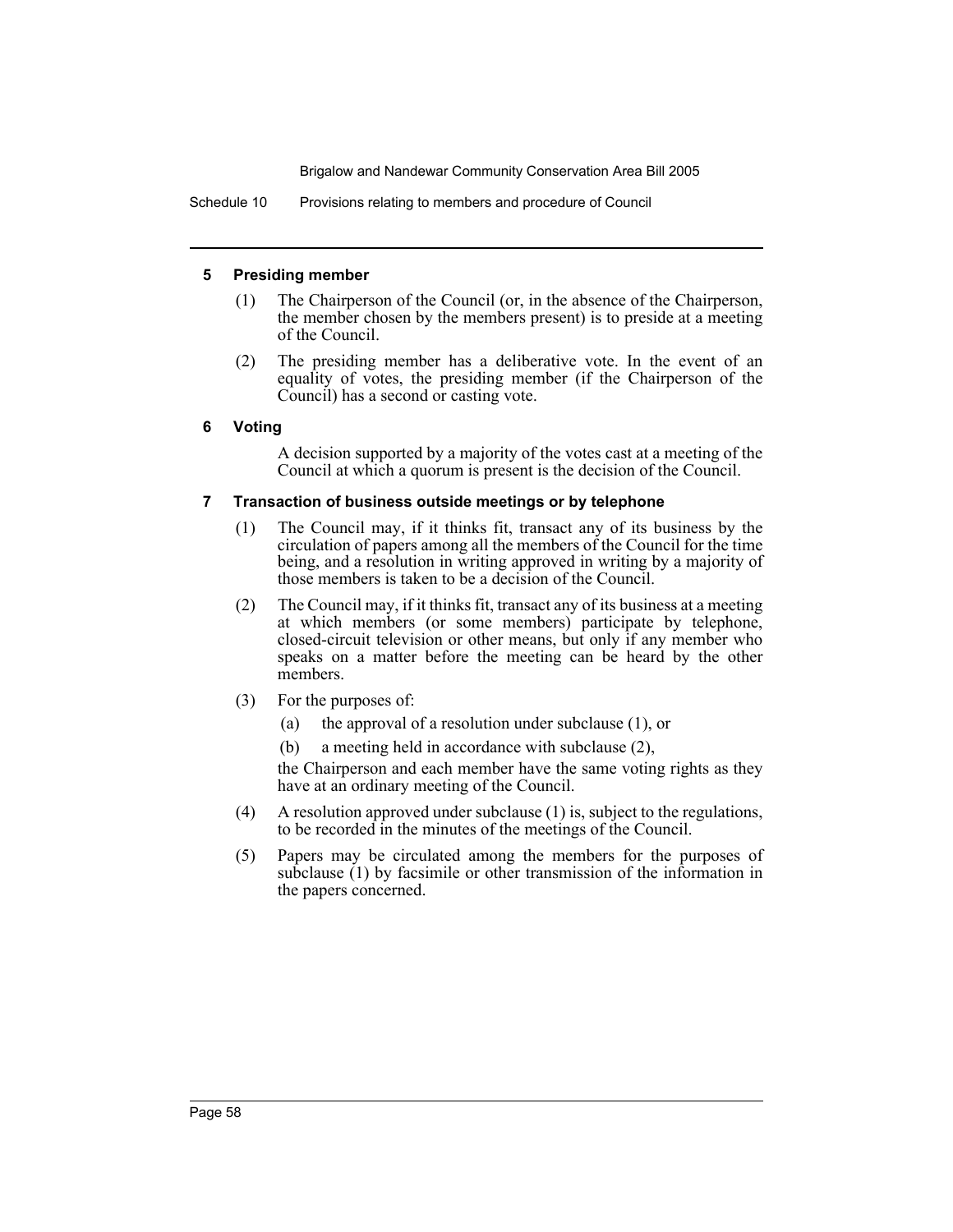Provisions relating to members and procedure of Advisory Committees Schedule 11

# <span id="page-61-0"></span>**Schedule 11 Provisions relating to members and procedure of Advisory Committees**

(Section 28)

#### **1 Definitions**

In this Schedule:

*advisory committee* means a Community Conservation Advisory Committee established under Division 2 of Part 3.

*member* means a member of an Advisory Committee.

### **2 Terms of office**

Subject to this Schedule, a member holds office for the term specified in his or her instrument of appointment (not exceeding 5 years) but is eligible (if otherwise qualified) for re-appointment.

### **3 Allowances for members**

A member is entitled to be paid such allowances as the relevant Ministers from time to time determine in respect of the member.

# **4 Vacancy in office of member**

- (1) The office of a member of an advisory committee becomes vacant if the member:
	- (a) dies, or
	- (b) completes a term of office and is not re-appointed, or
	- (c) resigns the office by instrument in writing addressed to the relevant Ministers, or
	- (d) is removed from office by the relevant Ministers under this clause, or
	- (e) is absent from 3 consecutive meetings of the advisory committee of which reasonable notice has been given to the member personally or in the ordinary course of post, except on leave granted by the relevant Ministers or Community Conservation Council or unless, before the expiration of 4 weeks after the last of those meetings, the member is excused by the committee for having been absent from those meetings, or
	- (f) becomes bankrupt, applies to take the benefit of any law for the relief of bankrupt or insolvent debtors, compounds with his or her creditors or makes an assignment of his or her remuneration for their benefit, or
	- (g) becomes a mentally incapacitated person.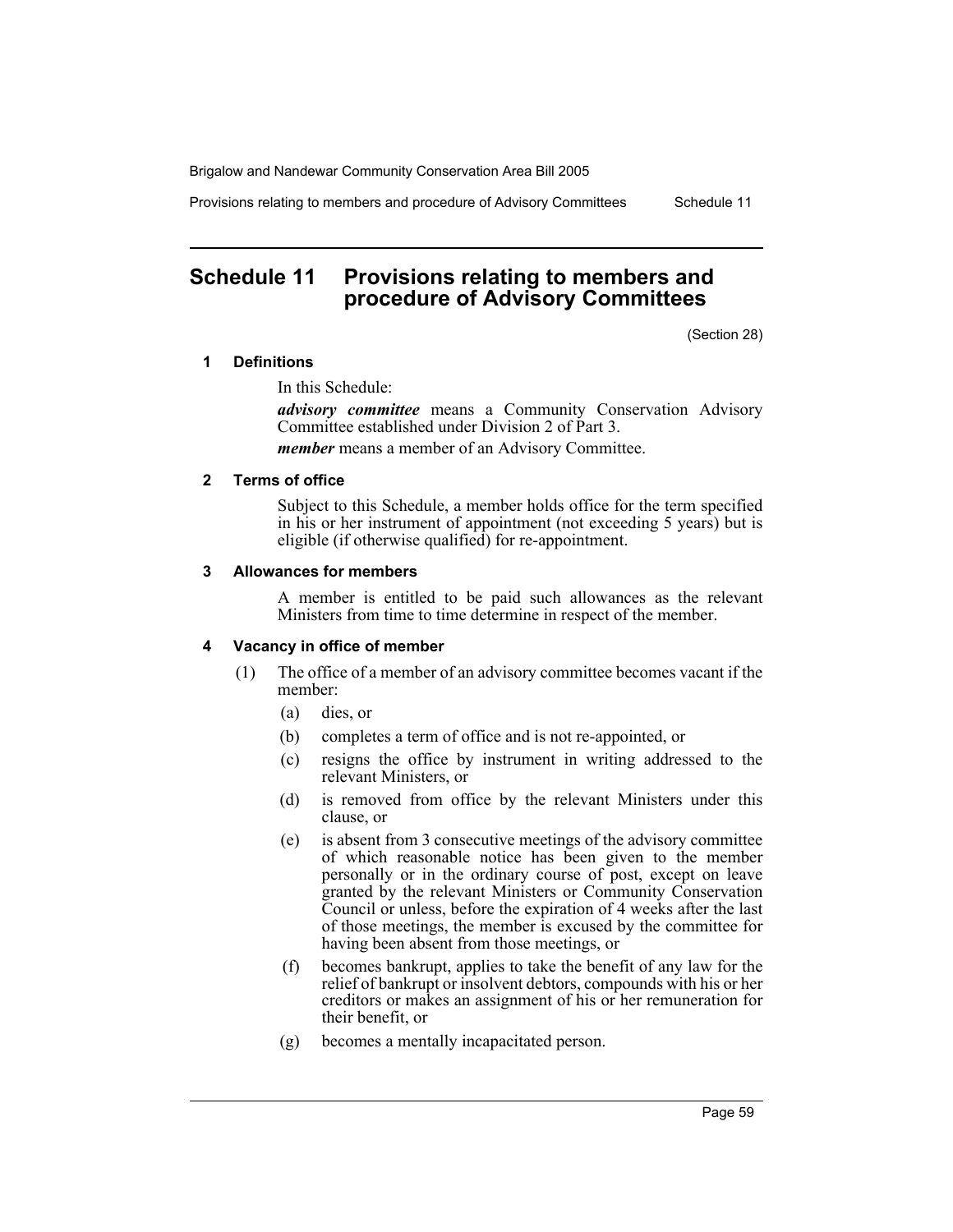Schedule 11 Provisions relating to members and procedure of Advisory Committees

(2) The relevant Ministers may remove a member from office at any time.

#### **5 Filling of vacancy in office of member**

If the office of a member becomes vacant, the relevant Ministers are to appoint a person to fill the office in accordance with this Act.

#### **6 General procedure for calling and holding meetings of advisory committee**

The procedure for the calling and holding of meetings of an advisory committee is to be determined by the relevant Ministers.

### **7 Quorum**

The quorum for a meeting of an advisory committee consists of 8 members.

# **8 Disclosure of pecuniary interests**

- (1) A member of an advisory committee:
	- (a) who has a direct or indirect pecuniary interest in a matter being considered or about to be considered at a meeting of the advisory committee, and
	- (b) whose interest appears to raise a conflict with the proper performance of the member's duties in relation to the consideration of the matter,

must, as soon as possible after the relevant facts have come to the member's knowledge, disclose the nature of the interest to the chairperson of the advisory committee.

- (2) A disclosure by a member at a meeting of an advisory committee that the member:
	- (a) is a member, or is in the employment, of a specified company or other body, or
	- (b) is a partner, or is in the employment, of a specified person, or
	- (c) has some other specified interest relating to a specified company or other body or to a specified person,

is a sufficient disclosure of the nature of the interest in any matter relating to that company or other body or to that person that may arise after the date of the disclosure and that is required to be disclosed under this clause.

- (3) After a member has disclosed the nature of an interest in any matter, the member must not, unless the chairperson otherwise determines:
	- (a) be present during any deliberation of an advisory committee with respect to the matter, or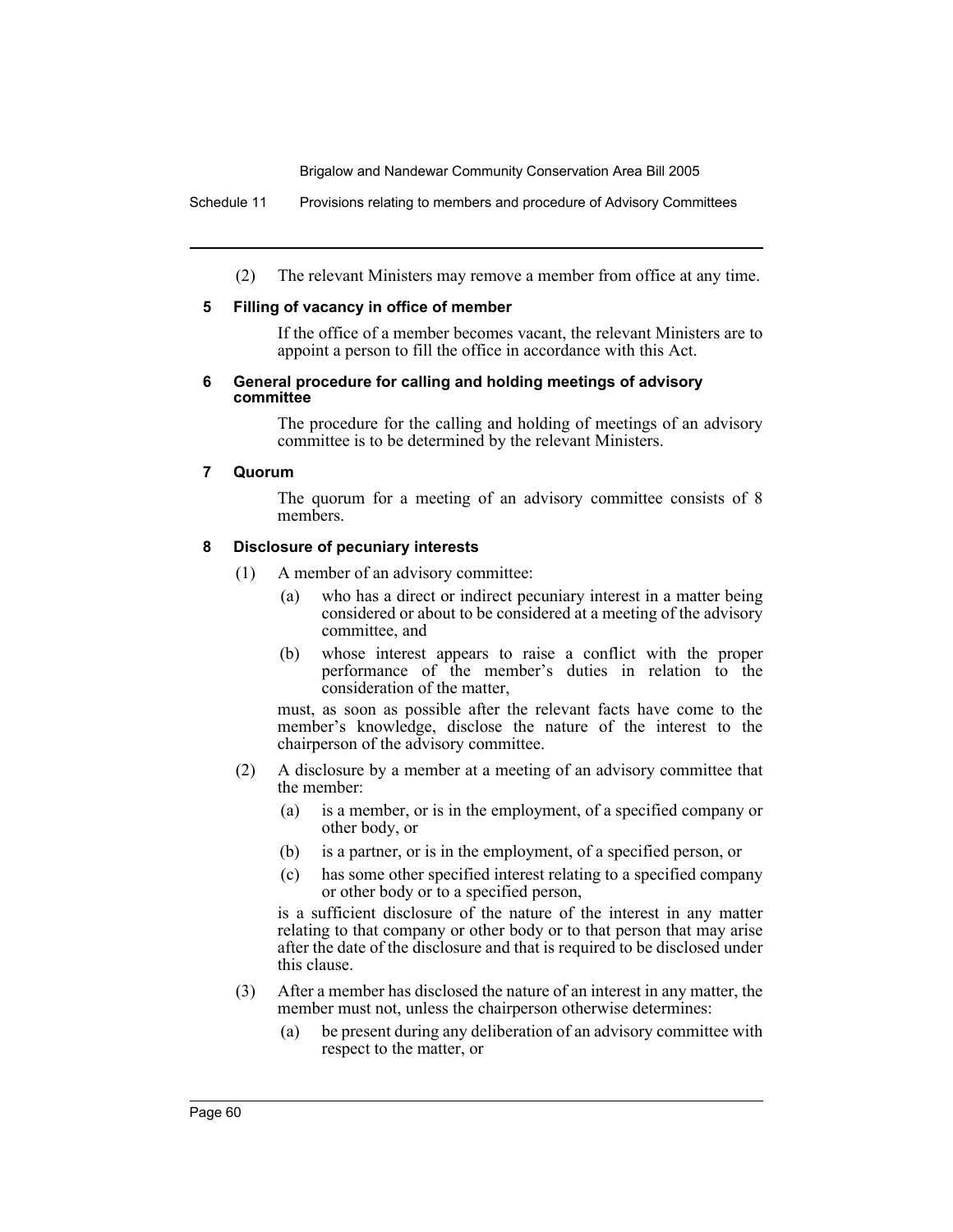Brigalow and Nandewar Community Conservation Area Bill 2005 Provisions relating to members and procedure of Advisory Committees Schedule 11

- (b) take part in any decision of the advisory committee with respect to the matter.
- (4) A contravention of this clause does not invalidate any decision of an advisory committee.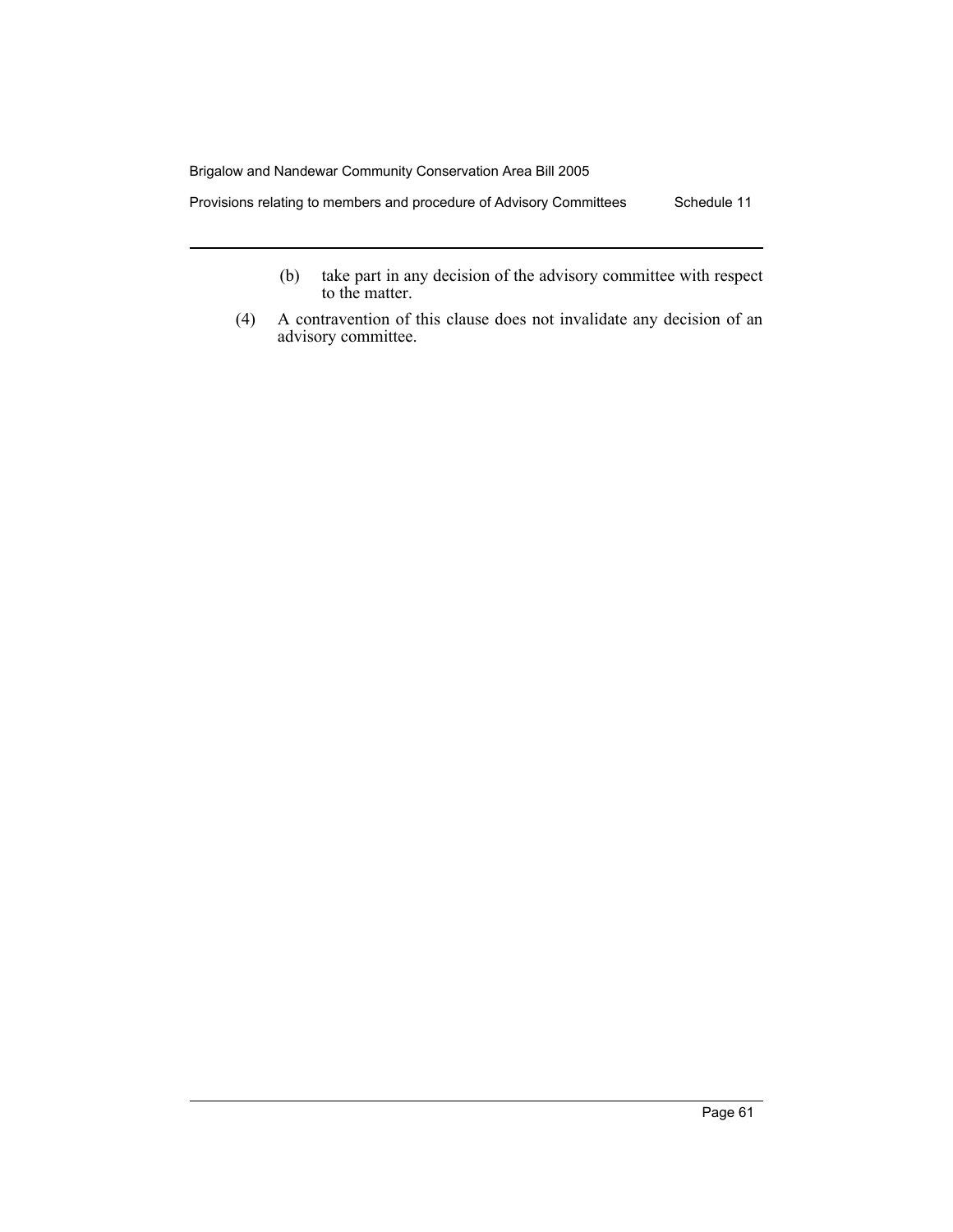Schedule 12 Amendment of other Acts

# <span id="page-64-0"></span>**Schedule 12 Amendment of other Acts**

(Section 39)

# **12.1 Environmental Trust Act 1998 No 82**

### **Section 7 Objects of Trust**

Insert after section 7 (d):

- (e) to fund the declaration of areas for marine parks and for related purposes,
- (f) to promote waste avoidance, resource recovery and waste management (including funding enforcement and regulation and local government programs),
- (g) to fund environmental community groups,
- (h) to fund the purchase of water entitlements for the purposes of increasing environmental flows for the State's rivers and restoring or rehabilitating major wetlands.

# **12.2 Forestry and National Park Estate Act 1998 No 163**

#### **[1] Section 14 Making of agreements**

Omit section 14 (2) and (3). Insert instead:

- (2) The parties to a forest agreement are to be the following Ministers:
	- (a) the Minister for Natural Resources,
	- (b) the Minister for the Environment,
	- (c) the Minister for Primary Industries.

#### **[2] Section 20 Review of agreements and related integrated forestry operations approvals**

Insert after section 20 (7):

(8) This section does not apply in respect of any integrated forestry operations approval prepared for the Community Conservation Area as defined by the *Brigalow and Nandewar Community Conservation Area Act 2005*.

#### **[3] Section 27 Approvals to be granted jointly by relevant Ministers**

Omit section 27 (1). Insert instead:

(1) An integrated forestry operations approval may only be granted jointly by the following Ministers: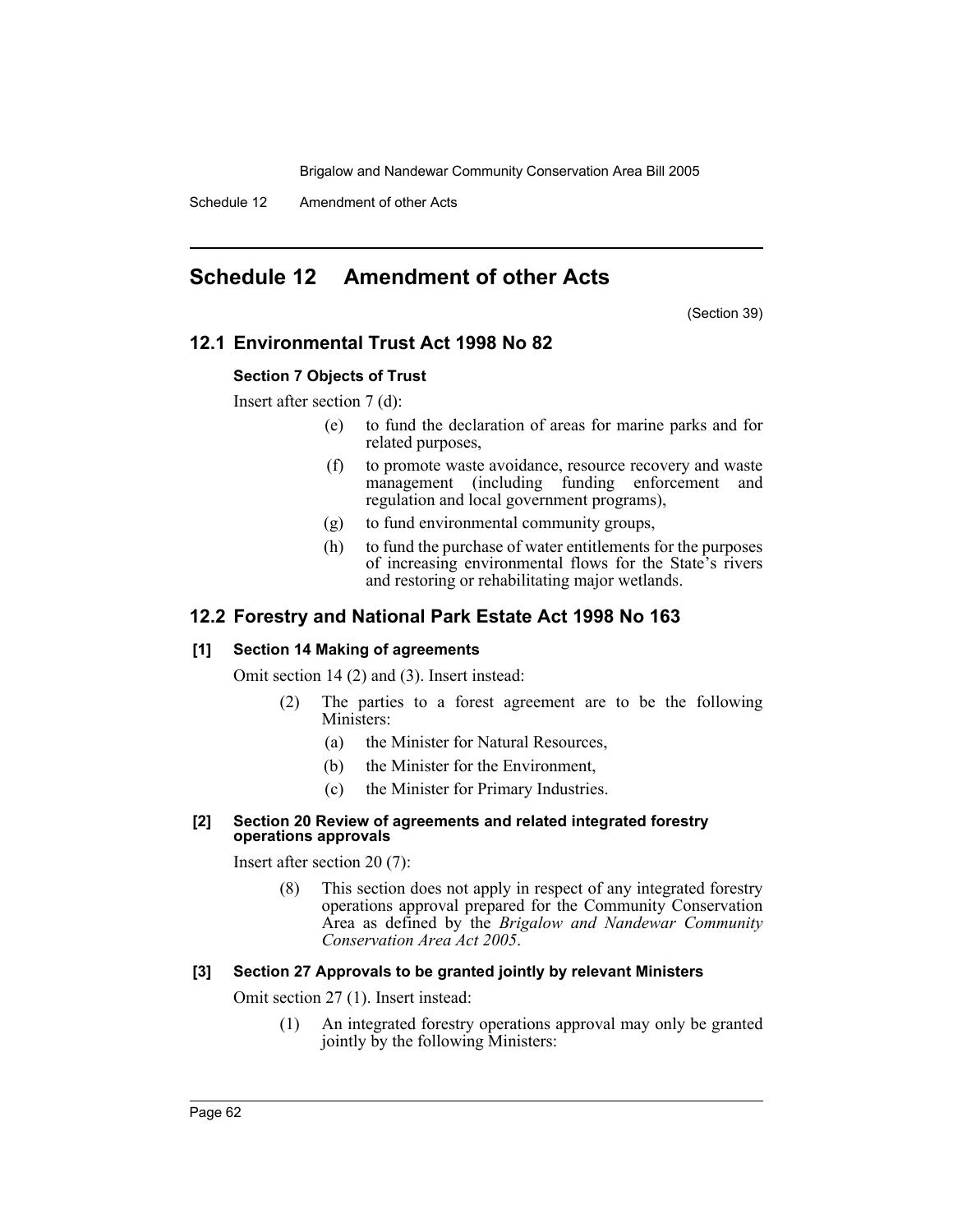Amendment of other Acts **Schedule 12** and the set of the set of the Schedule 12

- (a) the Minister for Natural Resources,
- (b) the Minister for the Environment,
- (c) the Minister for Primary Industries.

### **[4] Section 28 Forest agreement prerequisite for approval**

Insert after section 28 (2):

(3) This section does not apply in respect of the Community Conservation Area as defined by the *Brigalow and Nandewar Community Conservation Area Act 2005*.

# **12.3 Forestry Restructuring and Nature Conservation Act 1995 No 50**

### **[1] Section 4 Payments from the Fund for certain programs**

Omit section 4 (1) (b) and (c),  $(1A)$  and  $(4)$ .

# **[2] Section 4 (1) (d)**

Insert at the end of section 4 (1):

(d) Expenditure for the purpose of implementing forestry restructure and assistance schemes and programs in the Brigalow and Nandewar and adjacent areas, including business exit assistance, timber worker assistance and industry development assistance, shown in the Budget Papers or declared in writing by the Treasurer as expenditure to be recouped from the Fund. That expenditure is referred to in this Act as *Brigalow and Nandewar areas expenditure*.

# **[3] Section 4 (5)**

Insert at the end of section 4:

(5) Money is not to be paid from the Fund under this Act in respect of Brigalow and Nandewar areas expenditure unless the Minister for the Environment and the Minister for Primary Industries jointly certify that the expenditure has been incurred for the purposes of implementing a scheme or program designed to assist persons affected by Government forest conservation initiatives in the Brigalow or Nandewar areas.

# **[4] Section 6 Limits on payments from the Fund**

Omit section 6 (1) (b).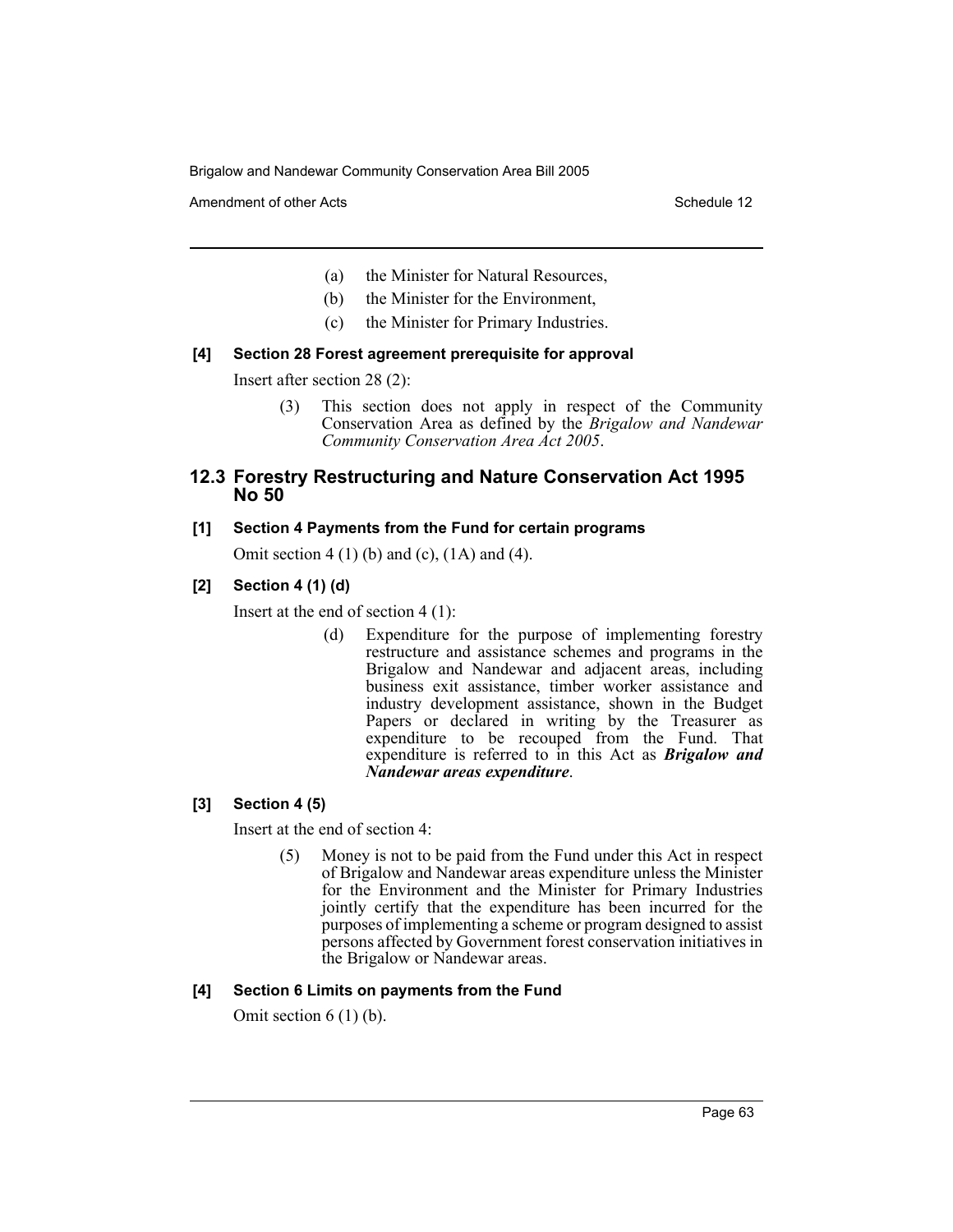Schedule 12 Amendment of other Acts

#### **[5] Section 7**

Omit section 7. Insert instead:

#### **7 Sunset of payments—forestry industry restructuring expenditure**

Payments from the Fund under this Act in respect of forestry industry restructuring expenditure may not be made after 30 June 2007.

### **[6] Sections 8 and 10**

Omit the sections.

### **[7] Section 11 Minister to report on payments from the Fund**

Insert "forestry industry restructuring" after "responsible for" in section 11 (1) where firstly occurring.

### **[8] Section 11 (2)**

Omit "30 June 2001 (or, in the case of forestry industry restructuring expenditure, the period to 30 June 2006)".

Insert instead "30 June 2007".

#### **[9] Schedule 1 Additional commitments expenditure**

Omit the Schedule.

# **12.4 National Parks and Wildlife Act 1974 No 80**

#### **[1] Section 25 Functions of advisory committees**

Insert after section 25 (2):

(3) A regional advisory committee has no function in relation to the Community Conservation Area under the *Brigalow and Nandewar Community Conservation Area Act 2005*.

**Note.** The members of a Community Conservation Advisory Committee established under that Act are to include a member of the relevant regional advisory committee.

#### **[2] Section 71AS Proposals for additions to Schedule 14**

Insert at the end of section 71AS:

**Note.** Land in Zone 1, 2 or 3 of the Brigalow and Nandewar Community Conservation Area (established under the *Brigalow and Nandewar Community Conservation Area Act 2005*) is not eligible to be proposed under this section for listing in Schedule 14 to this Act.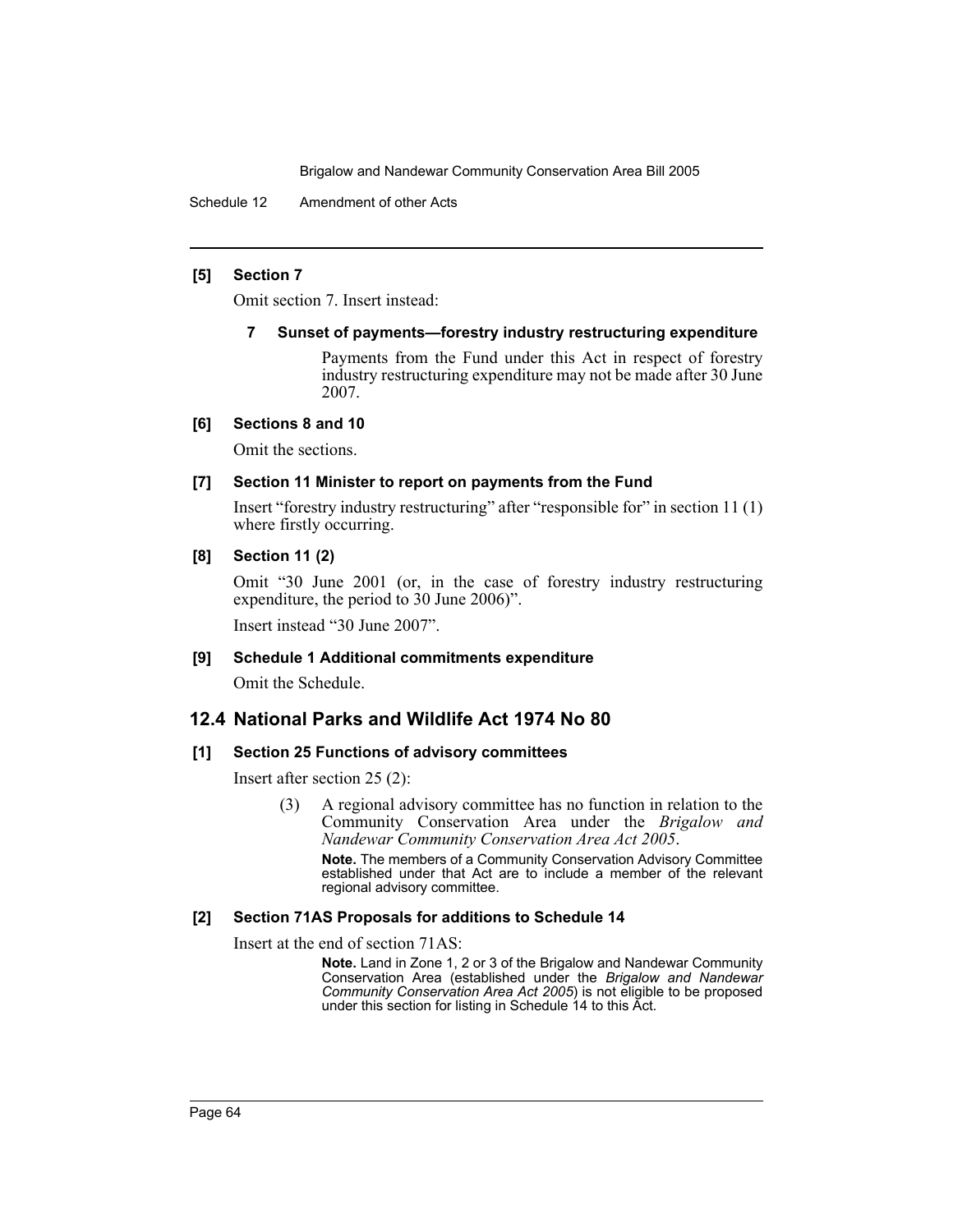Amendment of other Acts **Schedule 12** and the schedule 12 and the schedule 12

#### **[3] Section 72 Preparation of plans of management**

Insert "or lands within Zone 1, 2 or 3 of the Community Conservation Area under the *Brigalow and Nandewar Community Conservation Area Act 2005*" after "4A" in section 72 (1BA).

#### **[4] Section 72 (1BA)**

Insert at the end of section 72 (1BA):

**Note.** The responsible authority is to consult with the relevant Community Conservation Advisory Committee established under the *Brigalow and Nandewar Community Conservation Area Act 2005* in the preparation of a plan of management for lands within Zone 1, 2 or 3 of the Brigalow and Nandewar Community Conservation Area.

#### **[5] Section 73A Public exhibition of and consultation on plans of management**

Insert after section 73A (7):

This section does not apply in relation to a plan of management for land within Zone 1, 2 or 3 of the Community Conservation Area under the *Brigalow and Nandewar Community Conservation Area Act 2005*.

#### **[6] Schedule 3 Savings, transitional and other provisions**

Insert at the end of clause 1 (1):

*Brigalow and Nandewar Community Conservation Area Act 2005*, but only to the extent that it amends this Act

#### **12.5 Native Title (New South Wales) Act 1994 No 45**

#### **Section 104A Saving of native title rights and interests with respect to national parks and other reservations or dedications or declarations**

Insert "*Brigalow and Nandewar Community Conservation Area Act 2005*, the" after "operation of the" in section 104A (1) (a).

# **12.6 Waste Avoidance and Resource Recovery Act 2001 No 58**

#### **[1] Section 6 Functions of Director-General**

Omit "and expenditure from the Waste Fund established under section 19" from section 6 (2).

### **[2] Section 19 Waste Fund**

Omit the section.